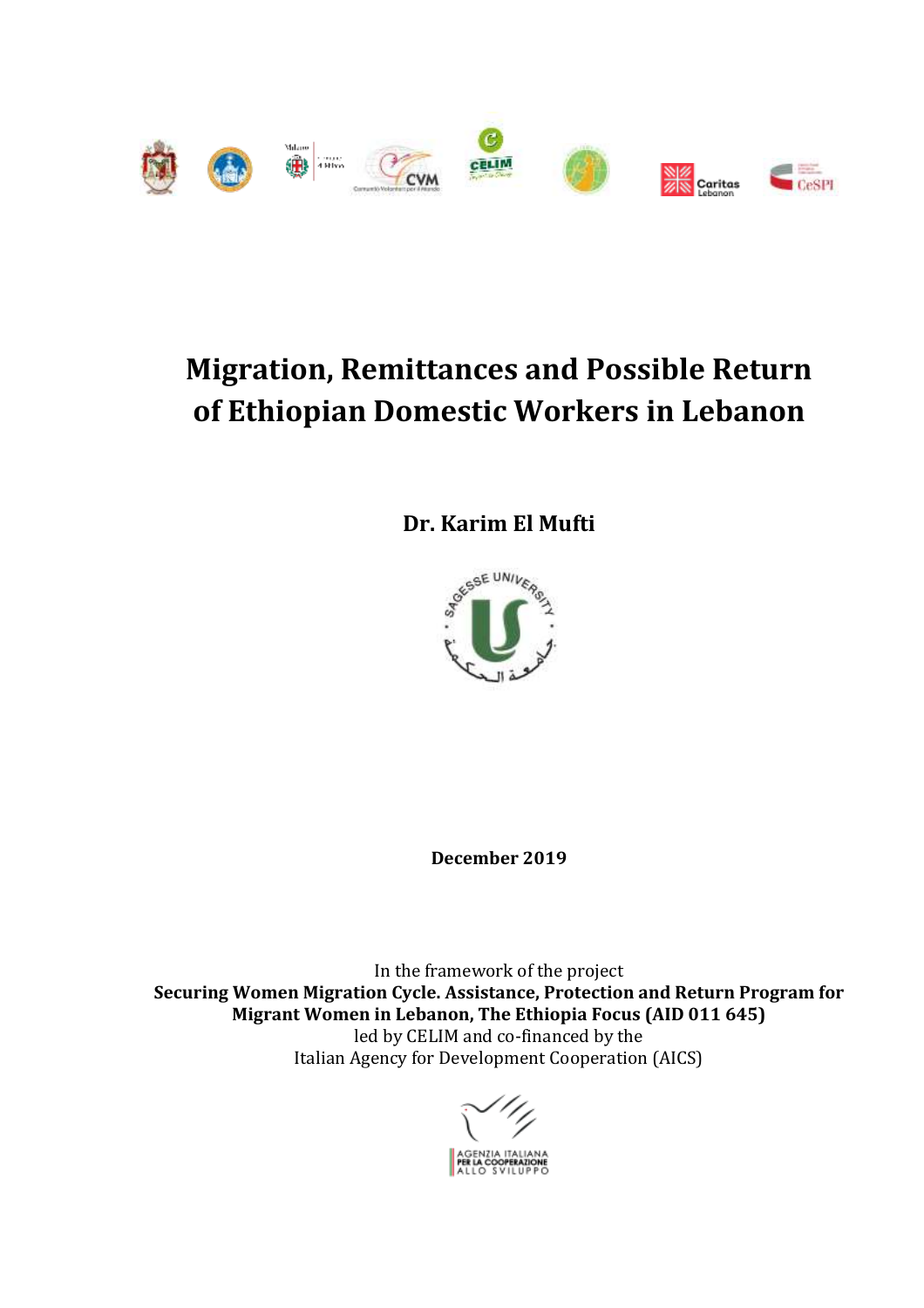## **TABLE OF CONTENT**

| <b>LIST OF ACRONYMS</b>                                                               |    |
|---------------------------------------------------------------------------------------|----|
| <b>LIST OF TABLES</b>                                                                 |    |
| <b>ABOUT THE PROJECT</b>                                                              |    |
| <b>INTRODUCTION</b>                                                                   | 6  |
| 1. NAT'L LEGAL FRAMEWORK REL. TO LABOR MIGRATION FOR ETHIOPIAN DOM. WORKERS           | 14 |
| A. LEBANON'S INTERNATIONAL OBLIGATIONS AND NATIONAL MEASURES TOWARDS MIGRANT DOMESTIC |    |
| <b>WORKERS</b>                                                                        | 14 |
| B. THE TENACITY OF THE KAFALA WITHIN THE LEBANESE FRAMEWORK                           | 22 |
| 2. THE MIGRATION JOURNEY OF ETHIOPIAN WORKERS INTO AND OUT OF LEBANON                 | 33 |
| A. REGULAR AND IRREGULAR STATUSES: AN ENTRAPMENT PROCESS                              | 33 |
| B. ETHIOPIAN WORKERS REMITTANCES: A FUNDAMENTAL MIGRATION FACTOR                      | 40 |
| C. ADDITION: IMPACT OF THE PRESENT FINANCIAL CRISIS IN LEBANON ON MDWS.               | 48 |
| <b>CONCLUSION &amp; RECOMMENDATIONS</b>                                               | 50 |
| <b>LIST OF REFERENCES</b>                                                             |    |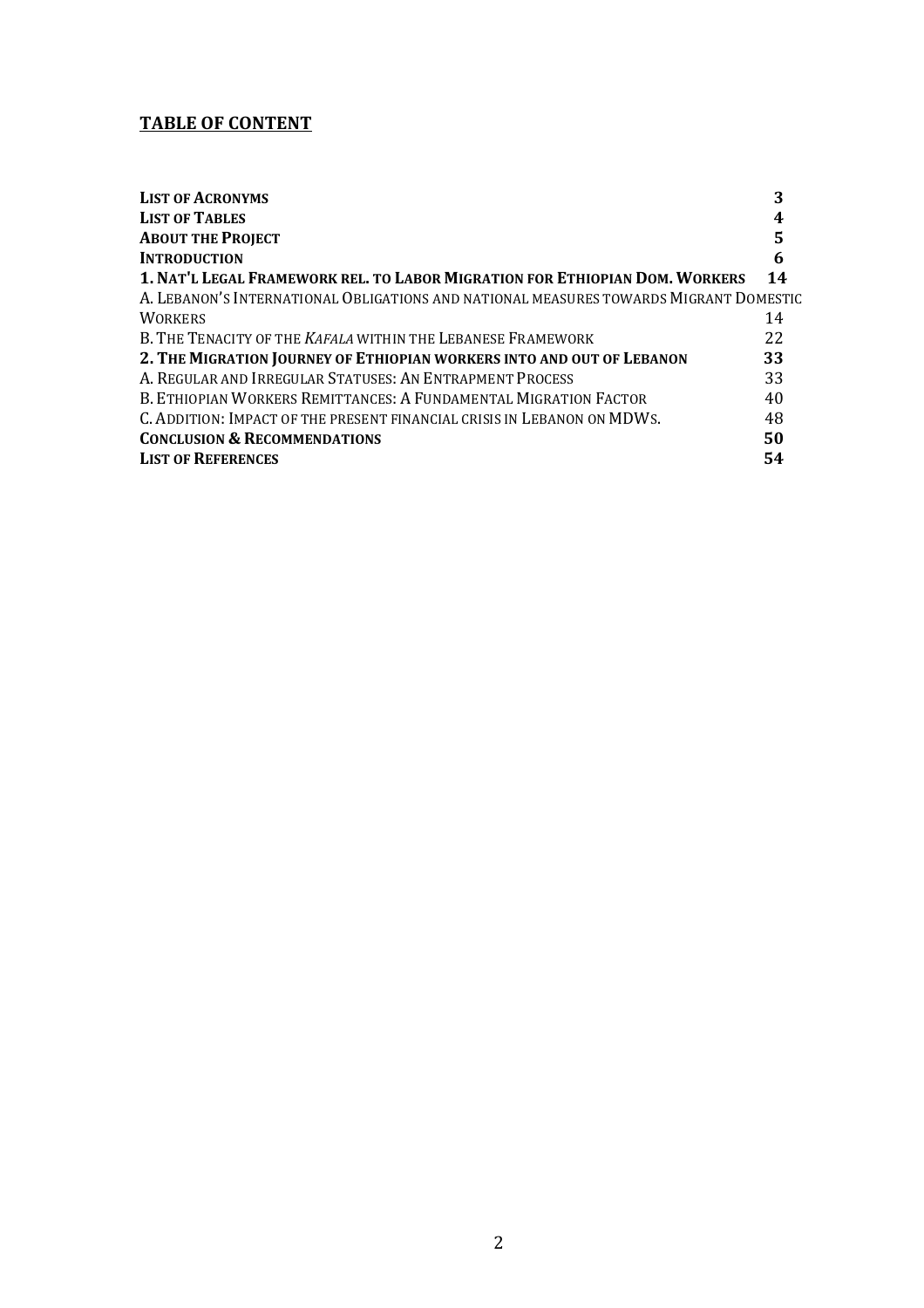## **List of Acronyms**

| Amel            | Amel Association International                                           |
|-----------------|--------------------------------------------------------------------------|
| <b>ARM</b>      | Anti-Racism Movement in Lebanon                                          |
| <b>CLDH</b>     | Centre Libanais des Droits de l'Homme - Lebanese Center for Human Rights |
| <b>CLMC</b>     | Caritas Lebanon Migrant Center                                           |
| COC             | Code of obligations and contracts, Lebanon                               |
| <b>CSO</b>      | Civil Society Organization                                               |
| <b>FENASOL</b>  | National Federation of Workers and Employees Trade Unions in Lebanon     |
| GSO             | <b>General Security Office (Ministry of Interior)</b>                    |
| <b>HRW</b>      | Human Rights Watch                                                       |
| <b>ICESCR</b>   | International Covenant on Economic, Social, and Cultural Rights          |
| <b>IDWF</b>     | <b>International Domestic Workers Federation</b>                         |
| IL <sub>0</sub> | International Labor Organization                                         |
| <b>IOM</b>      | <b>International Organization for Migration</b>                          |
| <b>ISF</b>      | Internal Security Forces (Ministry of Interior)                          |
| <b>LBP</b>      | Lebanese Pound                                                           |
| <b>MCC</b>      | <b>Migrant Community Center</b>                                          |
| <b>MDW</b>      | <b>Migrant Domestic Worker</b>                                           |
| MoJ             | Ministry of Justice                                                      |
| MoL             | Ministry of Labor                                                        |
| MoU             | Memorandum of Understanding                                              |
| NGO             | Non-Governmental Organization                                            |
| <b>OHCHR</b>    | Office of the High Commissioner for Human Rights                         |
| PAR             | Participatory Action Research                                            |
| SORAL           | Syndicate of the Owners of Recruitment Agencies in Lebanon               |
| <b>SUC</b>      | <b>Standard Unified Contract</b>                                         |
| <b>UDHR</b>     | <b>Universal Declaration of Human Rights</b>                             |
| <b>UNODC</b>    | United Nations Office for Drugs and Crimes                               |
| <b>UPR</b>      | Universal Periodic Review                                                |
| <b>USD</b>      | <b>United-States Dollar</b>                                              |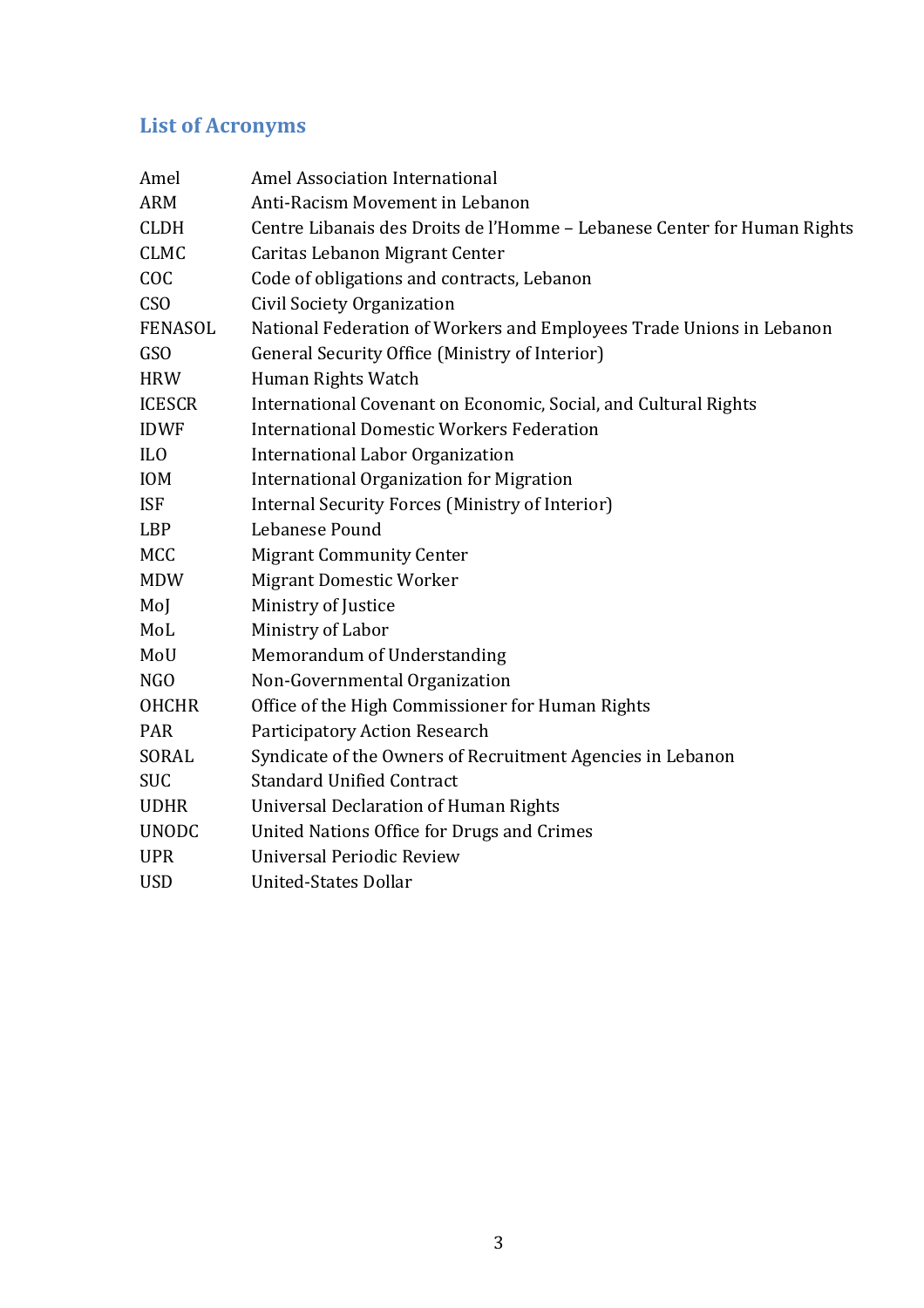## **List of Tables**

## **Table 1**

Figures of Residence Permits handed to Ethiopian domestic workers in Lebanon between 2016 and 2018

## **Table 2**

Profile of the Lebanese Sponsors of Ethiopian Migrant Domestic Workers for the year 2018, Broken down by age and gender

## **Table 3**

List of 60 Ethiopian respondents, Breakdown by Age, Location and Status

## **Table 4**

List of Focus Groups with Ethiopian MDWs

## **Table 5**

List of Interviews with Stakeholders & Experts

## **Table 6**

Main Provisions within SORAL's Code of Conduct (CoC) of 2013

## **Table 7**

Figures of Ethiopian nationals arrested and deported by GSO between 2016 and 2018 in Lebanon

## **Table 8**

Cost of Transfer through Western Union from Lebanon to Ethiopia

## **Table 9**

List of 60 Ethiopian Respondents: Salaries, Remittances, Expenses and Savings Ratios

## **Table 10**

Loss of Salary Value for MDWs in Lebanon due to Financial Crisis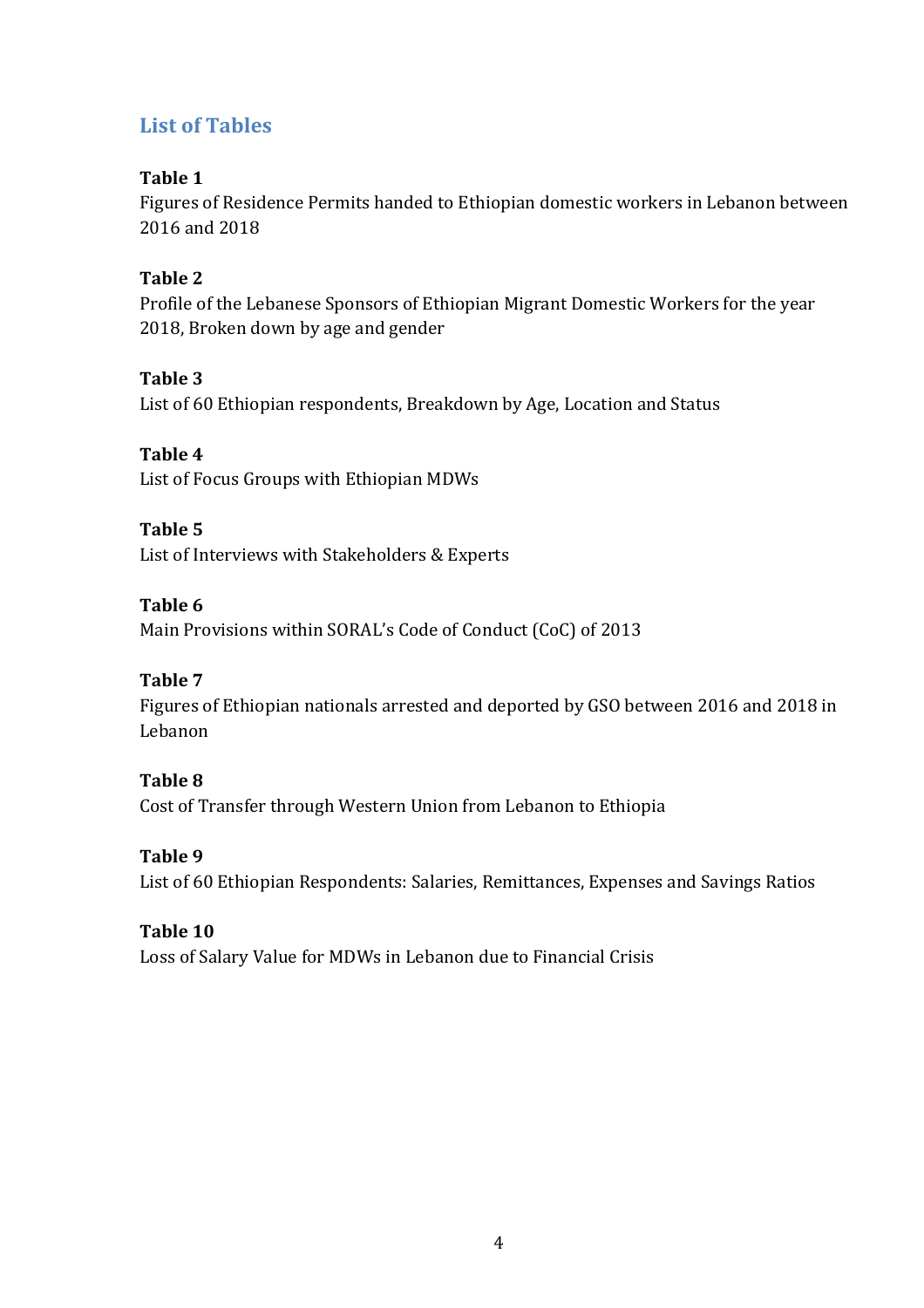## **About the Project**

This study falls under the Securing Women Migration Cycle (SWMC0, a three-year project financed by AICS (Italian Agency For Development Cooperation) and lead by Italian NGO CELIM. Its main purpose is to increase protection within the migratory cycle of foreign workers employed in domestic work in Lebanon, with a specific focus on the Ethiopian domestic workers and support the return and reintegration in Ethiopia.

The project aims to strengthen the network of assistance and protection for 1,500 domestic workers, through the improvement of living conditions in three selected shelters and the retention center of the General Security Office (GSO). The project also supports the socio-economic reintegration of repatriated Ethiopian domestic workers, enhance their economic remittances both for the purpose of job reintegration and for local economic development.

The study is implemented by CeSPI (Centro Studi di Politica Internazionale), an independent think tank based in Rome, that has pursued a line of research both in Lebanon and Ethiopia, in association with Caritas-Liban that has provided valuable expertise as well as technical and logistical assistance.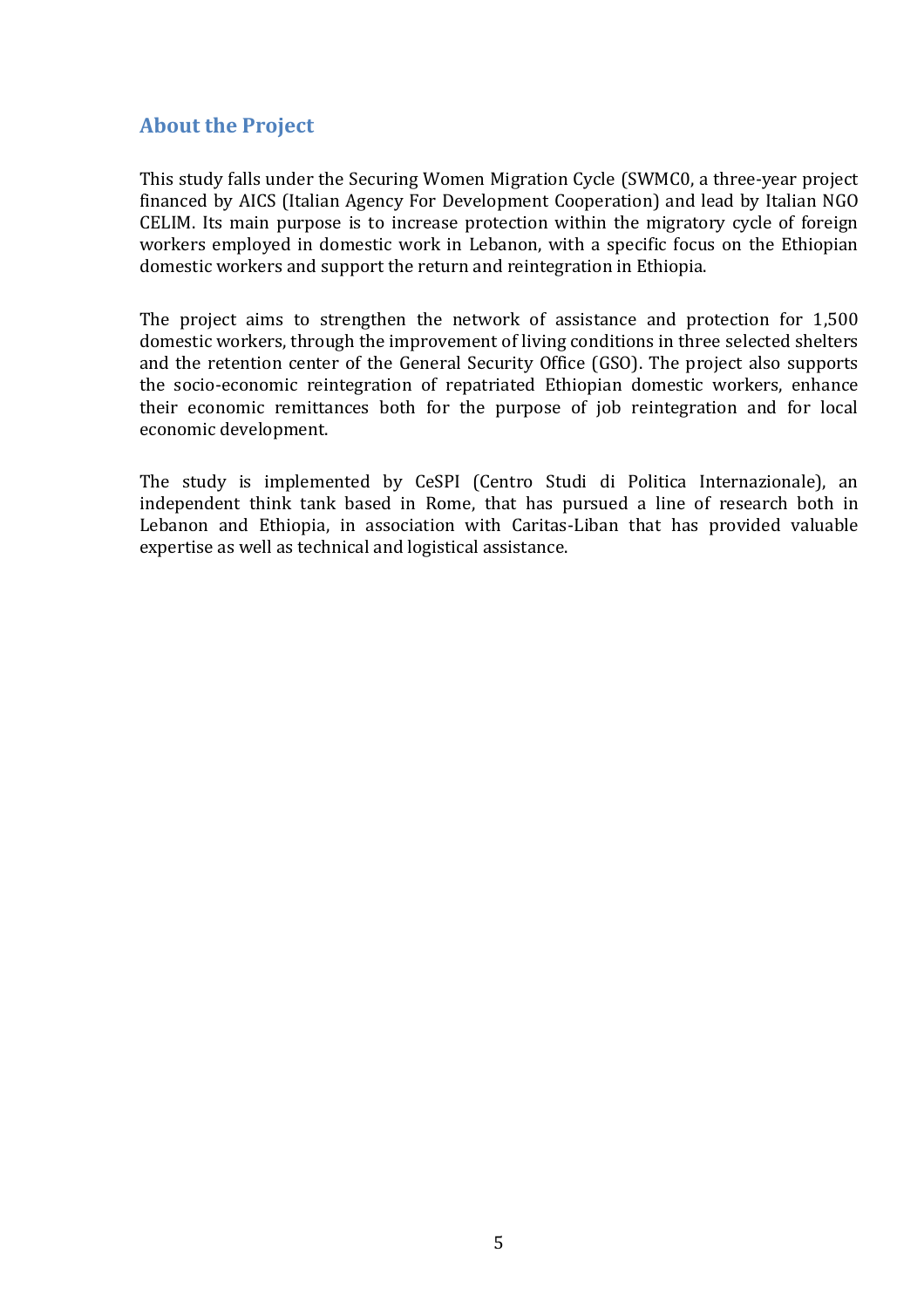## **Introduction**

According to the International Organization for Migration (IOM), "*the current global estimate is that there were around 244 million international migrants in the world in 2015, which equates to 3.3 per cent of the global population*" 1.

The United Nations Recommendations on Statistics of International Migration defines an international migrant as "*any person who has changed his or her country of usual residence*" <sup>2</sup>, distinguishing between "short-term migrants" (those who have changed their country of usual residence for at least three months, but less than one year) and "longterm migrants" (those who have done so for at east one year). But it is important to highlight that not all countries use this definition in practice.

The International Labor Organization (ILO) reports that there are 11.5 million migrant domestic workers (MDW) and over three quarters are female, whereas overall, the proportion of female migrants in the world is 48% female and 52% male3. The ILO defines a migrant worker "*as a person who migrates from one country to another (or who has migrated from one country to another) with a view to being employed other than on his own account, and includes any person regularly admitted as a migrant for employment*" <sup>4</sup>. Under ILO instruments, a "*domestic worker means any person engaged in domestic work within an employment relationship",* i.e. it "*means work performed in or for a household or households*" 5.

In Lebanon, the traditional migrant domestic worker coming from Sri Lanka has long been surpassed by cheaper labor coming from Africa and namely Ethiopia. As such, as highlighted in a 2017 study "*Ethiopia remains a significant 'source' country for female domestic workers to the Middle East and Gulf States, despite widespread reports of exploitation and abuse*" <sup>6</sup>, with an estimated 170 to 180,000 Ethiopian women depart each year to migrate throughout the world, among whom 60-70% are estimated to be irregular migrants7. Like other nationalities migrating from Asia and Africa for the purpose of domestic work, Ethiopians face harsh conditions in the context of Middle Eastern

<https://doi.org/10.1186/s12992-017-0293-x>

<sup>1</sup> International Organization for Migration, World Migration Report 2018, p. 1, available on [https://publications.iom.int/system/files/pdf/wmr\\_2018\\_en.pdf](https://publications.iom.int/system/files/pdf/wmr_2018_en.pdf) 

<sup>2</sup> UNDESA. Recommendations on Statistics of International Migration: Revision 1. United Nations, New York, 1998, available on

[https://unstats.un.org/unsd/publication/SeriesM/SeriesM\\_58rev1E.pdf](https://unstats.un.org/unsd/publication/SeriesM/SeriesM_58rev1E.pdf)

<sup>3</sup> International Organization for Migration, World Migration Report 2018, p. 17, available on [https://publications.iom.int/system/files/pdf/wmr\\_2018\\_en.pdf](https://publications.iom.int/system/files/pdf/wmr_2018_en.pdf)

<sup>4</sup> Convention Migration for Employment Convention, No. 97, Article 11§1.

<sup>5</sup> Convention concerning decent work for domestic workers, No. 189, Article 1.

<sup>6</sup> Joanna Busza, Sehin Teferra, Serawit Omer and Cathy Zimmerman. Learning from returnee Ethiopian migrant domestic workers: a qualitative assessment to reduce the risk of human trafficking, Globalization and Health, 13:71, September 2017, available on

<sup>7</sup> Carter B, Rohwerder B. *Rapid fragility and migration assessment for Ethiopia Birmingham*, GSDRC, University of Birmingham, 2016, p. 1.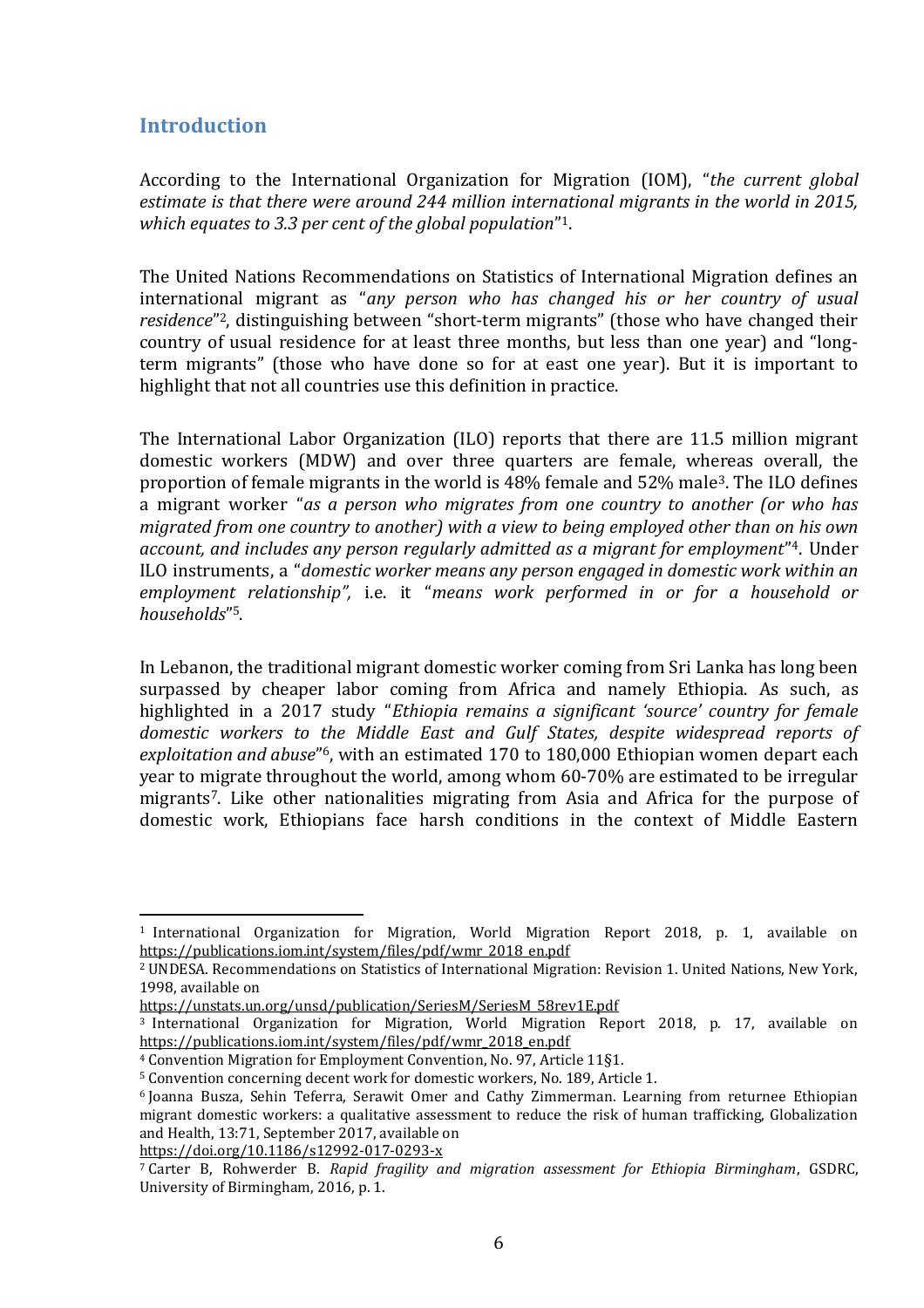countries, as portrayed in the recent crackdown against Ethiopian migrants in Saudi Arabia8.

According to the figures shared by the General Security Office (GSO) in Beirut, Ethiopians are now the number one country of belonging of MDWs in Lebanon with more than 156,000 residence permits to workers from that country for the year 2018 (see table 1 below). Despite the ban established by Ethiopian authorities in 2009, this figure represents an increase by 16.5% with the number of permits delivered in 2017 (over 134,000 Ethiopian MDWs registered) and close to 50% increase from the year 2016 (over 104,000 registrations back then). The reason why Lebanon continues to allow for Ethiopians entry to the country is because the GSO considers that if a migrant worker "*has a valid tourist or work visa upon arrival, the immigration official will allow the person to enter Lebanon, irrespective of whether a deployment ban is in place in the country of origin*" 9. As such, the GSO considers it is not Lebanon's place to enforce a ban adopted in another country. Moreover, these figures do not include thousands of Ethiopian workers who now live under irregular status for a number of factors and reasons and stand the risk of arrest and deportation at any moment (2,412 Ethiopians were deported in 2018, cf table 7 below).

| Table 1                                                                     |                                          |  |  |  |
|-----------------------------------------------------------------------------|------------------------------------------|--|--|--|
| <b>Figures of Residence Permits handed to</b><br>Ethiopian domestic workers |                                          |  |  |  |
|                                                                             | in Lebanon between 2016 and 2018         |  |  |  |
| Year                                                                        | Number of Residence<br>Permits delivered |  |  |  |
| 2016                                                                        | 104,714                                  |  |  |  |
| 2017<br>134,488                                                             |                                          |  |  |  |
| 2018<br>156,779                                                             |                                          |  |  |  |
| Source: General Security Office, received 20 February<br>2019               |                                          |  |  |  |

In the 1990's the Sri Lankan community was the largest of the MDWs groups in Lebanon. But in the past decade or so, for economic reasons, countries from Eastern Africa started to become migration sources to the Middle East and in particular to Lebanon. Cheaper labor and cheaper procedures led to this large flux of Ethiopian workers into Lebanon, bringing them to forming the largest MDW group in the country today.

<sup>8</sup> Tom Gardner, Ethiopians face beatings and bullets as Saudi 'deportation machine' cranks up, *The Guardian*, 16 August 2019, available at [https://www.theguardian.com/global-development/2019/aug/16/ethiopians](https://www.theguardian.com/global-development/2019/aug/16/ethiopians-face-beatings-and-bullets-as-saudi-deportation-machine-cranks-up)[face-beatings-and-bullets-as-saudi-deportation-machine-cranks-up](https://www.theguardian.com/global-development/2019/aug/16/ethiopians-face-beatings-and-bullets-as-saudi-deportation-machine-cranks-up)

<sup>9</sup> Hélène Harroff-Tavel, Alix Nasri. Tricked And Trapped Human Trafficking In The Middle East, International Labor Organization, in collaboration with Heartland Alliance International, 2013, p. 48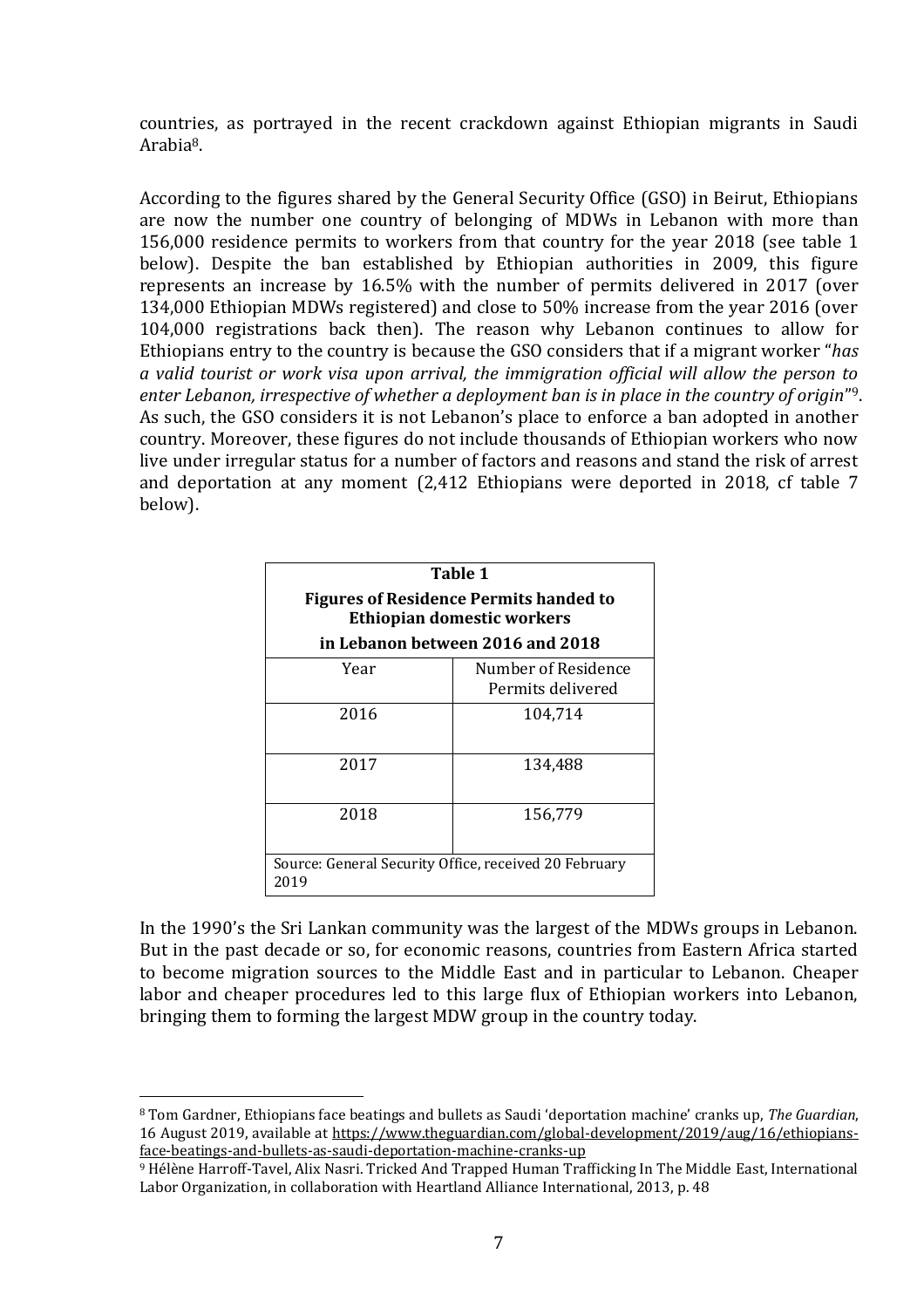Based on the documented conditions, it comes as no surprise that Lebanon has been labeled as an "*injury country*"<sup>10</sup> given the severity of abuses faced by migrant workers, first of all (but not only) by their employers (see table 2 that gives some indication on the age and gender of the sponsors of Ethiopian MDWs in Lebanon). This information is not systematically recorded by the authorities as shown in table 2 but remains an interesting indication as to the profile of the migrants' employers and sponsors in Lebanon. As such, one can note women form the majority of employers, as it is the women and wives who run the migrants job in households. They are the "*Madame*" migrants speak of when they speak of their migration experience in the country when they work for a Lebanese family. And even in the cases when men constitute the front sponsor vis-à-vis the authorities, woman in the households are the active bosses who manage the work of the domestic workers.

| Table 2                                                    |                 |                                                                               |               |        |
|------------------------------------------------------------|-----------------|-------------------------------------------------------------------------------|---------------|--------|
|                                                            |                 | <b>Profile of the Lebanese Sponsors of Ethiopian Migrant Domestic Workers</b> |               |        |
|                                                            |                 | for the year 2018 - Broken down by age and gender                             |               |        |
| Age                                                        | 18-30 years old | 30-60 years old                                                               | >60 years old | Total  |
| Gender                                                     |                 |                                                                               |               |        |
| Male                                                       | 756             | 11,225                                                                        | 3,723         | 15,704 |
|                                                            |                 |                                                                               |               |        |
| Female                                                     | 1,241           | 12,924                                                                        | 4,577         | 18,742 |
|                                                            |                 |                                                                               |               |        |
| Unknown                                                    | 3,001           | 63,906                                                                        | 27,594        | 94,501 |
|                                                            |                 |                                                                               |               |        |
| Source: General Security Office, received 20 February 2019 |                 |                                                                               |               |        |

A 2010 ILO study denounced the "*triple discrimination*" <sup>11</sup> the migrants were suffering from in the country, including the Gender, Racial and Social profiles of the workers. Despite some positive developments that have occurred in the past years, Beirut has yet to improve the provision of legal protection when it comes to recruitment practices and labor conditions.

Hence, this study offers to look specifically into the situation of Ethiopian domestic workers in Lebanon and more specifically cover a less explored field, i.e. the significance of remittances in the migration journey of Ethiopian workers presently to Lebanon, whether staying under a regular *kafala* status, or working as "freelancers" in an irregular fashion. Among the research objectives were the need to deepen the knowledge of the overall framework of the flow of economic remittances from Lebanon to Ethiopia, focusing on the economic behavior and needs of Ethiopian women engaged in domestic work in Lebanon, and to advance proposals to enhance their remittances as leverage for job reintegration in home country and/ or for development of the contexts of origin.

<sup>10</sup> Jebli Shrestha, Eleanor Taylor-Nicholson. No Easy Exit, Migration Bans Affecting Women from Nepal, Labor Migration Branch (MIGRANT) Fundamentals Principles and Rights at work Branch (FUNDAMENTALS) International Labor Organization (International Labor Organization), 2015, p. 15.

<sup>11</sup> Asha D'Souza. Moving towards Decent work For Domestic workers: An Overview of the ILO's work, International Labor Organization, Bureau for Gender Equality, Working Paper 2/2010, p. 26.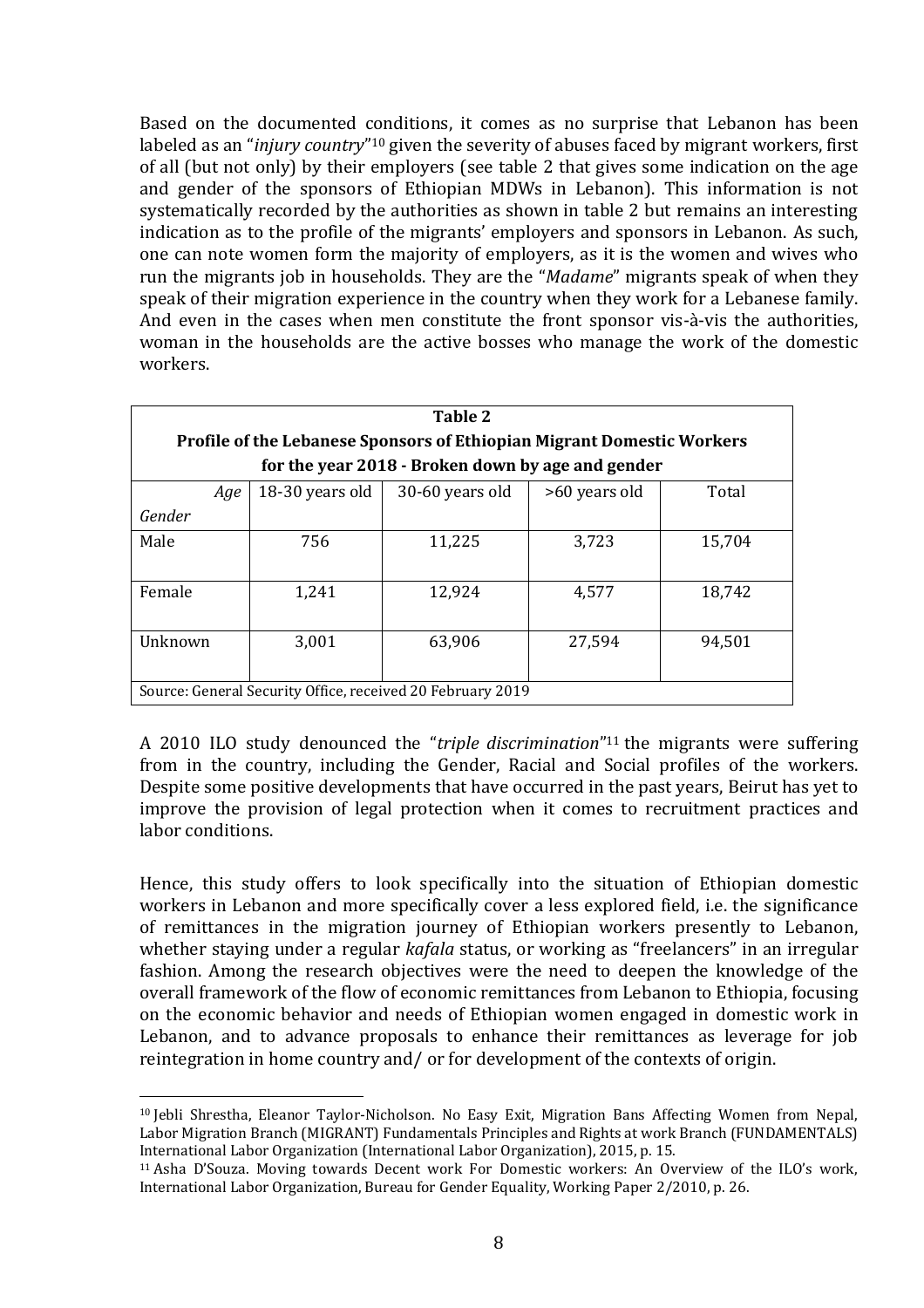The International Monetary Fund (IMF) refers to remittances as "*household income from foreign economies arising mainly from the temporary or permanent movement of people to those economies*" <sup>12</sup>. Following the same definition, "*remittances include cash and noncash items that flow through formal channels, such as via electronic wire, or through informal channels, such as money or goods carried across borders. They largely consist of funds and noncash items sent or given by individuals who have migrated to a new economy and become residents there, and the net compensation of border, seasonal, or other short-term workers who are employed in an economy in which they are not residents*" 13.

According to the World Bank, "*in 1990 migrants remitted around USD 29 billion to lowerand middle-income countries in 1990. This amount had more than doubled to USD 74 billion in 2000 and reached USD 429 billion in 2016. Globally, remittances are now more than three times the amount of official development assistance. Migration can also result in the transfer of skills, knowledge and technology – effects that are hard to measure, but that could have considerable positive impacts on productivity and economic growth. Beyond these economic impacts, emigration can generate beneficial societal consequences for countries of origin, including poor and fragile States. For example, it is increasingly recognized that migrants can play a significant role in post-conflict reconstruction and recovery*" 14.

From a methodological standpoint, the study relied on the massive literature available on the issue of protection of MDWs in the Middle East and Lebanon, along with some specific thematic analysis available on the situation of Ethiopians and the significance of remittances in the scope of South-South migration. In addition, the research team conducted, between mid-January until February 2019, a survey<sup>15</sup> composed of 60 interviews with Ethiopian female domestic workers who are either under a sponsor (*kafeel*), 38 workers out of 60, or a freelancer under irregular status (22 workers out of 60).

As shown in table 3 below, the age of respondents ranged between 17 and 38 with workers who arrived to Lebanon as early as 1998 with the latest entries recently in 2018. The sample also reflected different family profiles, such as married (with or without children), divorced and single workers, having large and smaller dependencies back home. The interviewers involved three social workers from Caritas-Liban and Amel Association, among whom one experienced Ethiopian social worker, which helped greatly in offering comfortable and safe venues for the gatherings. Interviews also occurred at the freelancers' rooms or at the employers' house when possible. The workplaces of the respondents covered many Lebanese governorates, including Beirut neighborhoods, the southern suburbs of the capital, Jounieh, Dora, Jal El Dib, Dora, Adonis, Saida, Aramoun,

<sup>12</sup> International Monetary Funds, Balance of Payments and International Investment Position Manual, Sixth Edition (BPM6), Washington, D.C., 2009.

<sup>13</sup> *Idem*

<sup>14</sup> International Organization for Migration, World Migration Report 2018, p. 4, available on [https://publications.iom.int/system/files/pdf/wmr\\_2018\\_en.pdf](https://publications.iom.int/system/files/pdf/wmr_2018_en.pdf) 

<sup>15</sup> Design of the survey was inspired by the works of Richard P.C. Brown Jørgen Carling Sonja Fransen Melissa Siegel. Measuring remittances through surveys: Methodological and conceptual issues for survey designers and data analysts. *Demographic Research*, Vol. 31, Art. 41, 21 Nov. 2014, pp. 1243-1274.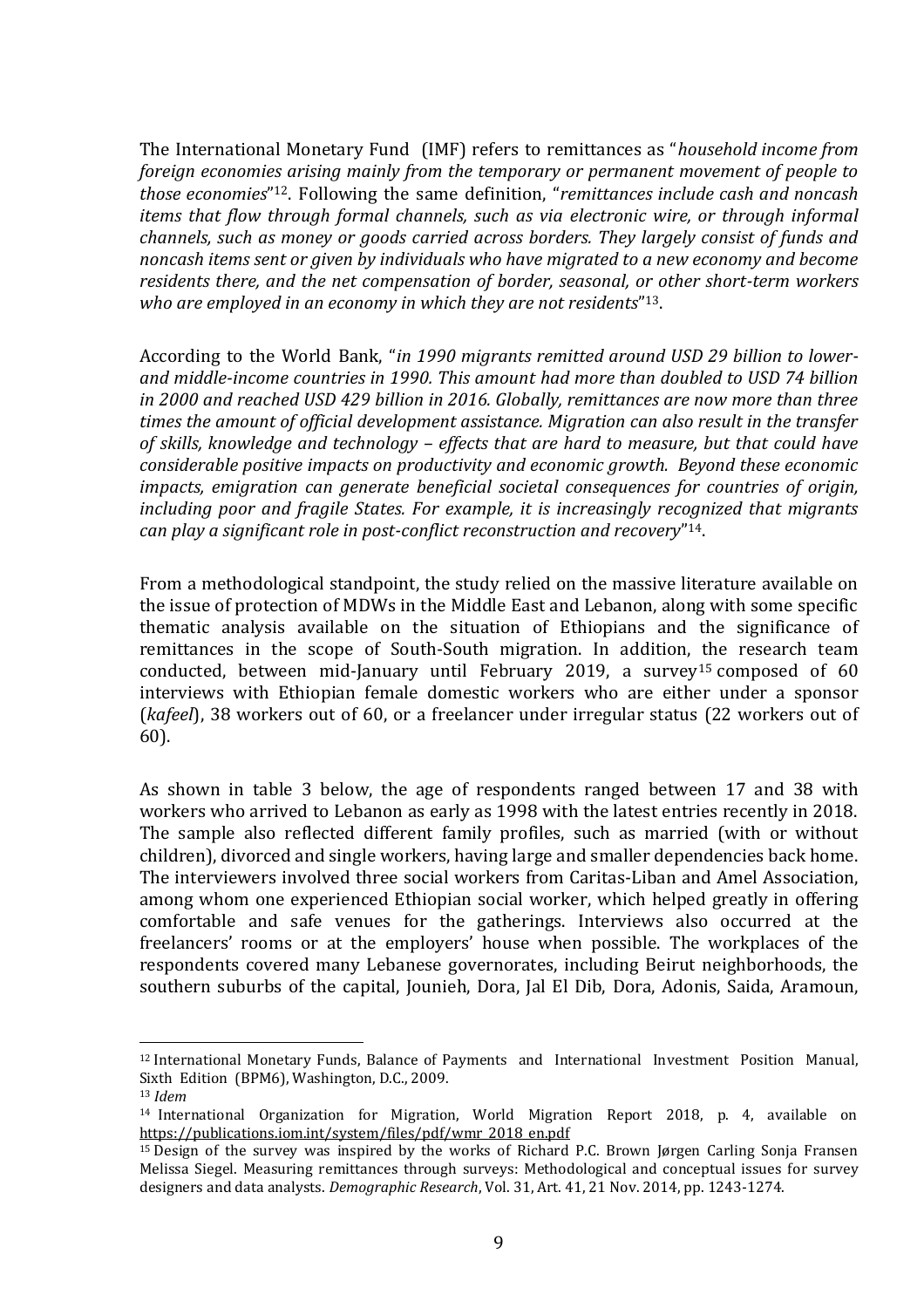Choueifat, Hazmieh, Mansourieh, Beit Mery, Adonis, Rmeileh, Chouf, Jounieh, Byblos, Tripoli and Zahle.

|         | Table 3 |                                                                          |                     |            |
|---------|---------|--------------------------------------------------------------------------|---------------------|------------|
|         |         | List of 60 Ethiopian respondents - Breakdown by Age, Location and Status |                     |            |
| Pseudo  | Age     | Workplace or<br>Worker's<br>Address                                      | <b>Status</b>       | Date       |
| Zana    | 25      | Choueifat                                                                | Kafala              | 19/1/2019  |
| Sofi    | 34      | Sfeir                                                                    | Kafala              | 19/1/2019  |
| Saba    | 27      | House of the<br>worker - Chiyah                                          | Freelance<br>worker | 20/1/2019  |
| Jacko   | 29      | House of the<br>worker - Chiyah                                          | Freelance<br>worker | 20/1/2019  |
| Sisi    | 32      | House of the<br>worker - Chiyah                                          | Freelance<br>worker | 20/1/2019  |
| Malak   | 26      | Aramoun                                                                  | Kafala              | 25/1/2019  |
| Tania   | 22      | Aramoun                                                                  | Kafala              | 25/1/2019  |
| Fani    | 26      | Beirut                                                                   | Kafala              | 27/1/2019  |
| Lala    | 27      | Beirut                                                                   | Freelance<br>worker | 27/1/2019  |
| Zala    | 28      | Beirut                                                                   | Freelance<br>worker | 27/1/2019  |
| Rika    | 20      | Beirut                                                                   | Freelance<br>worker | 27/1/2019  |
| Rama    | 22      | Sfeir                                                                    | Freelance<br>worker | 27/1/2019  |
| Randa   | 24      | Sfeir                                                                    | Kafala              | 27/1/2019  |
| Kanda   | 24      | <b>Bir Hassan</b>                                                        | Freelance<br>worker | 27/1/2019  |
| Aisha   | 29      | Zkak El Blat                                                             | Freelance<br>worker | 27/1/2019  |
| Sana    | 25      | Sanayeh                                                                  | Kafala              | 27/1/2019  |
| Rim     | 25      | Sanayeh                                                                  | Kafala              | 27/1/2019  |
| Lili    | 26      | Chiyah                                                                   | Freelance<br>worker | 27/1/2019  |
| Lor     | 28      | Chiyah                                                                   | Freelance<br>worker | 27/1/2019  |
| Zainab  | 24      | Beirut                                                                   | Kafala              | 28/1/2019  |
| Merartu | 26      | Adonis                                                                   | Freelance<br>worker | 27/01/2019 |
| Mebrit  | 30      | Ashrafieh                                                                | Kafala              | 24/01/2019 |
| Mahder  | 35      | Mansourieh                                                               | Freelance<br>worker | 27/01/2019 |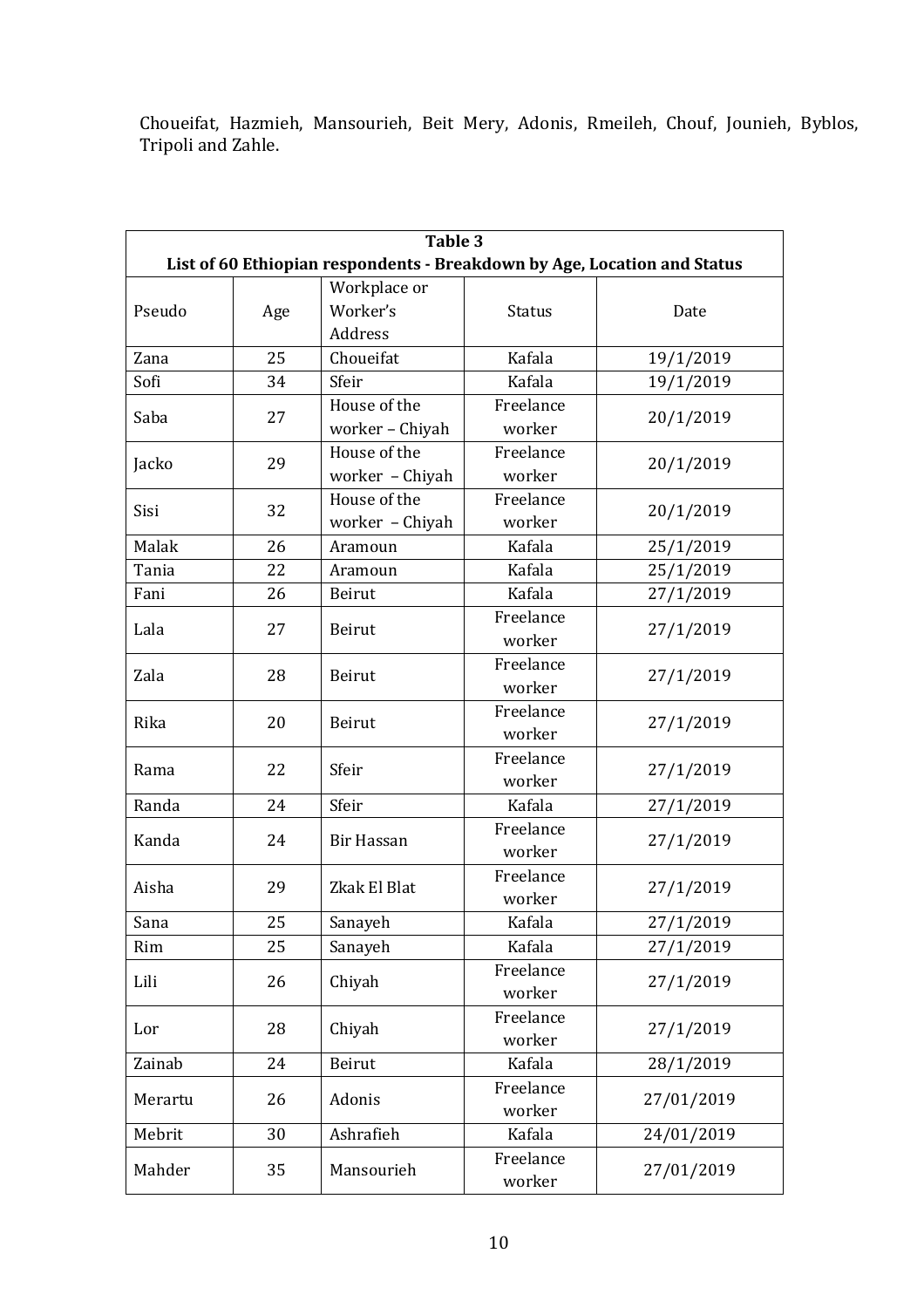| Helen     | 23 | Ain El             | Freelance           | 26/01/2019 |
|-----------|----|--------------------|---------------------|------------|
|           |    | Remmeneh           | worker              |            |
| Halima    | 21 | Adonis             | Freelance<br>worker | 28/01/2019 |
| Hasima    | 26 | Hamra              | Kafala              | 25/01/2019 |
| Feleku    | 19 | Hamra              | Kafala              | 28/01/2019 |
| Beza      | 31 | Mansourieh         | Freelance<br>worker | 22/01/2019 |
| Alemnesh  | 28 | Mansourieh         | Kafala              | 27/01/2019 |
| Alem      | 25 | <b>Beit Mery</b>   | Kafala              | 26/01/2019 |
| Alema     | 28 | Jbeil              | Freelance<br>worker | 26/01/2019 |
| Zimuta    | 30 | Hazmieh            | Freelance<br>worker | 26/01/2019 |
| Zenebech  | 27 | Jounieh            | Freelance<br>worker | 27/01/2019 |
| Shiwa     | 25 | Zahle              | Freelance<br>worker | 27/01/2019 |
| Worknesh  | 23 | Amchit             | Freelance<br>worker | 4/2/2019   |
| Tigist    | 30 | Saida              | Kafala              | 4/2/2019   |
| Tesfanesh | 28 | Adma               | Freelance<br>worker | 25/01/2019 |
| Sedenesh  | 24 | Tripoli            | Kafala              | 25/01/2019 |
| Yeshi     | 35 | Ain El<br>Remmeneh | Kafala              | 4/2/2019   |
| Netsa     | 26 | Nahr El Mot        | Kafala              | 23/01/2019 |
| Mestu     | 27 | Beirut             | Kafala              | 26/01/2019 |
| Aysha     | 19 | Chouf              | Kafala              | 20/01/2019 |
| Meseret   | 25 | Beirut             | Kafala              | 19/01/2019 |
| Louna     | 26 | Beirut             | Kafala              | 19/01/2019 |
| Hanine    | 18 | Beirut             | Kafala              | 19/01/2019 |
| Hanane    | 24 | Beirut             | Kafala              | 26/01/2019 |
| Habtam    | 29 | Beirut             | Kafala              | 26/01/2019 |
| Genet     | 29 | Jounieh            | Kafala              | 19/01/2019 |
| Aynalem   | 22 | Beirut             | Kafala              | 26/01/2019 |
| Beyene    | 25 | Jbeil              | Kafala              | 27/01/2019 |
| Misgana   | 25 | Beirut             | Kafala              | 26/01/2019 |
| Worke     | 27 | Jal el Dib         | Kafala              | 27/01/2019 |
| Tsonam    | 20 | Beirut             | Kafala              | 26/01/2019 |
| Rania     | 32 | Beirut             | Kafala              | 19/01/2019 |
| Salam     | 22 | Chouf              | Kafala              | 19/01/2019 |
| Tseha     | 25 | Dora               | Kafala              | 26/01/2019 |
| Sonita    | 22 | Dora               | Kafala              | 26/01/2019 |
| Sarah     | 38 | Beirut             | Kafala              | 19/01/2019 |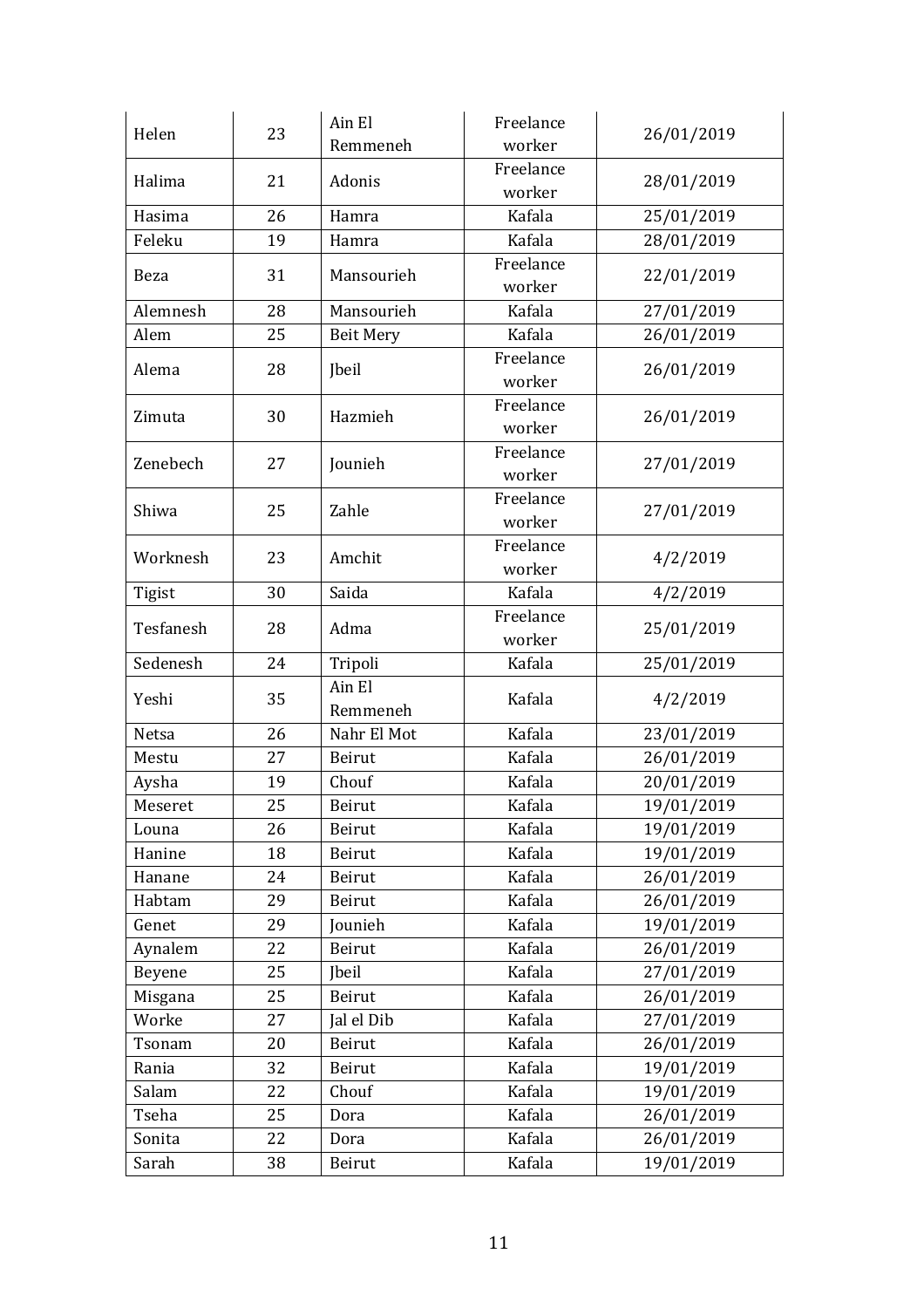| Sonia   | າດ<br>40 | Beirut | Kafala | 19/01/2019 |
|---------|----------|--------|--------|------------|
| Sofanit |          | Beirut | Kafala | 26/01/2019 |

The fieldwork was complemented by three focus groups (see table 4) gathering different respondents from the individual meetings, which served as a validation tool to what was recorded in a more personalized and isolated discussion. Focus groups were held in March and April 2019 and were structured in three main areas covered in the discussion using an imaginary friend back home in Ethiopia to assess which advise should be given to her before she arrives to Lebanon and how to best prepare for domestic work under Lebanese conditions; how would she manage her money and earnings and finally questions about her potential return back to Ethiopia and potential gains and losses from the migration journey.

| Table 4       |                                          |              |                        |
|---------------|------------------------------------------|--------------|------------------------|
|               | List of Focus Groups with Ethiopian MDWs |              |                        |
| Date          | Place                                    | Nb of        | Additional information |
|               |                                          | Participants |                        |
| 17 March 2019 | <b>Migrants Community Center,</b>        |              |                        |
|               | Jounieh                                  | 11           | 10 women, one man      |
|               |                                          |              |                        |
| 6 April 2019  | Amel Association                         |              |                        |
|               | Community Center, Chiyah                 | 8            | All women              |
|               |                                          |              |                        |
|               |                                          |              | 8 Ethiopian women      |
| 7 April 2019  | Private house in Chiyah                  | 10           | and a Bangladeshi      |
|               |                                          |              | couple living in the   |
|               |                                          |              | same neighborhood      |

Moreover, experts and stakeholders were solicited for interviews (see table 5) to discuss the matters of MDWs labor protection and the prominence of the remittances.

| Table 5                                  |                                                                                |                  |               |  |
|------------------------------------------|--------------------------------------------------------------------------------|------------------|---------------|--|
|                                          | List of Interviews with Stakeholders & Experts                                 |                  |               |  |
| Organization                             | Name                                                                           | Date             | Place         |  |
| <b>General Security Office</b>           | Major George Abi Fadel,<br><b>Head of Division for Arabs</b><br>and Foreigners | 17 December 2018 | <b>Beirut</b> |  |
| Ministry of Labour                       | M. George Ayda, Director<br><b>General of the Ministry</b>                     | 30 January 2019  | Chiyah        |  |
| <b>Amel Association</b><br>International | Zeina Mohanna, Head of<br>the Migrants Program                                 | 30 January 2019  | Beirut        |  |
| <b>International Labor</b>               | Zeina Mezher, Migrants                                                         | 1 February 2019  | Beirut        |  |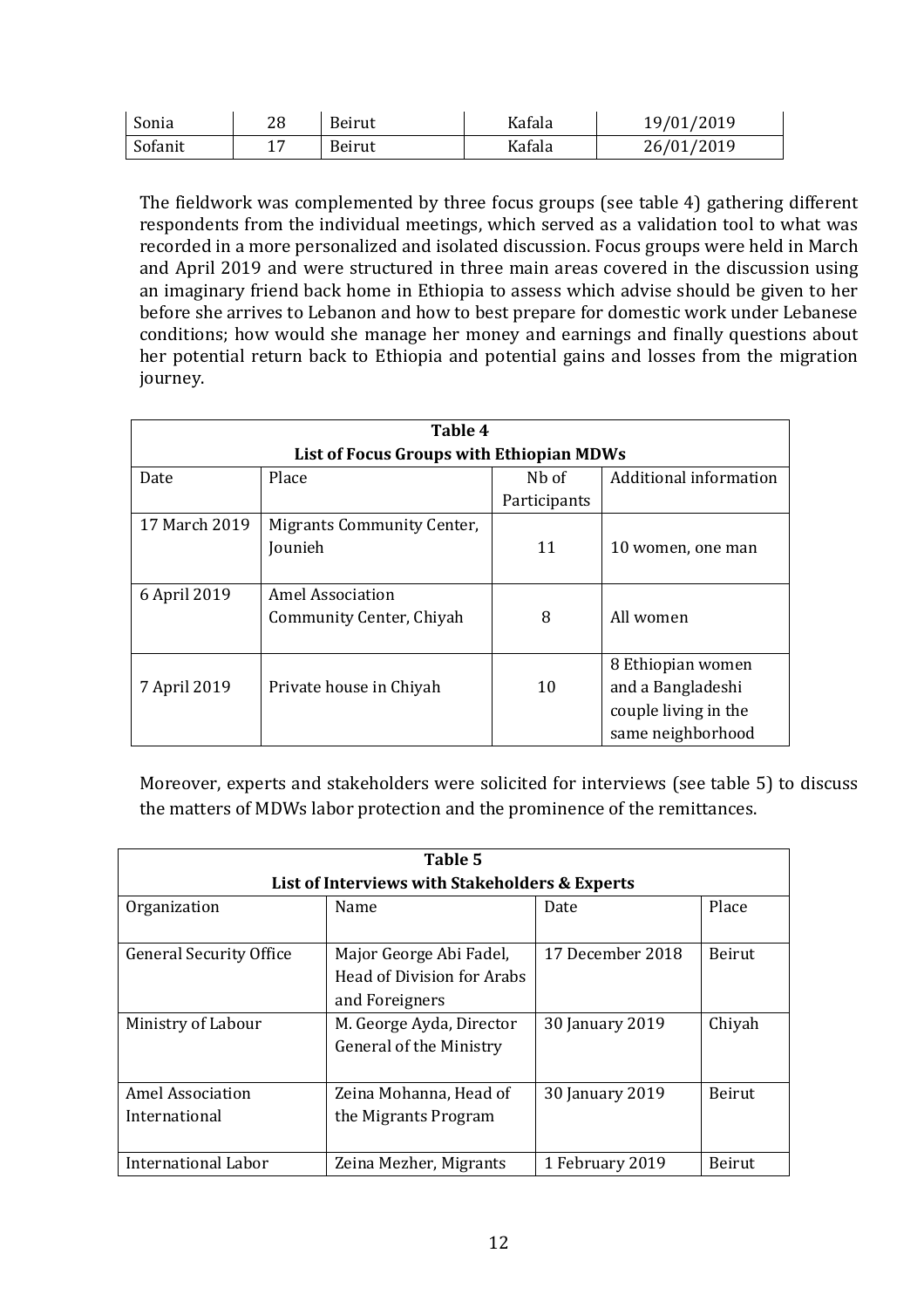| Organization (ILO)       | Specialist, National<br><b>Project Coordinator</b> |                  |               |
|--------------------------|----------------------------------------------------|------------------|---------------|
|                          |                                                    |                  |               |
| Anti-Racism Movement     | Farah Salka, Director                              | 21 February 2019 | <b>Beirut</b> |
| (ARM) in Lebanon and     |                                                    |                  |               |
| <b>Migrant Community</b> |                                                    |                  |               |
| Center (MCC)             |                                                    |                  |               |

The team had also aimed at gathering financial data to further determine the scope of the remittances being transferred to Ethiopia from Lebanon, several requests were made to financial services agencies such as OMT, Western Union and MoneyGram<sup>16</sup> requesting amounts transferred for the years 2015-2017. All agencies declined to share the transfer information. Under Access to Information Law<sup>17</sup> a formal request was sent to the Central Bank18, which centralizes this type of data. A thorough follow-up of the request then occurred with the Directorate of Statistics within the Central Bank, but without any positive outcome, the Central Bank thus failing to comply with its obligations under Access to Information law.

However, the information obtained by the migrants themselves, through interviews and focus group gatherings, as to remittances amounts and the individual use of transfer agencies or other means of transfer compensated the lack of response by the financial companies and formal institutions.

<sup>16</sup> Electronic Messages sent on October 26, 2018.

<sup>17</sup> Law numb. 28, 10 February 2017.

 $18$  Letter posted from LibanPost on January 23<sup>rd</sup> 2019 with a recorded delivery by acknowledgement slip dated January 24th, 2019.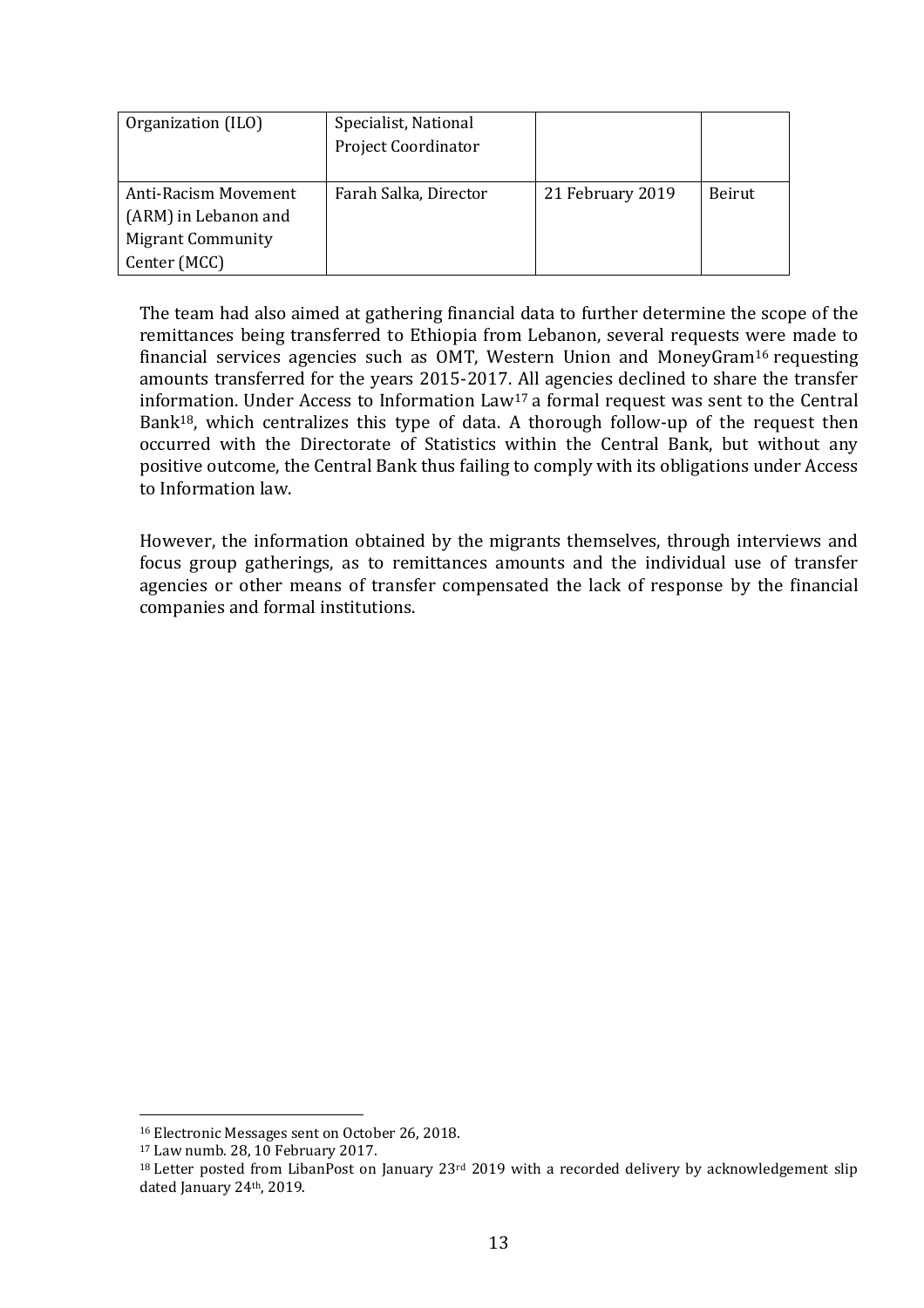## **1. National Legal Framework relevant to Labor Migration for Ethiopian Domestic Workers**

#### **A. Lebanon's International Obligations and national measures towards Migrant Domestic Workers**

On the account of protection towards foreign labor and domestic work, Lebanon is party to the basic human rights conventions. The Universal Declaration of Human Rights (UDHR) provides that everyone has the right to rest and leisure, including reasonable limitation of work hours and periodic holidays with pay, as well as the right to just remuneration to ensure "*an existence worthy of human dignity*" <sup>19</sup>. The International Covenant on Economic, Social, and Cultural Rights (ICESCR) of 1966, which Lebanon acceded to in 1972, also mentions these rights and states that all persons must enjoy just and favorable conditions of work.

On labor matters, Lebanon has ratified two ILO conventions that are relevant to the protection of migrant workers: the Forced Labor Convention No. 29, the Convention No. 105 on the Abolition of Forced Labor and the Convention No. 111 concerning Discrimination in Respect to Employment and Occupation, which prohibits discrimination on the basis of sex with respect to access to employment and conditions of employment, all of which were ratified by Lebanon in 1977.

However, Lebanon is not a signatory of any Convention pertaining directly to the protection of migrant workers, such as the UN Convention on the Protection of All Migrant Workers and Members of Their Families and three important ILO Conventions: Migration for Employment, Convention No. 97; the Migrant Workers (Supplemental Provisions) Convention No. 143 and ILO Domestic Workers Convention, 2011 (No. 189).

Lebanon is considered as "the top country of destination for female migrant workers"<sup>20</sup> in the Middle East, where migration is in theory strictly controlled<sup>21</sup>. As such, foreign workers must be sponsored by a resident in Lebanon. It is the employer who covers the relevant fees for a work permit and a residency permit for the worker, thus becomes the "sponsor" or *kafeel* of the migrant worker and beholds a great deal of power over her, and it is important to stress that female migrants hired for domestic work are forced to live in their employer's home.

The sponsoring request is processed through the Ministry of Labor (MoL) that holds the prerogative of issuing the proper work authorization to migrants, if all regulatory conditions are met. Based on this prerequisite, the Interior Ministry then issues residence permits to the migrants through the GSO, the government agency responsible for monitoring the entry, residence, and departure of all foreigners, including foreign workers,

<sup>19</sup> Article 23 of the 1948 Universal Declaration of Human Rights.

<sup>20</sup> Into the Unknown: Exploitation of Nepalese Migrant Domestic Workers in Lebanon, Anti-Slavery International, KAFA, the General Federation of Nepalese Trade Unions, May 2014, p. 2.

<sup>&</sup>lt;sup>21</sup> Cf. Françoise De Bel-Air. Migration Profile: Lebanon, Robert Schuman Centre for Advanced Studies, European University Institute, Policy Brief, 12, December 2017.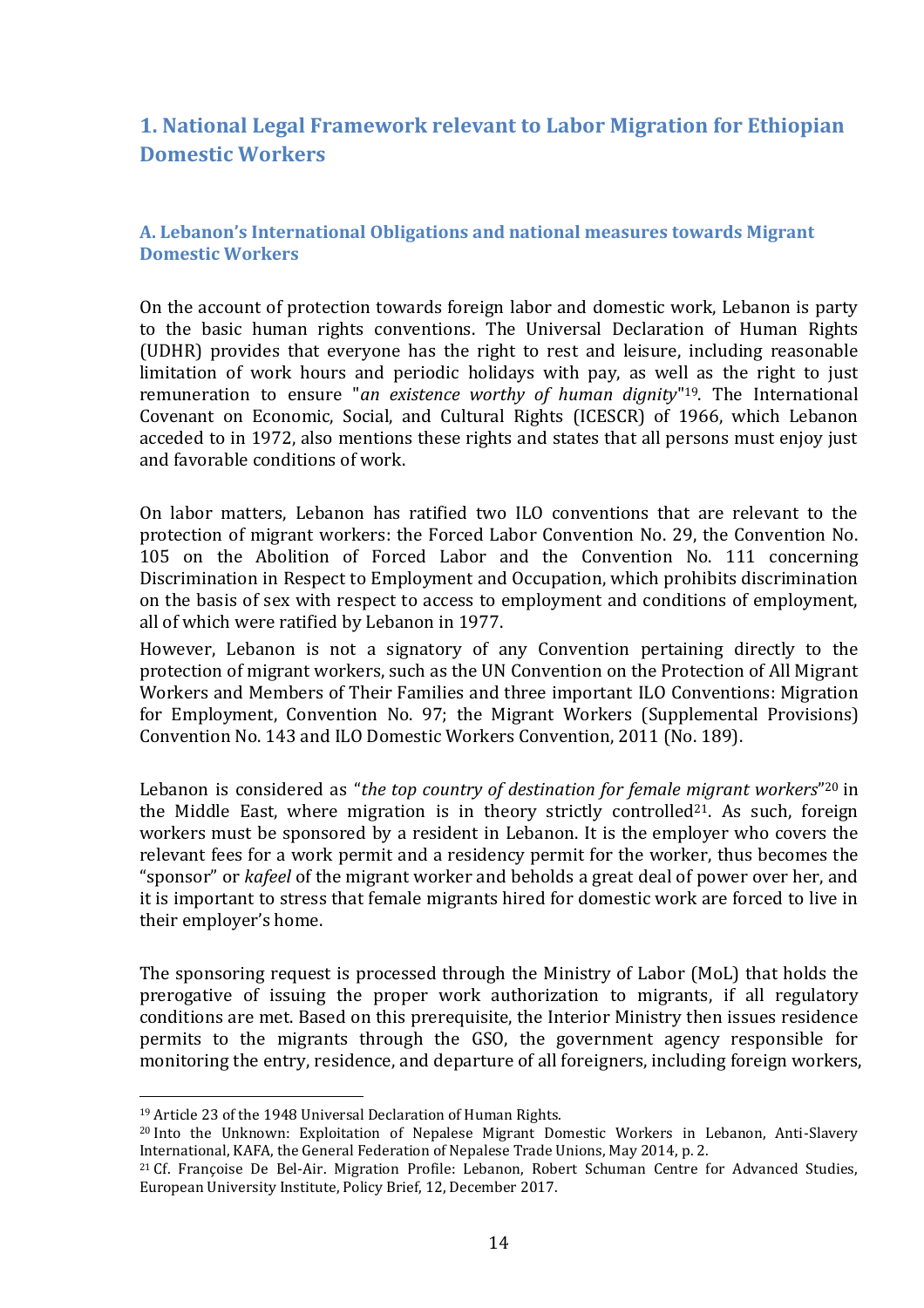as stipulated by Legislative Decree number 61, which was issued on April 4th, 1953. Under such a system, labeled officially as the *kafala* system, Lebanon's migration policy continues to disregard many of the safeguards to ensure proper labor conditions.

A first crucial setback lies in the fact that "*the Lebanese Labor Code, enacted in 1946, excludes domestic workers, both Lebanese and foreign, from its provisions. This exclusion means that MDWs are not guaranteed protections that other workers enjoy, such as Lebanon's minimum monthly salary* [...]*, a maximum number of working hours per day, or a minimum of 15 vacation days. It also means they have no guaranteed accident* [coverage] *or compensation for unfair termination of employment*" <sup>22</sup>. Under Lebanese regulations, MDWs are considered category four workers, among the cheapest labor resources, which work permit cost 240,000 LBP (160USD) and the residence permit 300,000 LBP (200USD).

Second, the *kafala* related regulations fail to ensure the protection of migrants communities against potential abuse, either from their employers or from the local authorities. This "*vulnerability to exploitation*" <sup>23</sup> has drawn important efforts of human rights activists and researchers for decades, documenting cases of abuse and dissecting the regulatory framework relevant to migrants entering into Lebanon.

After the formation of a national steering committee for MDWs matters in 2005, the main stakeholders (MoL, MoJ, GSO, ISF, Union of Recruitment Agencies, ILO, IOM, Caritas-Liban, KAFA) came together to discuss various policy reforms towards MDWs. This Committee was formed based on ministerial decision of the MoL and does not have any executive prerogative or power, but rather constitutes a proposition force by relevant stakeholders in the area of MDWs issues.

Among the achievements, we can highlight for instance, the termination of the use of the "*isolation room*" where migrants were parked upon the waiting (sometimes for 12 hours without food or water) of their sponsor to come and pick them  $up^{24}$ . Other improvements include the issuing a code of conduct for recruiting agencies<sup>25</sup> in June 2013 for SORAL, in consultation with the Middle East Office of the High Commissioner for Human Rights (OHCHR) and the International Labor Organization (ILO). It was aimed at improving the performance of SORAL's members and ensuring the rights of migrant domestic workers. By pledging to abide by this code, owners of recruitment agencies hoped to distinguish themselves "*from illegal and unregulated agencies, which often fail to commit to the ethics of the recruitment business*" 26.

[beirut/documents/publication/wcms\\_210551.pdf](http://www.ilo.org/wcmsp5/groups/public/---arabstates/---ro-beirut/documents/publication/wcms_210551.pdf) 

<sup>&</sup>lt;sup>22</sup> Lebanon: Without Protection : How the Lebanese Justice System Fails Migrant Domestic Workers, Human Rights Watch, 2010, p. 16

<sup>&</sup>lt;sup>23</sup> Alix Nasri Wissam Tannous. Access To Justice For Migrant Domestic Workers In Lebanon, Caritas Lebanon Migrants Center, International Labor Organization, 2014, p. 5.

<sup>24</sup> Testimonies by Migrant domestic workers in Lebanon, "Migration Study Week: Migration, Mobility and circulation in the Middle East, rethinking inequalities and informality", *Lebanon Support*, Beirut, 26 August 2019.

<sup>&</sup>lt;sup>25</sup> The Code of Conduct was drafted by the Lebanese MoL, the Syndicate of Owners of Recruitment Agencies in Lebanon (SORAL) and Caritas Lebanon's Migrant Center (CLMC), cf PROWD Fact sheet No. II (1): Code of conduct for the syndicate of the owners of recruitment agencies in Lebanon (SORAL), available at: [http://www.ilo.org/wcmsp5/groups/public/---arabstates/---ro-](http://www.ilo.org/wcmsp5/groups/public/---arabstates/---ro-beirut/documents/publication/wcms_210551.pdf)

<sup>26</sup> Marie-José Tayah. Decent Work For Migrant Domestic Workers: Moving The Agenda Forward, International Labor Organization, Geneva, 2016, p. 93.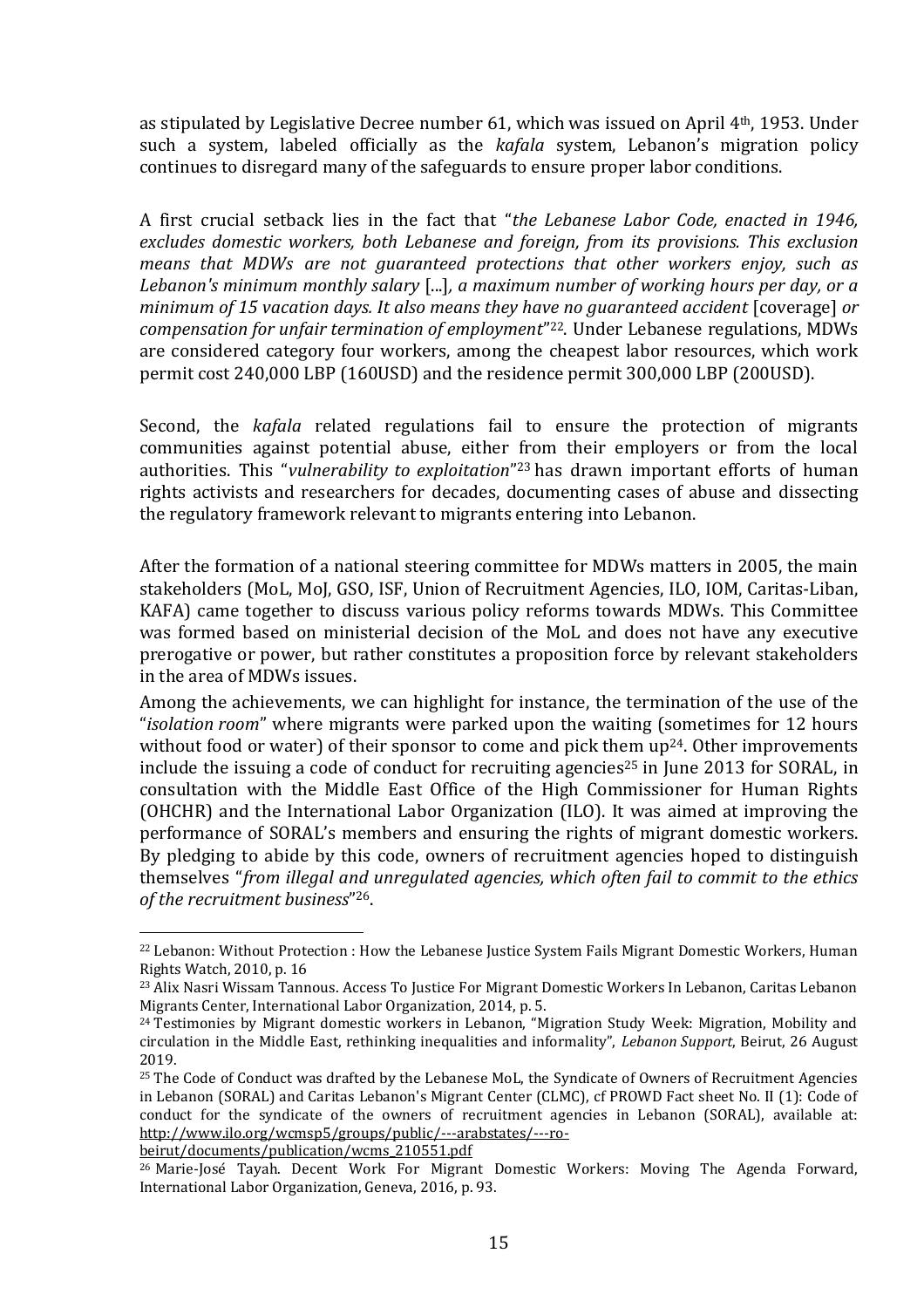| Table 6                                                      |                                                             |  |  |
|--------------------------------------------------------------|-------------------------------------------------------------|--|--|
| Main Provisions within SORAL's Code of Conduct (CoC) of 2013 |                                                             |  |  |
| Main Sections of the CoC                                     | Key principles                                              |  |  |
| Commitment to labour                                         | - Transparency in business operations                       |  |  |
| and human rights                                             | - No discrimination based on race, ethnicity, gender,       |  |  |
| standards                                                    | political orientation, national origin, religion, class     |  |  |
|                                                              | - No intimidation, exploitation (sexual and financial), and |  |  |
|                                                              | physical abuse of workers                                   |  |  |
| Pre-departure stage                                          | - Providing full information to the worker about her        |  |  |
|                                                              | conditions of employment in Lebanon                         |  |  |
|                                                              | - Verifying the validity of the workers' qualifications     |  |  |
| Sensitization of workers                                     | - Communicating in a language that is understood by the     |  |  |
| and employers                                                | workerser                                                   |  |  |
|                                                              | - Introducing workers and employers to their rights and     |  |  |
|                                                              | obligations                                                 |  |  |
|                                                              | - Providing workers with contact information for service    |  |  |
|                                                              | provider                                                    |  |  |
| Contracting                                                  | - No placement of underage workers                          |  |  |
|                                                              | - No salary deductions                                      |  |  |
| Repatriation                                                 | - PEAs are responsible for the cost and logistics of        |  |  |
|                                                              | repatriating workers during the trial period (first three   |  |  |
|                                                              | months of the worker's employment)                          |  |  |
| <b>Trial Period</b>                                          | - PEAs shall respect the terms of the trial period of a     |  |  |
|                                                              | worker's employment                                         |  |  |
|                                                              | - When the trial period elapses, PEAs shall periodically    |  |  |
|                                                              | check on the worker by contacting worker and employer       |  |  |
|                                                              | - PEAs shall provide appropriate housing to the worker, if  |  |  |
|                                                              | she decides or is asked to leave the house of her employer  |  |  |
|                                                              | without restricting her freedom of movement or putting      |  |  |
|                                                              | her to work.                                                |  |  |
| Follow-up after                                              | - PEAs should provide medical assistance to distressed      |  |  |
| contracting                                                  | workers and access to forensic doctors                      |  |  |
|                                                              | - PEAs should report employers' violations of workers'      |  |  |
|                                                              | right to the relevant authorities                           |  |  |
|                                                              | - PEAs should refrain from placing workers in the homes of  |  |  |
|                                                              | employers known for their abusive practices                 |  |  |

Add to that the establishment of a new GSO detention center instead of the infamous underground prison under the Tahouita bridge. Hotlines were also made available to migrants (1741 at the MoL and 1717 at the GSO), even if the language barrier can still be considered an issue.

More importantly was introduced the Standard Unified Contract (SUC) between the employer and the MDW in 2009, formally stating the employers' and workers' rights and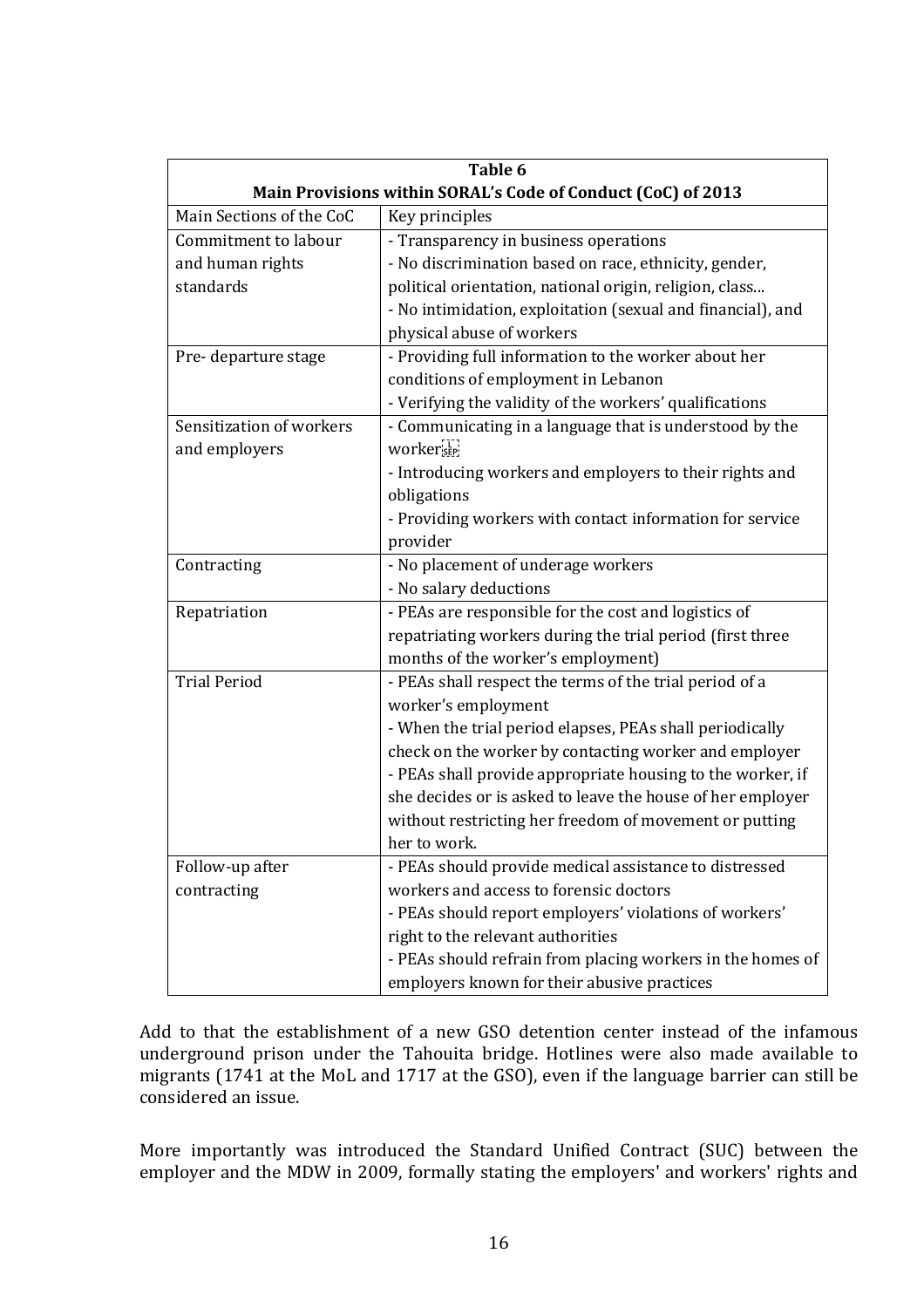obligations. This contract, subject to the general law regulating contractual obligations, known as the General Contractual Obligations Law of 1932, was seen as a legal tool to uphold the basic protection of MDWs in Lebanese courts facing any abuse by employers. The enactment of this SUC between the Sponsor/*kafeel* and the domestic worker became mandatory for the issuing of any work permit by the MoL.

#### **The Standard Unified Contract for MDWs in Lebanon**

The standard contract is to be signed by both parties before a work permit is issued. The contract is renewable for one year and includes a probationary period of three months. Among other entitlements, it provides the right to a salary paid at the end of each working month, medical care, sick leave for half a month with pay and half a month with half pay, and a travel ticket at the end of the contract. It entitles workers to communicate with their family at least once per month at the employer's expense, limits working hours to ten hours per day, and guarantees eight hours of rest at night as well as weekly rest of no less than 24 continuous hours<sup>27</sup>.

However, practice showed how the impact of the SUC remained limited, given how the "*channels of communication* [of MDWs] *are often restricted, and legal redress is practically inaccessible to them*" <sup>28</sup>. The contract is issued in Arabic, which the migrant cannot read or understand. Should the employer or the Notary faithfully detail the content of the contract, challenges arise on the implementation phase, as little can the MDW resort to legal and administrative tools to file a complaint. Aside from home confinement or paper confiscation, the domestic worker also is subject to a dependency to her employer who solely decides of the trajectory of her migration journey once she arrives to Lebanon based on the *kafala*, since only the sponsor can allow for the worker to leave once the employment is officially formalized. All in all, Hamill identifies three main factors of struggle: "*the sponsorship or '*kafala' *system, the recruitment process, and the lack of labor protection and legal redress*" 29.

As such, the Lebanese legal and policy framework covering labor matters of migrants in Lebanon "*is not in line with ILO Domestic Workers Convention, 2011 (No. 189) and other relevant standards including those linked to Fundamental Principles and Rights at Work* [...] *including the right to freedom of association*" 30.

The scope of the violations recorded against MDWs in Lebanon led Ethiopia to impose a ban on its nationals to migrate to Lebanon for work as early as 2009. And in 2013, "*the Government of Ethiopia imposed a total ban on the deployment of Ethiopian domestic workers abroad. For travel, migrant women rely on informal networks of traders and* 

<sup>&</sup>lt;sup>27</sup> Marie-José Tayah. Decent Work For Migrant Domestic Workers, op. cit., p. 53.

<sup>28</sup> Kathleen Hamill. Policy Paper on Reforming the "Sponsorship System" for Migrant Domestic Workers: Towards an Alternative Governance Scheme in Lebanon, KAFA, January 2012, p. 12.

<sup>29</sup> Kathleen Hamill. Trafficking of Migrant Domestic Workers in Lebanon A Legal Analysis, KAFA, March 2011, p. 5.

<sup>30</sup> Sawsan Abdulrahim, Interwined, A Study of Employers of Migrant Domestic Workers in Lebanon, International Labor Organization, 2016, p. 1.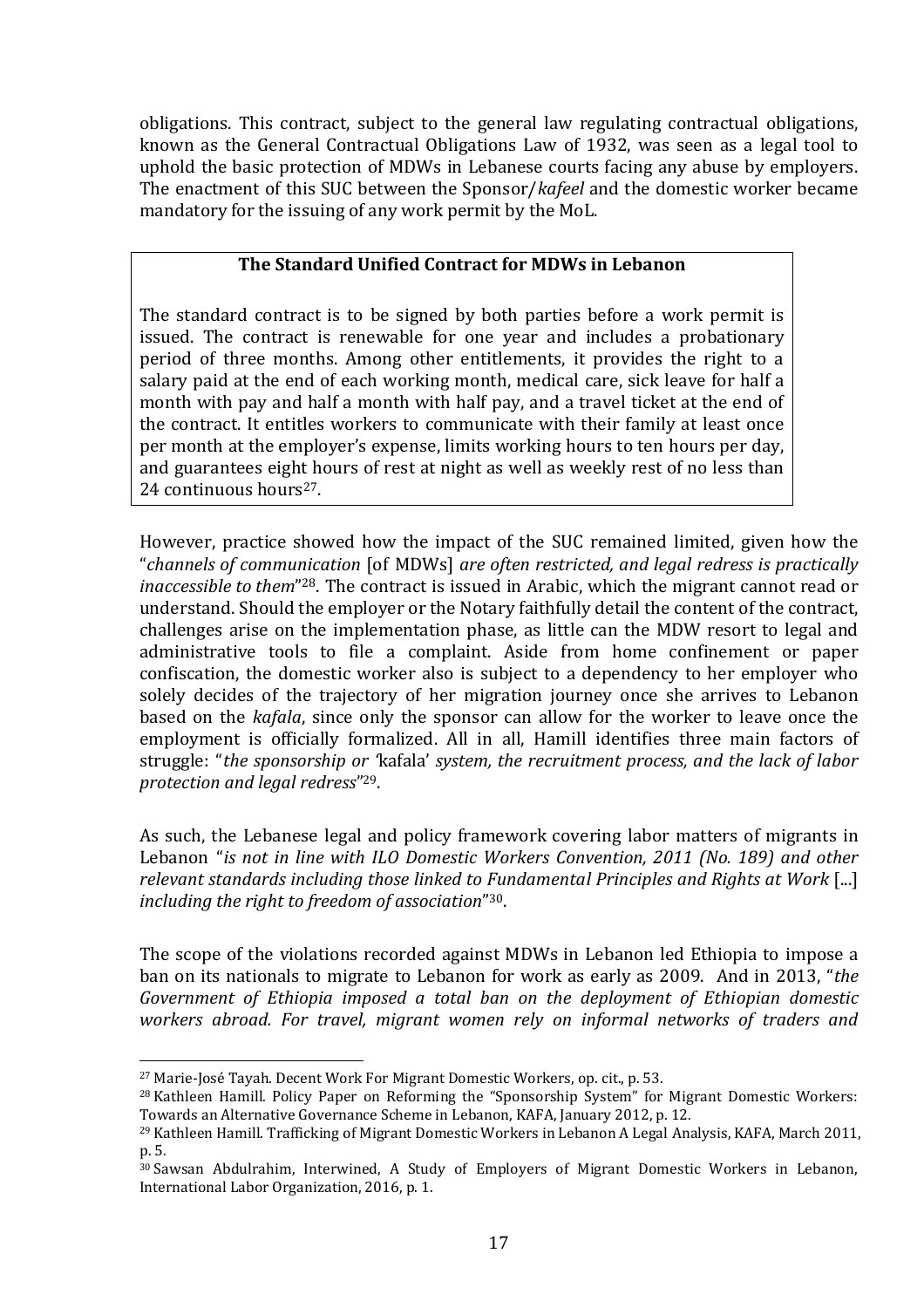*informal financial services.* Dalalas *or returning Migrant Domestic Workers (MDWs) who become brokers are the usual first point of contact for Ethiopian women wanting to migrate. These networks are cheaper and provide women with a less restrictive alternative than working with recruitment agencies*" 31.

But given the high demand for female migrant workers in Lebanon, which hosts more to 156,000 Ethiopian female workers (2018 figures), migration dynamics towards Lebanon managed to circumvent the ban through indirect (sometimes illegal) routes and complex itineraries to reach their destination. As explained in a 2011 ILO report, "*a number of female migrant workers are using the services of illegal brokers to migrate to Lebanon. To avoid being intercepted at Bole International Airport by immigration officials, they first travel to Nairobi, Kenya, and from there, travel to Dubai, UAE and then proceed to Beirut, Lebanon. Alternatively, they first travel to Djibouti or to the Sudan, and from there go to Beirut, Lebanon*" <sup>32</sup>. One migrant interviewed was very vocal on this subject stating *"it doesn't make sense because this happen before many years but still girls are coming*" 33.

Indeed, such travel bans have proved limited since the GSO considers that if a migrant worker "*has a valid tourist or work visa upon arrival, the immigration official will allow the person to enter Lebanon, irrespective of whether a deployment ban is in place in the country of origin*" <sup>34</sup>. This was confirmed by the GSO, which considers it is not Lebanon's place to enforce a ban adopted in another country. Hence, it is worthy of noting that direct flights are available between Addis Ababa and Beirut and that the route is much used by Ethiopian workers, especially those in possession of valid residence permits in Lebanon and going home on a holiday.

Still, the ban has made it ever more difficult to recruit MDWs from Ethiopia in the recent years as Lebanese authorities finally put some attention onto the Bilateral Agreement proposition of Addis Ababa, which aims at enhancing the protection of its nationals under migration status in Lebanon. This agreement is similar to the precedent when Lebanon and Philippines signed a bilateral agreement in 201235, which is enforced today. Based on this agreement, SORAL had signed an MoU with the Filipino authorities agreeing to a minimum wage of 400USD for Filipinas (the minimum wage in Lebanon is 450USD), in which the Union "*acts a guarantor of this arrangement*" <sup>36</sup>. According to George Ayda from the MoL, the "*bilateral agreement with Ethiopia is now pending at the Presidency of the* 

[migrant/documents/briefingnote/wcms\\_533537.pdf](https://www.ilo.org/wcmsp5/groups/public/---ed_protect/---protrav/---migrant/documents/briefingnote/wcms_533537.pdf)

<sup>31</sup> Marie-José Tayah and Adamnesh Atnafu, Promoting and protecting the rights

of migrant domestic workers in transit : The case of Ethiopian women migrants, Research Series, Global Action Programme on Migrant Domestic Workers and their Families, ILO, 2016, p. 2, available on [https://www.ilo.org/wcmsp5/groups/public/---ed\\_protect/---protrav/---](https://www.ilo.org/wcmsp5/groups/public/---ed_protect/---protrav/---migrant/documents/briefingnote/wcms_533537.pdf)

<sup>32</sup> Trafficking in Persons Overseas for Labor Purposes The Case of Ethiopian Domestic Workers, International Labor Organization, Addis Ababa, 2011, p. 49.

<sup>33</sup> Interview with 'Mahder', Ashrafiye, Beirut, 27 January 2019.

<sup>34</sup> Hélène Harroff-Tavel, Alix Nasri. Tricked And Trapped Human Trafficking In The Middle East, International Labor Organization, in collaboration with Heartland Alliance International, 2013, p.48

<sup>35</sup> Memorandum of Understanding on Labor Cooperation Between the Government of the Republic of the Philippines Represented by the Department of Labor and Employment and the Government of the Republic of Lebanon Represented by the Ministry of Labor (Annex A Protocol to the Memorandum) (with Arabic Version), 1st February 2012, cf.<http://www.poea.gov.ph/laborinfo/bLB.html>

<sup>36</sup> *Ibid*, p. 88.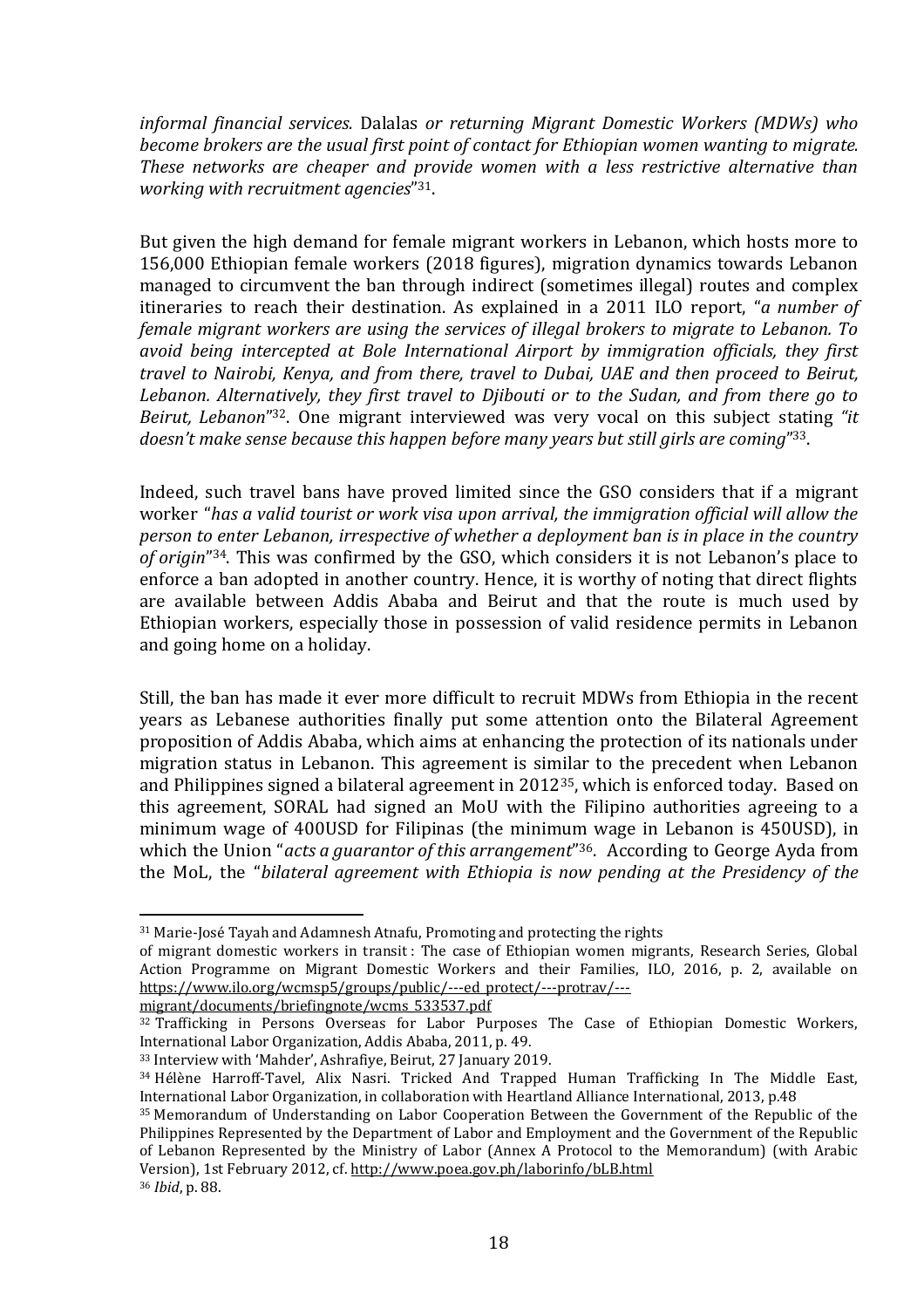*Republic*" <sup>37</sup>, "*Once it is adopted, the agreement will be sent back to the MoL for the implementation level*" <sup>38</sup>. No information on the content of this agreement could obtained from the MoL.

In the meantime, experts agree that such travel bans actually encourage trafficking as unlicensed recruitment agencies can operate illegally, resorting to black market, exploiting the workers and sending them through complicated routes, sometimes reaching the level of human trafficking. When asked about their travel route from Ethiopia to Lebanon, the majority of respondents answered having to undergo a very long and twisted journey before reaching their destination. One of the survey's respondents "Beza", aged 31 who arrived in Lebanon in 2010, "*had a transit to Sudan and took me 3 days; I suffered with no food*", she said39. Another also endured a harsh ordeal travelling to Lebanon: "*I got her ticket to Sudan where I stayed for 3 weeks waiting for my visa. I was staying in very bad condition and sleeping in a container. After 3 weeks, my agent informed me that the visa was ready and I travelled to Lebanon. I arrived at the airport where I waited for hours for my employer to pick me up*" 40.

Under international law, human trafficking consists of the "*recruitment, transfer, or receipt of human beings by coercive or deceptive means for purposes of exploitation – including both sexual exploitation and labor exploitation*" <sup>41</sup>. The scope of Human Trafficking differs from the elements defining Forced Labor even if several points share common aspects. The ILO identifies several elements that point to situations of forced labor $42$ , which include:

- restrictions on movement and/or confinement to the workplace or to a limited area;

- retention of passport and identity papers so that the worker cannot leave or prove her identity and status;

-withholding of wages or refusal of payment ;

- debt bondage/bonded labor ;

- threat of physical or sexual violence ;

- threat of denunciation to the authorities or of deportation.

Furthermore, the 2030 Sustainable Development Goal 8.7 which aims to "*end child labour, forced labour, modern slavery and human trafficking*", efforts to protect those who are seeking to improve their lives by migrating for work increased in the past years. Globally, migrant workers are growingly learning lessons about the opportunities and hazards of labor migration.

In Lebanon, depending on the background and status of the domestic workers, "*they may be classified as victims of labor exploitation and possibly trafficking, depending on the* 

<sup>37</sup> Interview with M. Georges Ayda, Director General, Ministry of Labour, Chiyah, 30 January 2019.

<sup>38</sup> It was not possible to obtain a copy of the text of the agreement.

<sup>39</sup> Interview with 'Beza', Tabaris, 22 January 2019.

<sup>40</sup> Interview with 'Meseret', Caritas-Liban Shelter, 19 January 2019.

<sup>41</sup> Kathleen Hamill. Trafficking of Migrant Domestic Workers in Lebanon A Legal Analysis, KAFA, March 2011, p. 5.

<sup>42</sup> Asha D'Souza. Moving towards Decent work For Domestic workers: An Overview of the ILO's work, International Labor Organization, Bureau for Gender Equality, Working Paper 2/2010, p. 29.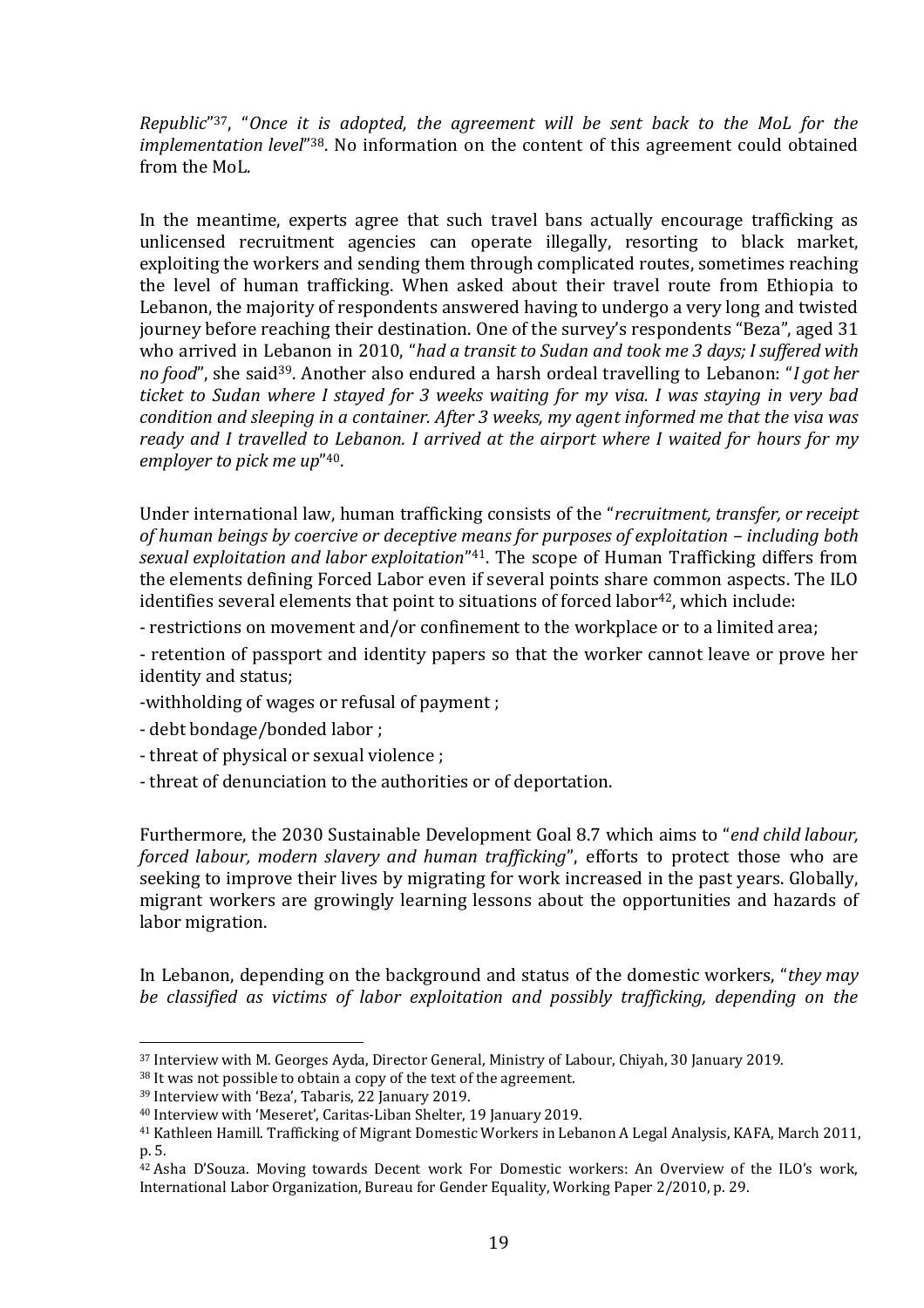*specific circumstances*" <sup>43</sup>. Based on such challenges, the GSO launched a cooperation with what used to be the Caritas Lebanon Migrant Centre (CLMC, today Caritas-Liban) and the International Catholic Migration Commission (ICMC) in the context of a Memorandum of Understanding signed in January 2005 in order to offer Safe House protection to vulnerable MDWs. This MoU is still in effect today and allows Caritas to shelter abused and endangered female migrants in secret safe houses. The NGO's workers and lawyers would then eventually coordinate the issue of each case with the relevant authorities (employer, GSO and Ethiopian embassy) in order to find a proper solution in the benefit of the worker's situation.

Moreover, the MoU provides for the protection of trafficking victims and their accommodation in a safe shelter, and discusses all types of protective measures:

- The project on protection of and assistance to women victims of trafficking in Lebanon provides for the following activities:

- Establishment by Caritas of the "Safe House" as a temporary shelter for trafficking victims;

- Provision of services that meet the basic needs of the beneficiaries;

- Implementation of long-term solutions for the women concerned, including voluntary return to their countries"44;

Additionally, Lebanon ratified in October 2005 the Palermo Protocol, which constituted an important achievement as it compels the state to recognize MDWs trapped in trafficking situations as victims and not as criminals, specifically in relation to their immigration status in the country. As such, the Lebanese Parliament adopted Law No. 164 on the Punishment for the Crime of Trafficking in Persons, which came into force in August 201145. It came as a Counter-Trafficking Working Group (CTWG) was established earlier in 2010, consisting of several local and international NGOs (ALEF, Caritas Lebanon Migrant Centre, Heartland Alliance, KAFA and World Vision). As highlighted in a study in 2013, "[t]*he entry into force of this law marked a significant milestone for the country in combating human trafficking. The law included a non-punishment clause for victims, as well as provision for the confiscation of the perpetrator's assets*" <sup>46</sup>. At the GSO, a Human Rights and Migrants Unit to fight human trafficking was created in October 2016 to further prevent and combat anti-trafficking in Lebanon.

This complements the Intergovernmental Task Force on Migration and Human Trafficking that was established in October 2012, through active lobbying by the Caritas Migrants Center and includes the Ministry of Interior, the Ministry of Social Affairs, the Internal Security Forces, the GSO, the Ministry of Justice, the Ministry of Health and Caritas-Liban,

<sup>43</sup> Kathleen Hamill. Trafficking of Migrant Domestic Workers in Lebanon A Legal Analysis, KAFA, March 2011, p. 5.

<sup>44</sup> Lebanese Republic, National report submitted in accordance with paragraph 5 of the annex to Human Rights Council resolution 16/21, Human Rights Council, Working Group on the Universal Periodic Review, 25 September 2015, p. 14.

<sup>45</sup> Prohibiting all forms of human trafficking and prescribing penalties of up to 15 years' imprisonment and the payment of a maximum fine of 600 times the official minimum wage for perpetrators and their partners, accomplices or other instigators.

<sup>46</sup> Hélène Harroff-Tavel, Alix Nasri. Tricked And Trapped Human Trafficking In The Middle East, International Labor Organization, in collaboration with Heartland Alliance International, 2013, p. 150.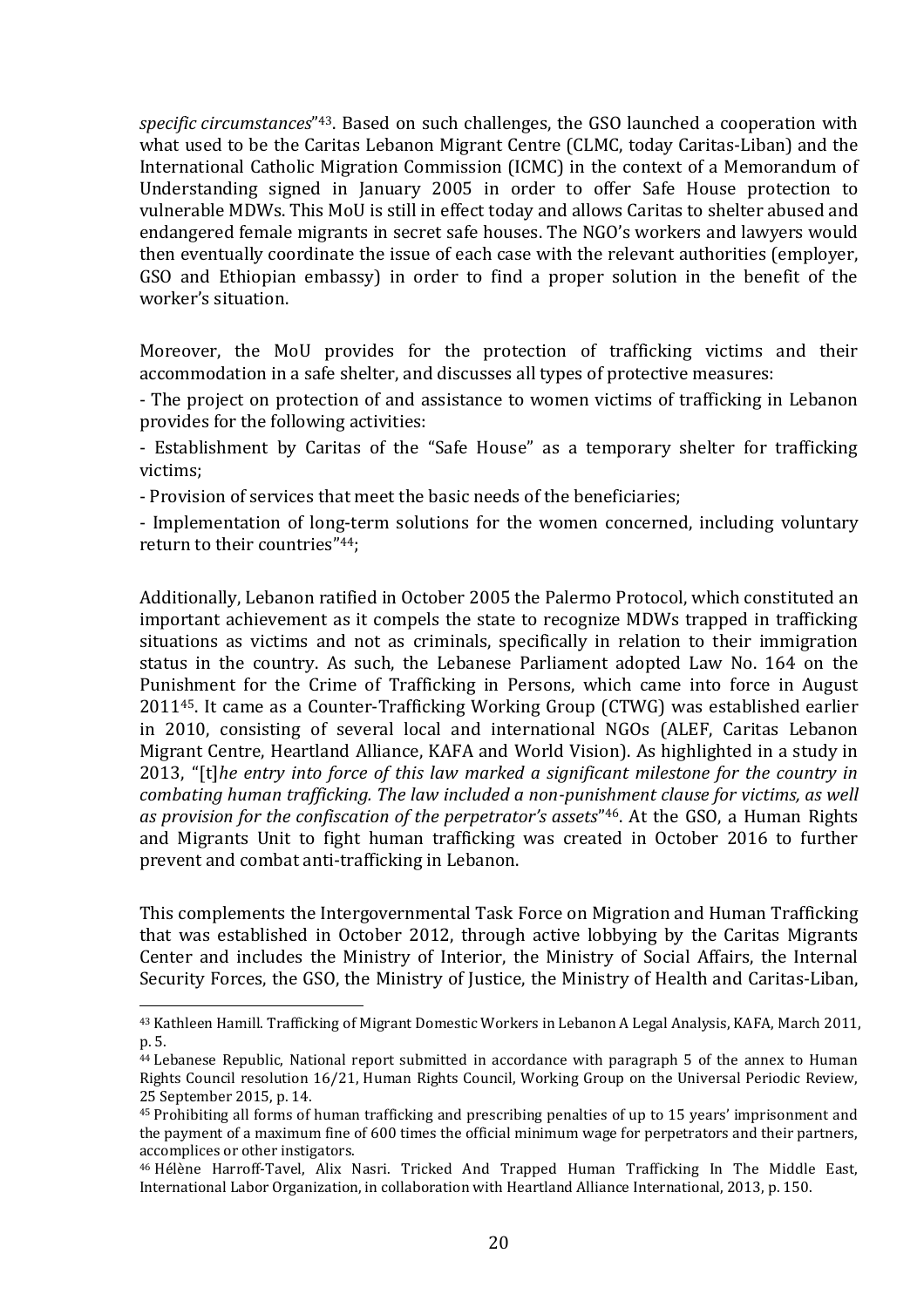with a mission of monitoring the issue of Trafficking in Lebanon. According to the Lebanese authorities, around 40 verdicts were issued in Human Trafficking cases in Lebanon since the adoption of the law between 2011 and 2017.

Despite the latest legislation additions, Lebanon is far from fulfilling its international obligations as will the next sections will highlight. As stated the Human Rights Council in 2015, the country's "*immigration policy still needs to be revised*" <sup>47</sup>, namely given the consequences attached to the *kafala* system serving as the governing framework for MDWs in Lebanon.

<sup>47</sup> Human Rights Council. Summary prepared by the Office of the United Nations High Commissioner for Human Rights in accordance with paragraph 15 (c) of the annex to Human Rights Council resolution 5/1 and paragraph 5 of the annex to Council resolution 16/21, Working Grop on the Universal Periodic Review, Lebanon, 10 August 2015, p. 4.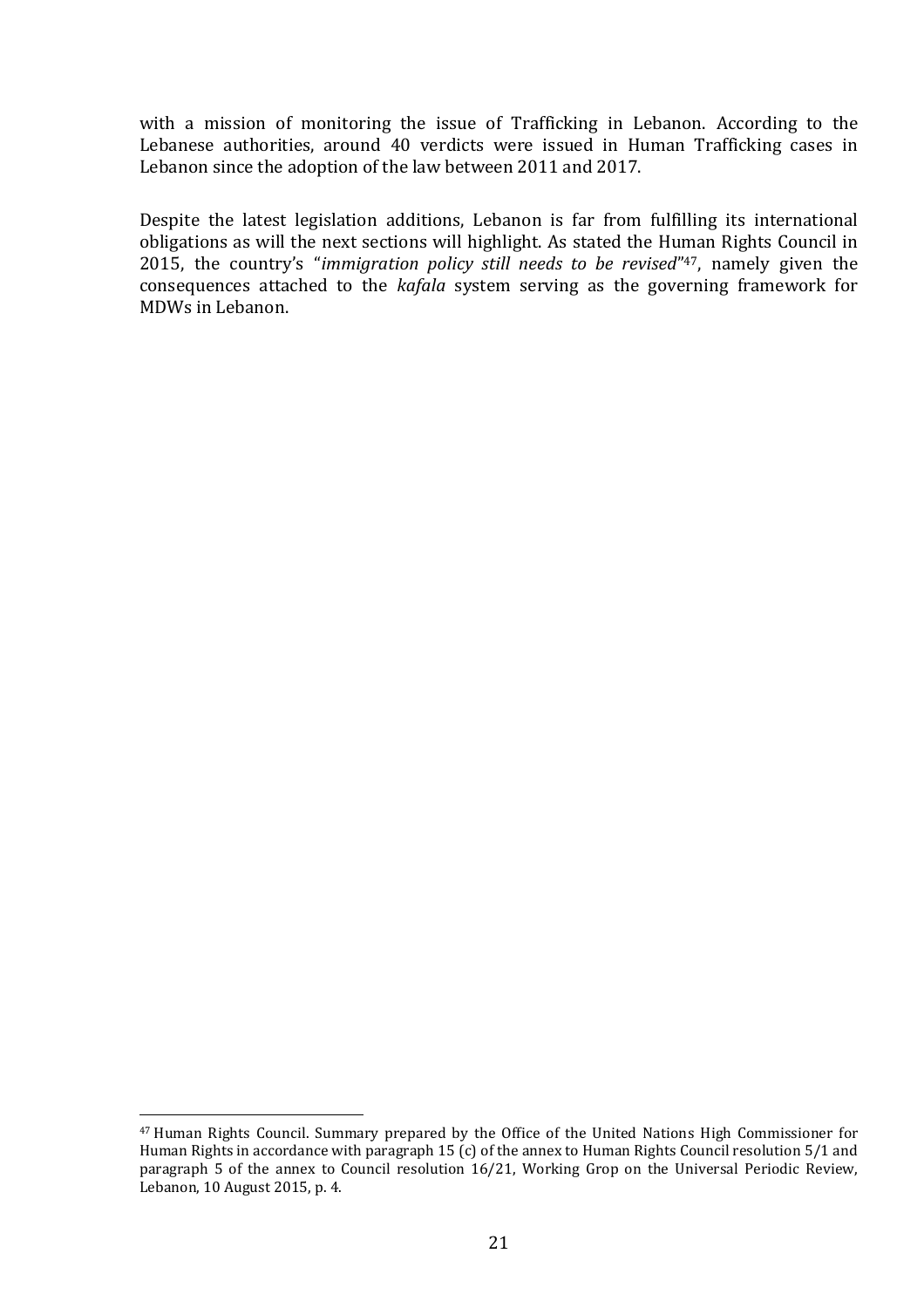#### **B. The Tenacity of the** *Kafala* **within the Lebanese Framework**

The *kafala* system represents the mandatory legal framework that regulates the work status of all MDWs in Lebanon, which is an ad hoc system that falls outside the national Labor Law provisions. Thus, Ethiopians entering Lebanon for domestic work purposes are first assigned a *kafeel*, i.e. a guardian or a sponsor, a system, which was initially inspired from the Gulf countries. Generally processed by recruitment agencies (or Private Employment Agencies – PEA), the latter match the solicitation of a Lebanese household or office place and the readiness of an Ethiopian woman already registered in migration agencies in her country. PEA agencies in Lebanon and Ethiopia coordinate the different aspects of the migration flow into Lebanon. The agencies in Ethiopia are in charge in recruiting the female workers and eventually training them on "Lebanese specificities" (type of cleaning, oriental cooking, basics in Lebanese dialect, behavioral approach), even though surveyed Ethiopian workers in Lebanon complain about the concentration of such awareness sessions in the capital. The agencies in Lebanon would take care of the visa issuance with the GSO (for a period of three months that would then be turned into a yearly residence permit) after obtaining a preliminary clearance from the MoL after identifying a potential client/sponsor. It is the *kafeel*, who would have settled a fee for the Lebanese recruitment agency (between 1,500USD and 2,000USD for a migration procedure in provenance of Ethiopia), that is then in charge of picking up the worker from the Beirut airport, at the General Security migration desk. It is unclear what transactions happen between the PEA from both countries, many workers have stated they had to pay fees directly to the agency in Ethiopia, before being extorted one month salary in Lebanon by the Lebanese agency upon their arrival to their employer's household. Among the survey respondents, 26 out of 60 declared they had to pay between 200USD and 300USD to the Ethiopian agency before coming to Lebanon, 12 had to pay between 350USD and 500USD, 7 between 600USD and 1,000USD. Only 5 out of 60 didn't advance any fee before their migratory journey to Lebanon and three don't know how much a member of her family who was in charge of the procedure paid. Most of the respondents confirmed they had to pay new fees (generally one or two months of salary) once in Lebanon for the Lebanese agency, even though this practice is strictly forbidden by the MoL in Lebanon.

Hence, the settling into the *kafala* system means the beginning of a long nightmare for many Ethiopian girls arriving to Lebanon with very different expectations to what they were told, promised and relayed before leaving their country.

Most of the interviewed workers in the course of this study were under a sponsorship system (38 out of 60) and many detailed how problematic this system can be. First, one can notice that the habit of paper confiscation remains durable, as 34 out of the 38 Ethiopian workers under *kafala* are not in possession of their papers. Only 4 workers declared keeping their original documentation.

27 respondents out of 60 are paid between 150USD and 200USD per month, with a number of common features characterizing this category. First, all of the low paid workers interviewed in the survey are under a *kafala* system and two, they have reached the Lebanese marketplace during the past five years or less. Usually, domestic workers can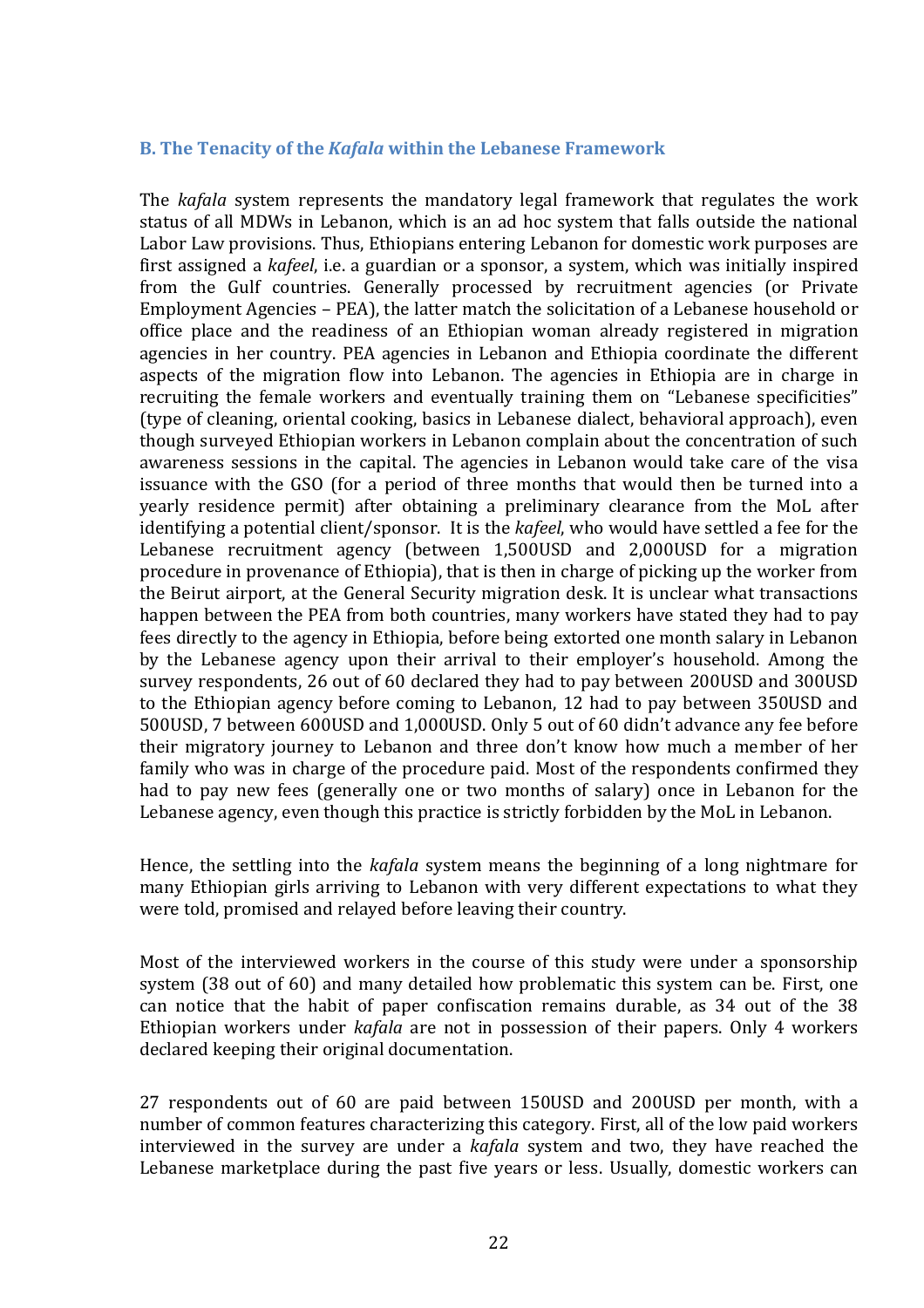secure a salary increase after an initial three years term, generally the time around which they can benefit from a ticket back home to visit their family, at the expense of their sponsor. The return process would then be negotiated based on a salary bump promise, usually around 50USD. It greatly depends on the profile of the employer, who in many cases decides to follow this routine, partly in order to avoid having to pay for new PEA fees in case the present worker decides not to return.

Some among the respondents don't even have mobile phones and still use the "centrale" to call home from time to time at the discretion of the employer, such as 'Feleku', aged 19 who arrived in Lebanon in 2016<sup>48</sup>, or 'Sedenesh', aged 24, who arrived in Lebanon in 201749. Others use a *telecarte* '*Kalam'* (Talk) that is activated from a landline phone directly from their employers' household, which costs 15,000LBP per unit. Those who have a mobile phone generally use IMO application (equivalent of Skype) or sometimes *Whatsapp* to stay in touch with their family members back home, when they can access the Internet from their employer's households.

Out of the 38 sponsored migrants interviewed, 22 didn't benefit from a day off on a regular basis whereas 16 declared they were awarded this right every week. 14 workers stated not having a "private space" within the employer's household and 6 others refused to answer this question, whereas 18 MDWs answered they were given a private room in their employer's household.

From the freelancers corner (22 interviewed workers) and who are living irregularly in the country, practically all of them have their papers beheld by their former employer (except one), but most have much higher earnings, ranging between from 300USD to 700USD a month (16 out of 22 workers). Only two freelancers were having a hard time finding independent clients and stated "*not earning much*".

Many workers interviewed were victims of wage retention, one respondent, now an irregular freelancer, said her former employer still owed her 450USD, the equivalent of three months of salary that remain unpaid with little resort for her to claim the amount<sup>50</sup>. Another is still owed 400USD from her former *kafeel*51. A third came to Lebanon just two years ago and quickly stopped receiving her salary. Her *kafeel* now owes her 6 months and he is not letting her to travel. She escaped the house and went to Ethiopian consulate, which then referred her case to Caritas for the legal and social support<sup>52</sup>. 'Meseret', aged 25, also ended up at the Caritas shelter after her employer took her to the airport to deport her without paying her five full years of salary (9,000USD). She refused to board and was referred to Caritas for support<sup>53</sup>. The largest wage retention within the survey is the case of 'Sarah', aged 38, who stayed 15 years in Lebanon but remained unpaid for almost 13, i.e. an amount of 23,000USD54.

<sup>48</sup> Interview with 'Feleku', Badaro, 28 January 2019.

<sup>49</sup> Interview with 'Sedenesh', Dora, 25 January 2019.

<sup>50</sup> Interview with 'Saba', House of the respondent, Chiyah, 20 January 2019.

<sup>51</sup> Interview with 'Jacko', House of the respondent, Chiyah, 20 January 2019.

<sup>52</sup> Interview with 'Mestu', Caritas-Liban shelter, 26 January 2019.

<sup>53</sup> Interview with 'Meseret', Caritas-Liban shelter, 19 January 2019.

<sup>54</sup> Interview with 'Sarah', Caritas-Liban shelter, 19 January 2019.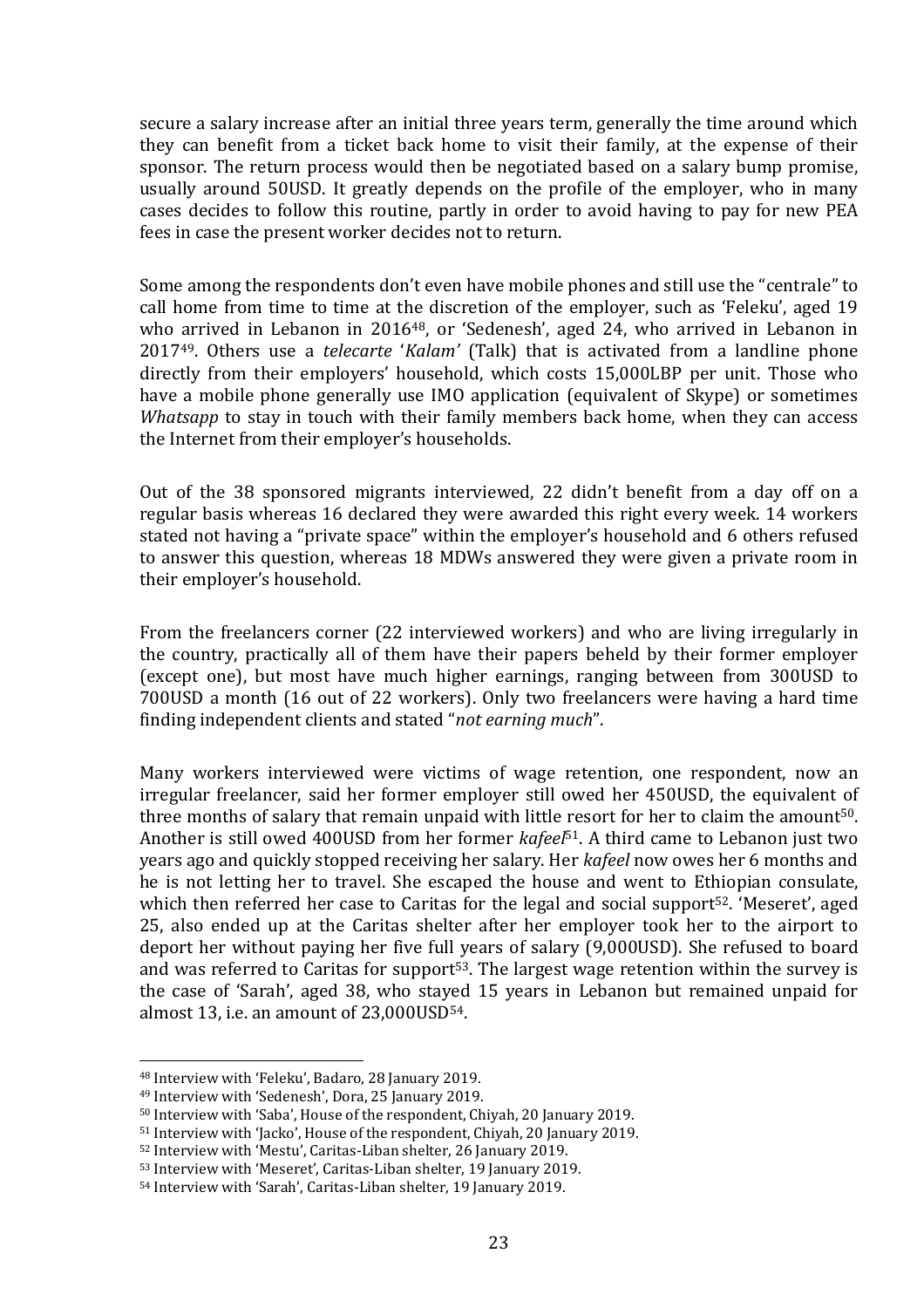On this critical issue, the GSO, and more broadly, the MDWs Steering Committee that gathers all major stakeholders in this field (Ministry of Labor, ILO, IOM, Caritas-Liban...), the problem of establishing evidence is the most prominent obstacle, the issue ending up being the MDW's word against her employer's. Major Abi Fadel from the GSO stressed on the fact that his office "*doesn't favor the side of the Lebanese over the one of the migrant*" 55

This is why the Steering Committee is considering securing a mandatory bank account to the MDWs in Lebanon through which wages would be paid and hence formally recorded. "*The GSO is at the source of this idea, given the large numbers of cases involving allegations of unpaid wages*" <sup>56</sup>, said Major Abi Fadel. Director General of the Ministry of Labor Georges Ayda also favors this idea<sup>57</sup> but admitted that banks could be reluctant in implementing such a measure, referring to a meeting with Lebanon Banks Association, probably as to avoid being associated with the violations and abuses that MDWs suffer from in Lebanon. Zeina Mohanna mentioned of an initiative of trying to introduce Bank of Ethiopia into Lebanon but failed, "*as we are still struggling today to find a mechanism to protect everyone's rights*" admitting "*we haven't found that right mechanism yet*" <sup>58</sup>. On the bank account idea, Mohanna isn't convinced of its efficiency: "*it was tried in Jordan but failed*" 59.

If installed, the bank account system could eventually remedy to a serious issue when it comes to wage payment, i.e. a formal and clear-cut proof of payment or not by the employer. Eventually, it "*would maybe be the safest*" method says Zeina Mazher from the ILO60, and "*would need to be regulated by the Central Bank with an automatic reporting system if the wages are not paid*" 61.

However, many other issues would appear, such as access to the bank by the worker as her only day off is a Sunday (for accessing the branches) or for those who never benefit from this fundamental right, will have little chances of accessing their bank accounts, not to mention the important running costs that might be imposed on the account and other associated services (withdrawal cards, transfers etc.). "*What about if her sponsor decides to send her back home, will she be able to retrieve her savings, how could she then access her money?"* asks ILO expert Zeina Mezher<sup>62</sup>.

Ultimately, this wage payment guarantee doesn't remove away the fact that MDWs under the sponsorship system are not free of their movement and remain utterly dependent of

<sup>55</sup> Interview with Major Georges Abi Fadel, Head of the Arabs and Foreigners Division, General Security Office, Beirut, 17 December 2018.

<sup>56</sup> Interview with Major Georges Abi Fadel, Head of the Arabs and Foreigners Division, General Security Office, Beirut, 17 December 2018.

<sup>57</sup> Interview with M. Georges Ayda, Director General, Ministry of Labour, Chiyah, 30 January 2019.

<sup>58</sup> Interview with Zeina Mohanna, Head of the Migrants Program, Amel Association, Beirut, 30 January 2019. <sup>59</sup> *Idem*.

<sup>60</sup> Interview with Zeina Mezher, Migrants Specialist, National Project Coordinator, International Labour Organization, Beirut Office, 1st February 2019.

<sup>61</sup> *Idem*.

<sup>62</sup> *Idem*.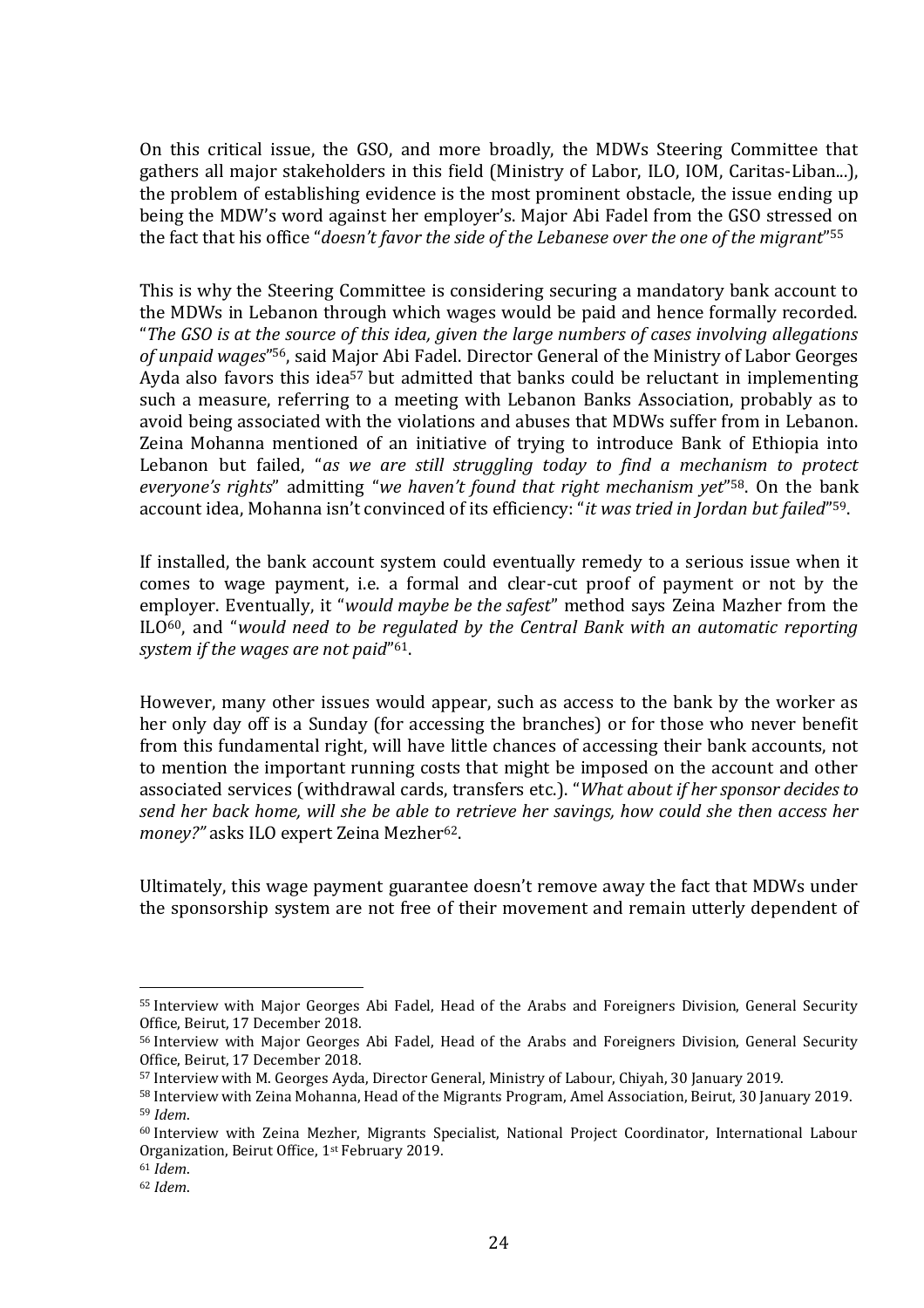the good will of their employer<sup>63</sup>. "*There are little safeguards in what could eventually become another trap for MDWs in Lebanon*", concludes Mezher on this topic<sup>64</sup>.

As such, "*the kafala is a horrible system that creates only misery. Only when abolished can we then move, speak and live without fear*" <sup>65</sup>. Many studies corroborate how much the sponsorship system "*creates an environment where all migrant domestic workers have the potential to become entrapped and exploited*" <sup>66</sup>. As previously analyzed by Jureidini, it actually "*binds the foreign worker to their local employer in a legal as well as financial dependency. It is impossible for them to arrange their own papers without assistance from their Lebanese sponsors and private employment agencies. Yet, the domestic worker is legally responsible for her regular status. If, for example, an employer does not renew the worker's papers, or if the employee leaves the employer ('runs away'), the worker automatically becomes an 'illegal alien' and is subject to arrest, imprisonment or detention and deportation*" 67.

Many other experts and activists have expressed the inadequacy of the *kafala* with basic international standards relative to human rights and migration labor. According to Hasna Abdul Reda, a lawyer with the Lebanese Center for Human Rights (CLDH), "*Kafala is legal slavery*" <sup>68</sup>, in addition to justice grievances they face as noted by Legal Agenda Director and Public Defender Lawyer Nizar Saghiye: the "Kafala *system doesn't allow access to justice for MDWs" – They have two choices, either detention and deportation or accepting the long and complex judicial process that would eventually lead to negotiations with the employer*" <sup>69</sup>. For activist Gino Raidy from the NGO MARCH, "*the Kafala system needs to stop, and grotesque things like deporting migrant workers' children, must never happen again. At a time when everyone seems to be forgetting their compassion and humanity, you should never lose sight of the injustice our society and government deals upon its most vulnerable members, and do something to change that. I hope the migrant community in Lebanon continues their noble fight for basic rights and justice, and that they will always find an ally in their struggle with us, Lebanese folks who unlike that disgusting mother who complained* 

[%D9%8A%D9%88%D9%85%D9%87%D9%86-](https://al-akhbar.com/Community/252832/%D8%B9%D8%A7%D9%85%D9%84%D8%A7%D8%AA-%D8%A7%D9%84%D9%85%D9%86%D8%A7%D8%B2%D9%84-%D9%8A%D9%86%D8%AA%D9%81%D8%B6%D9%86-%D9%81%D9%8A-%D9%8A%D9%88%D9%85%D9%87%D9%86-%D8%A7%D9%84%D9%83%D9%81%D8%A7%D9%84%D8%A9-%D8%B9%D8%A8%25)

<sup>63</sup> On the notion of "*spatial exclusions*", cf the works of Amrita Pande. From 'balcony talks' and 'practical prayers' to illegal collectivities, Migrant Domestic Workers and Meso-Level Resistances in Lebanon. Gender and Society, Vol. 26, No. 3, June 2012, pp. 382-405.

<sup>64</sup> *Idem*.

<sup>65</sup> Testimonies by Migrant domestic workers in Lebanon, "Migration Study Week: Migration, Mobility and circulation in the Middle East, rethinking inequalities and informality", *Lebanon Support*, Beirut, 26 August 2019.

<sup>66</sup> Kathleen Hamill. Trafficking of Migrant Domestic Workers in Lebanon A Legal Analysis, KAFA, March 2011, p. 5.

<sup>67</sup> Ray Jureidini. An Exploratory Study of Psychoanalytic and Social Factors in the Abuse of Migrant Domestic Workers by Female Employers in Lebanon, KAFA, January 2011, p. 9.

<sup>68</sup> *Idem*

<sup>69</sup> "Migrant Domestic Workers Protest on their Day: 'Kafala is Slavery'" [in Arabic], *Al Akhbar*, 25 June 2018, available at [https://al-](https://al-akhbar.com/Community/252832/%D8%B9%D8%A7%D9%85%D9%84%D8%A7%D8%AA-%D8%A7%D9%84%D9%85%D9%86%D8%A7%D8%B2%D9%84-%D9%8A%D9%86%D8%AA%D9%81%D8%B6%D9%86-%D9%81%D9%8A-%D9%8A%D9%88%D9%85%D9%87%D9%86-%D8%A7%D9%84%D9%83%D9%81%D8%A7%D9%84%D8%A9-%D8%B9%D8%A8%25)

[akhbar.com/Community/252832/%D8%B9%D8%A7%D9%85%D9%84%D8%A7%D8%AA-](https://al-akhbar.com/Community/252832/%D8%B9%D8%A7%D9%85%D9%84%D8%A7%D8%AA-%D8%A7%D9%84%D9%85%D9%86%D8%A7%D8%B2%D9%84-%D9%8A%D9%86%D8%AA%D9%81%D8%B6%D9%86-%D9%81%D9%8A-%D9%8A%D9%88%D9%85%D9%87%D9%86-%D8%A7%D9%84%D9%83%D9%81%D8%A7%D9%84%D8%A9-%D8%B9%D8%A8%25)

[<sup>%</sup>D8%A7%D9%84%D9%85%D9%86%D8%A7%D8%B2%D9%84-](https://al-akhbar.com/Community/252832/%D8%B9%D8%A7%D9%85%D9%84%D8%A7%D8%AA-%D8%A7%D9%84%D9%85%D9%86%D8%A7%D8%B2%D9%84-%D9%8A%D9%86%D8%AA%D9%81%D8%B6%D9%86-%D9%81%D9%8A-%D9%8A%D9%88%D9%85%D9%87%D9%86-%D8%A7%D9%84%D9%83%D9%81%D8%A7%D9%84%D8%A9-%D8%B9%D8%A8%25)

[<sup>%</sup>D9%8A%D9%86%D8%AA%D9%81%D8%B6%D9%86-%D9%81%D9%8A-](https://al-akhbar.com/Community/252832/%D8%B9%D8%A7%D9%85%D9%84%D8%A7%D8%AA-%D8%A7%D9%84%D9%85%D9%86%D8%A7%D8%B2%D9%84-%D9%8A%D9%86%D8%AA%D9%81%D8%B6%D9%86-%D9%81%D9%8A-%D9%8A%D9%88%D9%85%D9%87%D9%86-%D8%A7%D9%84%D9%83%D9%81%D8%A7%D9%84%D8%A9-%D8%B9%D8%A8%25)

[<sup>%</sup>D8%A7%D9%84%D9%83%D9%81%D8%A7%D9%84%D8%A9-](https://al-akhbar.com/Community/252832/%D8%B9%D8%A7%D9%85%D9%84%D8%A7%D8%AA-%D8%A7%D9%84%D9%85%D9%86%D8%A7%D8%B2%D9%84-%D9%8A%D9%86%D8%AA%D9%81%D8%B6%D9%86-%D9%81%D9%8A-%D9%8A%D9%88%D9%85%D9%87%D9%86-%D8%A7%D9%84%D9%83%D9%81%D8%A7%D9%84%D8%A9-%D8%B9%D8%A8%25)

[<sup>%</sup>D8%B9%D8%A8%D9%88%D8%AF%D9%8A](https://al-akhbar.com/Community/252832/%D8%B9%D8%A7%D9%85%D9%84%D8%A7%D8%AA-%D8%A7%D9%84%D9%85%D9%86%D8%A7%D8%B2%D9%84-%D9%8A%D9%86%D8%AA%D9%81%D8%B6%D9%86-%D9%81%D9%8A-%D9%8A%D9%88%D9%85%D9%87%D9%86-%D8%A7%D9%84%D9%83%D9%81%D8%A7%D9%84%D8%A9-%D8%B9%D8%A8%25)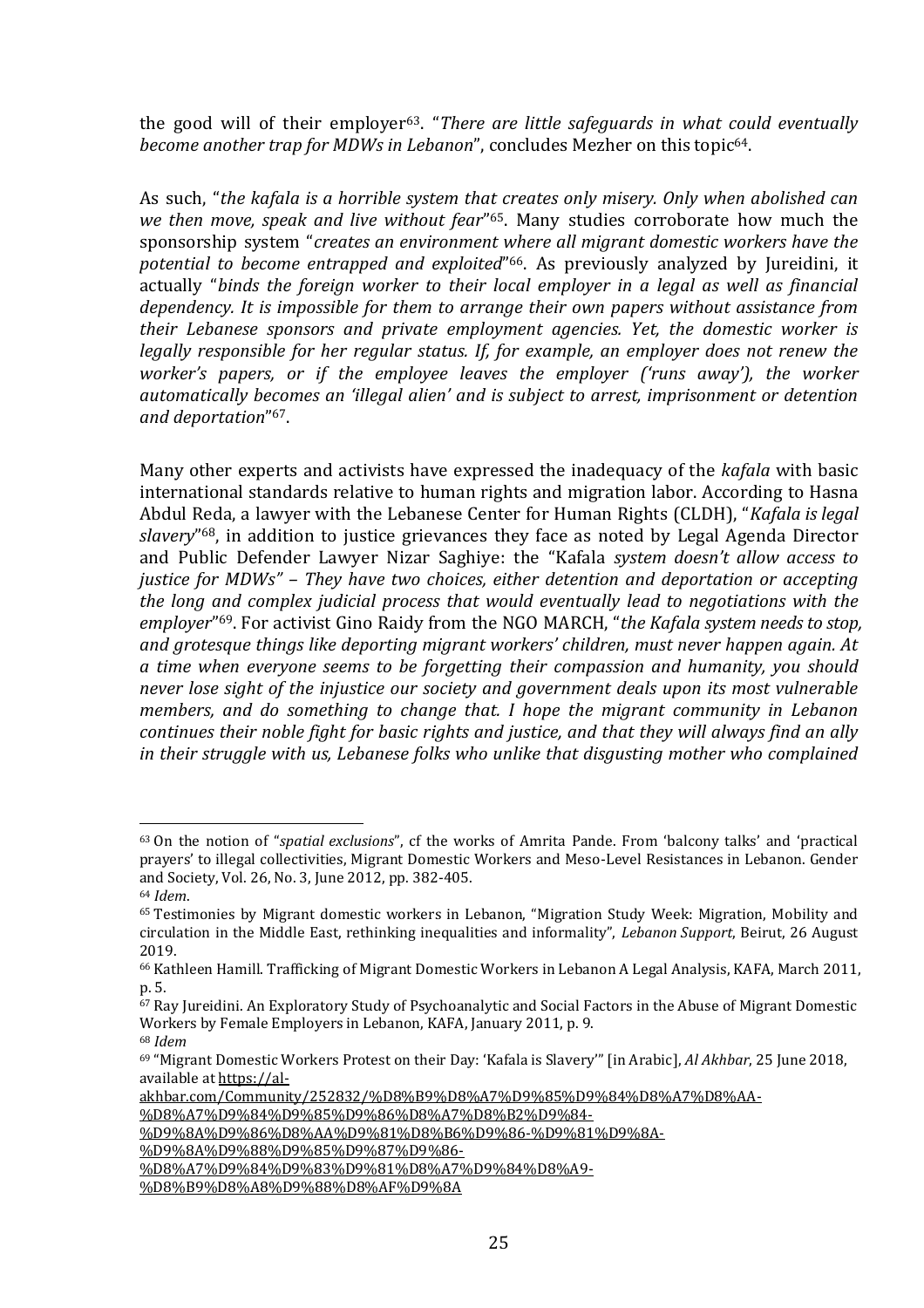*about a Sudanese child being enrolled at a daycare center, do not let racism get in the way of their humanity*" 70.

The violations and abuse related to the MDWs status and conditions have been thoroughly recorded and documented by CSOs and international organizations. Some reports also tackled how such situations could amount to human trafficking71. As pointed out in the 2015 Universal Periodic Review (UPR) report on Lebanon presented by local CSOs, "*the immigration and security challenges in the region not only threaten the safety of the population, but also raise concerns about the capacity of the state to adequately protect and uphold good human rights practices in this situation*" <sup>72</sup>.

In order to better monitor the critical situation of many MDWs in the country due to the built-in flaw that is the *kafala*, Human Rights defending NGO ALEF listed eight indicators to ensure basic rights for MDWs in Lebanon<sup>73</sup>:

- Right to favorable labor practices
- Right to primary healthcare and public health
- Right to adequate housing and shelter
- Right to fair trial
- Right to immigration/repatriation protection
- Right to adequate procedure in case of legal detention
- Right to Children protection
- Right to social security

The *kafala* system is flawed because it originally designs a contractual layout that is fundamentally detrimental to workers, as it opens the door to abuse and exploitation as per the "*unequal balance of power*" <sup>74</sup> that comes to be between employers and workers in the household. All in all, "*the* kafala *system constitutes an asymmetrical relationship between employer and employee: it leaves room for many rights violations such as confinement to the house, no time to rest, no day off, no right to quit, non-payment of salaries, physical and sexual abuse, etc.*" <sup>75</sup>. On that, two of the survey respondents testified they were physically abused by their employer. One worker, aged 24, answering from a Caritas shelter, initially tried to cope with it because she "*needed the money*" but couldn't so ran away and was referred to Caritas by friends<sup>76</sup>. The second, aged 22, also escaped her

<sup>76</sup> Interview with 'Hanane', Caritas-Liban shelter, 26 January 2019.

<sup>70</sup> Alice Su, Abused Migrant Workers End Up in Prison After Trying to Flee, News Deeply, Refugees Deeply, 9 June 2017, available at

[https://www.newsdeeply.com/refugees/articles/2017/06/09/abused-migrant-workers-end-up-in-prison](https://www.newsdeeply.com/refugees/articles/2017/06/09/abused-migrant-workers-end-up-in-prison-after-trying-to-flee-2)[after-trying-to-flee-2](https://www.newsdeeply.com/refugees/articles/2017/06/09/abused-migrant-workers-end-up-in-prison-after-trying-to-flee-2)

<sup>71</sup> Cf. Trafficking in Persons Overseas for Labor Purposes The Case of Ethiopian Domestic Workers, International Labor Organization, Addis Ababa, 2011

<sup>72</sup> Civil Society Reports, Universal Periodic Review for Lebanon, 2015, p. 60.

<sup>73</sup> ALEF – Act for Human Rights, Migrant Domestic Workers and Human Trafficking Indicators, A Guidebook to Measurement and Implementation for Civil Society Organizations in Lebanon, February 2019, p. 15.

<sup>74</sup> Asha D'Souza. Moving towards Decent work For Domestic workers: An Overview of the ILO's work, International Labor Organization, Bureau for Gender Equality, Working Paper 2/2010, p. 18.

<sup>75</sup> Sawsan Abdularahim, Servant, Daughter, or Employee? A Pilot Study on the Attitudes of Lebanese Employers towards Migrant Domestic Workers, KAFA, 2010, p. 20.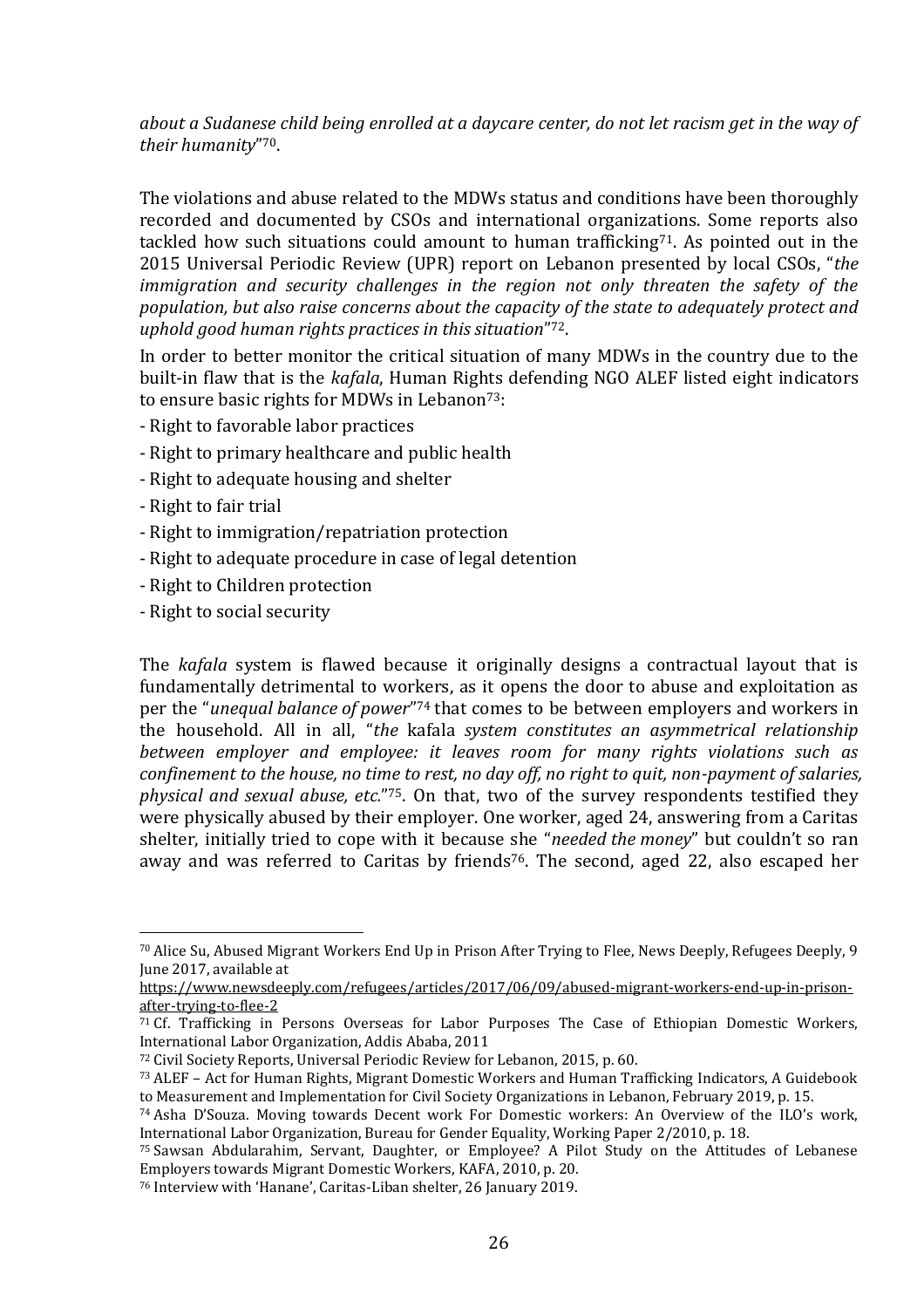nightmare, which also meant leaving without her unpaid salaries for a duration of two years (3,600USD)77.

In a 2011 assessment, Hamill stressed that "*undocumented migrant domestic workers in Lebanon are caught in legal limbo and face significant obstacles which prevent them from regularizing their immigration status in the country. If apprehended by police, they face immediate detention and substantial fines for immigration violations. Often their precarious legal situation is compounded by the difficulty they face in retrieving their identity documents from previous employers who may simply refuse to respond or may demand payment in return*" 78.

Indeed, the dreaded *tanezul* (or release process) constitutes an overpowering tool in the hands of the sponsor. Even when all goes well for the worker with his/her employer, the termination of the contract is problematic, whether the decision comes from the employer or from the worker, as the *kafeel* holds a tremendous leverage against the worker, especially when she wishes to remain in Lebanon to work. And if harsh work conditions or any other trouble shatter the relationship between the two parties, leading the worker to request to terminate the contract, switching employment isn't guaranteed as he/she would need the *kafeel* to agree transfer the sponsorship (to release her) to another employer. "*The sponsorship system traps the worker since there is no legal protection ... the worker has no way to untie this knot*" <sup>79</sup>, says Ghada Jabbour, head of the anti-trafficking unit at KAFA, a local NGO working with migrants and against gender-based violence.

Hence, MDWs get easily trapped in a "*Master/Servant relationship*" <sup>80</sup> where abuse takes place "*across the social spectrum and is often perpetrated by those who are educated and well respected within their social circles*" <sup>81</sup>, creating a distorted professional relationship, polished through the formality of a signed contract at the Notary, which actually imprisons them in a closed employment with their sponsor. For Farah Salka, executive director of local non-government group Anti-Racism Movement, "*There is no way to negotiate under this system of slavery ... You can't upset the person who is your sponsor because they are the only the legal tie for you in Lebanon*" <sup>82</sup>.

Facing the grievances of such as system, many stakeholders have been very active supporting MDWs communities in terms of psychosocial assistance, medical care, legal counselling, rights awareness, education and even unionizing. Many CSOs have been lobbying the relevant authorities for years in order to take on the different factors

<sup>77</sup> Interview with 'Salam', Caritas-Liban shelter, 19 January 2019.

<sup>78</sup> Kathleen Hamill. Trafficking of Migrant Domestic Workers in Lebanon A Legal Analysis, KAFA, March 2011, p. 5.

<sup>79</sup> Heba Kanso, Trapped by the system, Ethiopian workers in Lebanon see no freedom, *Reuters*, 15 February 2018, available a[t https://www.reuters.com/article/us-lebanon-migrants-irregular/trapped-by-the-system](https://www.reuters.com/article/us-lebanon-migrants-irregular/trapped-by-the-system-ethiopian-workers-in-lebanon-see-no-freedom-idUSKCN1FZ195)[ethiopian-workers-in-lebanon-see-no-freedom-idUSKCN1FZ195](https://www.reuters.com/article/us-lebanon-migrants-irregular/trapped-by-the-system-ethiopian-workers-in-lebanon-see-no-freedom-idUSKCN1FZ195)

<sup>80</sup> Kathleen Hamill. Policy Paper on Reforming the "Sponsorship System" for Migrant Domestic Workers: Towards an Alternative Governance Scheme in Lebanon, KAFA, January 2012, p. 13.

<sup>81</sup> Sawsan Abdularahim, Servant, Daughter, or Employee? A Pilot Study on the Attitudes of Lebanese Employers towards Migrant Domestic Workers, KAFA, 2010, p. 20.

<sup>82</sup> Heba Kanso, Trapped by the system, Ethiopian workers in Lebanon see no freedom, *Reuters*, 15 February 2018, available a[t https://www.reuters.com/article/us-lebanon-migrants-irregular/trapped-by-the-system](https://www.reuters.com/article/us-lebanon-migrants-irregular/trapped-by-the-system-ethiopian-workers-in-lebanon-see-no-freedom-idUSKCN1FZ195)[ethiopian-workers-in-lebanon-see-no-freedom-idUSKCN1FZ195](https://www.reuters.com/article/us-lebanon-migrants-irregular/trapped-by-the-system-ethiopian-workers-in-lebanon-see-no-freedom-idUSKCN1FZ195)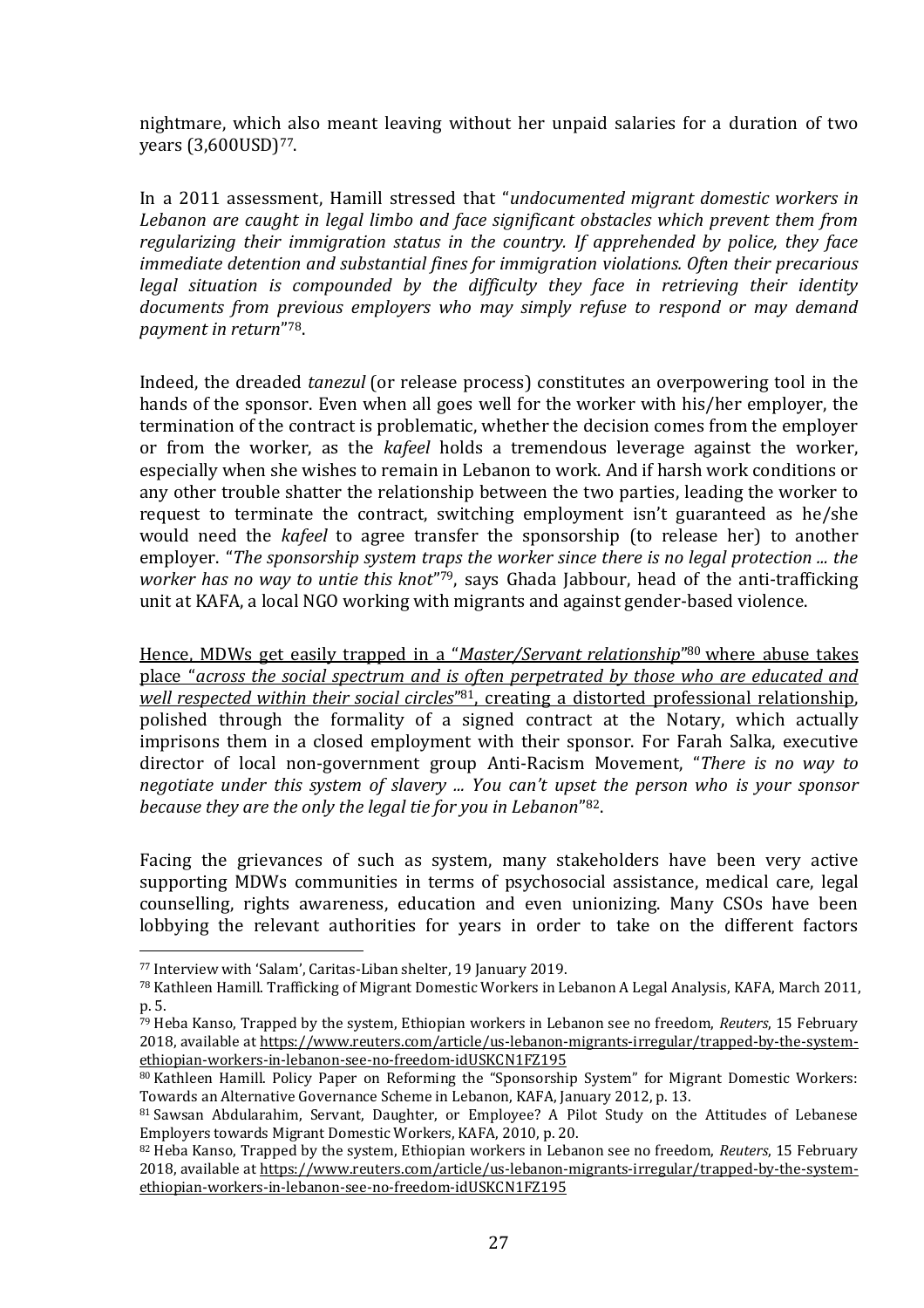hindering the labor standards of migrant workers in Lebanon, and formalize an organizing structure for MDWs in Lebanon: "*In January 2015, the Domestic Workers Union was announced in Lebanon – the first of its kind in the region. The ILO was instrumental in establishing the union, and is committed to support it to gain credibility and increase outreach in a way that reflects the empowered voice of the domestic workers*" 83.

However, the Lebanese authorities never recognized this union, as the Ministry of Labor refuses to grant the necessary authorization for its formal establishment. When asked about this, Director General George Ayda replied "*there can be no union organized by non-Lebanese, or we will end up with security chaos* <sup>84</sup>. As peculiar as it seems, the security argument is a powerful ally and argument even for non-security officials, here the Ministry of Labor justifying the denial of Lebanon's international obligations towards foreign workers on its soil.

On the issue of healthcare, Ethiopian workers are, as other migrant workers, denied basic health rights during their migration period in Lebanon. As foreigners, they are not entitled to any social security and those in regular *kafala* status depend on private insurance policies. As such, a mandatory health insurance policy was implemented in 2009 and covered by the sponsor/kafeel but its coverage is too minimal and doesn't cover pregnancies, chronic diseases and more serious medical conditions and situations. But this insurance policy "*covers nothing*", as per the direct testimonies of MDWs in Lebanon, "*we are forced to rely on ourselves and sometimes raise money among our communities to pay when accidents happen or when our friends are sick*", says Meriam Prado Duval, one of the founders of the Alliance for MDWs in Lebanon<sup>85</sup>. From the survey conducted, one respondent who is divorced had escaped her initial kafeel to now become an irregular freelancer. As a consequence, she "*has no papers, they are still with my first* kafeel*, which is creating issues for me, for example I need a medical operation but cannot do it because I have no pape*r"86. Another respondent stated that "*despite healthcare insurance, sometimes I was suffering from my stomach but my employer was not providing for medicine*"; hence she was buying them at her own expense<sup>87</sup>.

Hence, undocumented workers have no access what so ever to health coverage whether public or private88, and like those under the sponsorship system, benefit from no pension system whatsoever<sup>89</sup>. ILO expert Zeina Mezher also mentions lack of social security among

<sup>83</sup> International Labor Organization, "ILO and the Domestic Workers Union in Lebanon host a strategic planning workshop", 19 February 2017, available on

[https://www.ilo.org/beirut/events/WCMS\\_546383/lang--en/index.htm](https://www.ilo.org/beirut/events/WCMS_546383/lang--en/index.htm)

<sup>84</sup> Interview with M. Georges Ayda, Director General, Ministry of Labour, Chiyah, 30 January 2019.

<sup>85</sup> Testimonies by Migrant domestic workers in Lebanon, "Migration Study Week: Migration, Mobility and circulation in the Middle East, rethinking inequalities and informality", *Lebanon Support*, Beirut, 26 August 2019.

<sup>86</sup> Interview with 'Lili', Amel Association Center, Chiyah, 27 January 2019.

<sup>87</sup> Interview with 'Mestu', Caritas-Liban Shelter, 26 January 2019.

<sup>88</sup> For more on this issue, see Bina Fernandez. Health inequities faced by Ethiopian migrant domestic workers in Lebanon. *Health & Place*, Volume 50, March 2018, pp. 154-161, available on <https://www.sciencedirect.com/science/article/abs/pii/S1353829217305981>

<sup>89</sup> Testimonies by Migrant domestic workers in Lebanon, "Migration Study Week: Migration, Mobility and circulation in the Middle East, rethinking inequalities and informality", *Lebanon Support*, Beirut, 26 August 2019.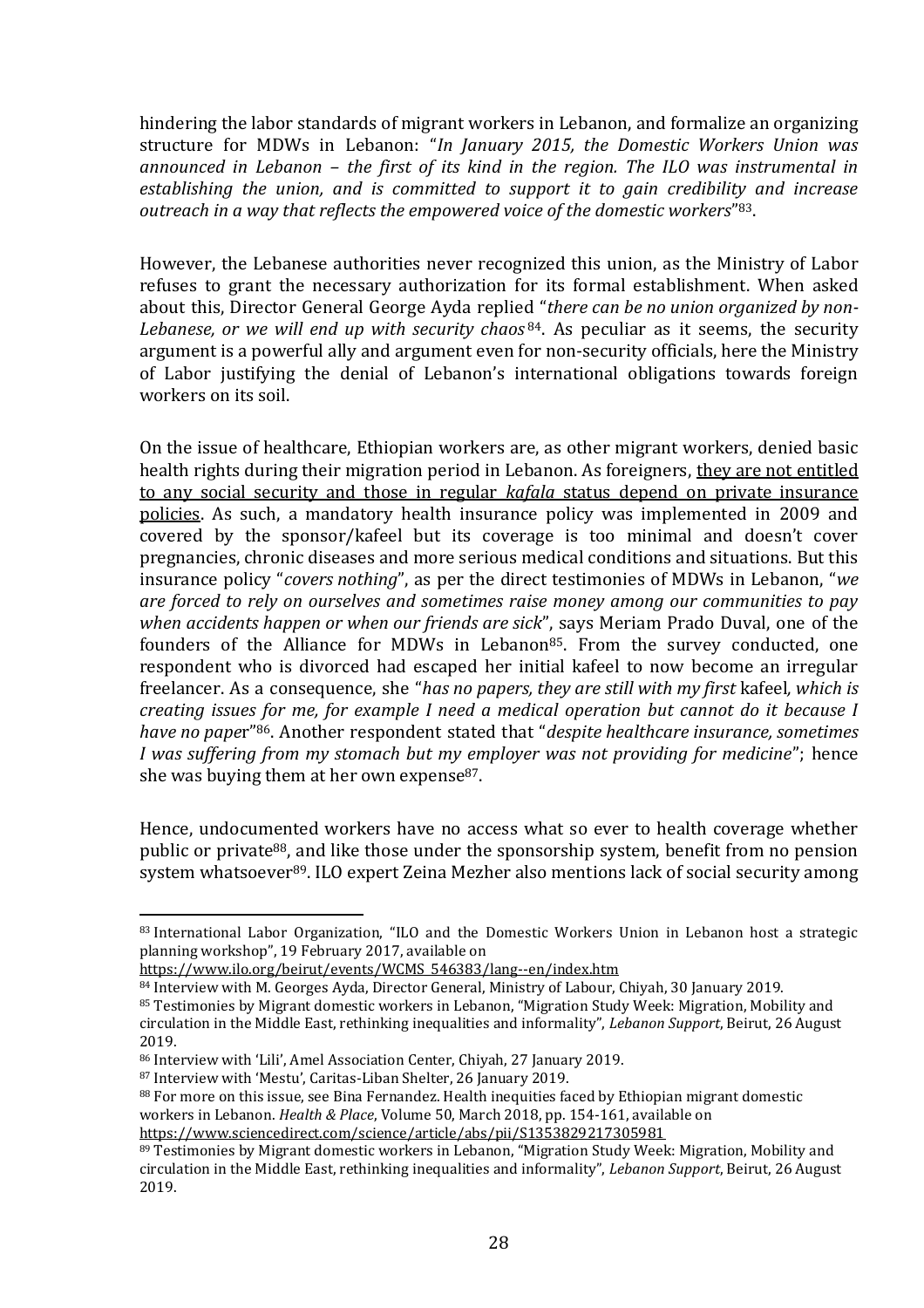the core challenges facing MDWs in Lebanon, "*when they go back to Ethiopia, there isn't any kind of pension system*" <sup>90</sup>. Moreover, according to Mezher, social security doesn't even appear on the map whenever reforms are contemplated for MDWs or in bilateral agreement negotiated between Beirut and Addis Ababa.

On that, authorities prefer to concentrate on daily healthcare coverage rather than long term social protection for migrant workers. Director General George Ayda suggests enlarging the scope of the current healthcare insurance policies dedicated to the MDWs, thus including a repatriation clause in case of death (covering the transport of the corpse) and, more importantly according to the high civil servant, to treat and cover "*psychological*  disorders" whenever needed<sup>91</sup>.

The harshness of the *Kafala* pushed and urge to push many workers outside the system, and given the unequal balance of power, the MDWs face the permanent risk of arrest and deportation. The GSO estimates the number of irregular Ethiopians in Lebanon to 40 to 50.00092, being both the largest regular and irregular group among the migrant communities in the country.

Moreover, many reports point at the "*weakness of the judicial system in terms of guaranteeing access to justice for migrant domestic workers victim of exploitation*"93, where, in practice, "*the victims' ability to seek and obtain compensation through the civil courts is limited*" <sup>94</sup>. According to the Human Rights Council, "*an estimated 200,000 to 250,000 MDWs in Lebanon, continue to face challenges in accessing legal system, securing employment and mistreatment by their employers. Several States recommended Lebanon during its 2010 UPR to abolish the sponsorship (Kafala) system, which exposes them to the risk of deportation should they choose to leave their employer. Despite recommendations to ensure the existence of legal frameworks that protect their work conditions, namely by including them within the scope of the Labour Law, Lebanon failed to do so*" 95.

Looking at the UPR recommendations as reported by the OHCHR, "*migrants do not have access to either proper legal aid nor to language facilitation throughout the trial proceedings. It recommended enhancing effective access to legal aid, making State legal aid compulsory for all courts and for any crime*" 96.

<sup>90</sup> Interview with Zeina Mezher, Migrants Specialist, National Project Coordinator, International Labour Organization, Beirut Office, 1st February 2019.

<sup>91</sup> Interview with M. Georges Ayda, Director General, Ministry of Labour, Chiyah, 30 January 2019.

<sup>92</sup> Interview with Major Georges Abi Fadel, Head of the Arabs and Foreigners Division, General Security Office, Beirut, 17 December 2018.

<sup>93</sup> Alix Nasri Wissam Tannous. Access To Justice For Migrant Domestic Workers In Lebanon, Caritas Lebanon Migrants Center, International Labor Organization, 2014, p. 45.

<sup>94</sup> Alix Nasri Wissam Tannous. Access To Justice For Migrant Domestic Workers In Lebanon, Caritas Lebanon Migrants Center, International Labor Organization, 2014, p. 17.

<sup>&</sup>lt;sup>95</sup> Human Rights Council. Summary prepared by the Office of the United Nations High Commissioner for Human Rights in accordance with paragraph 15 (c) of the annex to Human Rights Council resolution 5/1 and paragraph 5 of the annex to Council resolution 16/21, Working Group on the Universal Periodic Review, Lebanon, 10 August 2015, p. 10.

<sup>96</sup> Human Rights Council. Summary prepared by the Office of the United Nations High Commissioner for Human Rights in accordance with paragraph 15 (c) of the annex to Human Rights Council resolution 5/1 and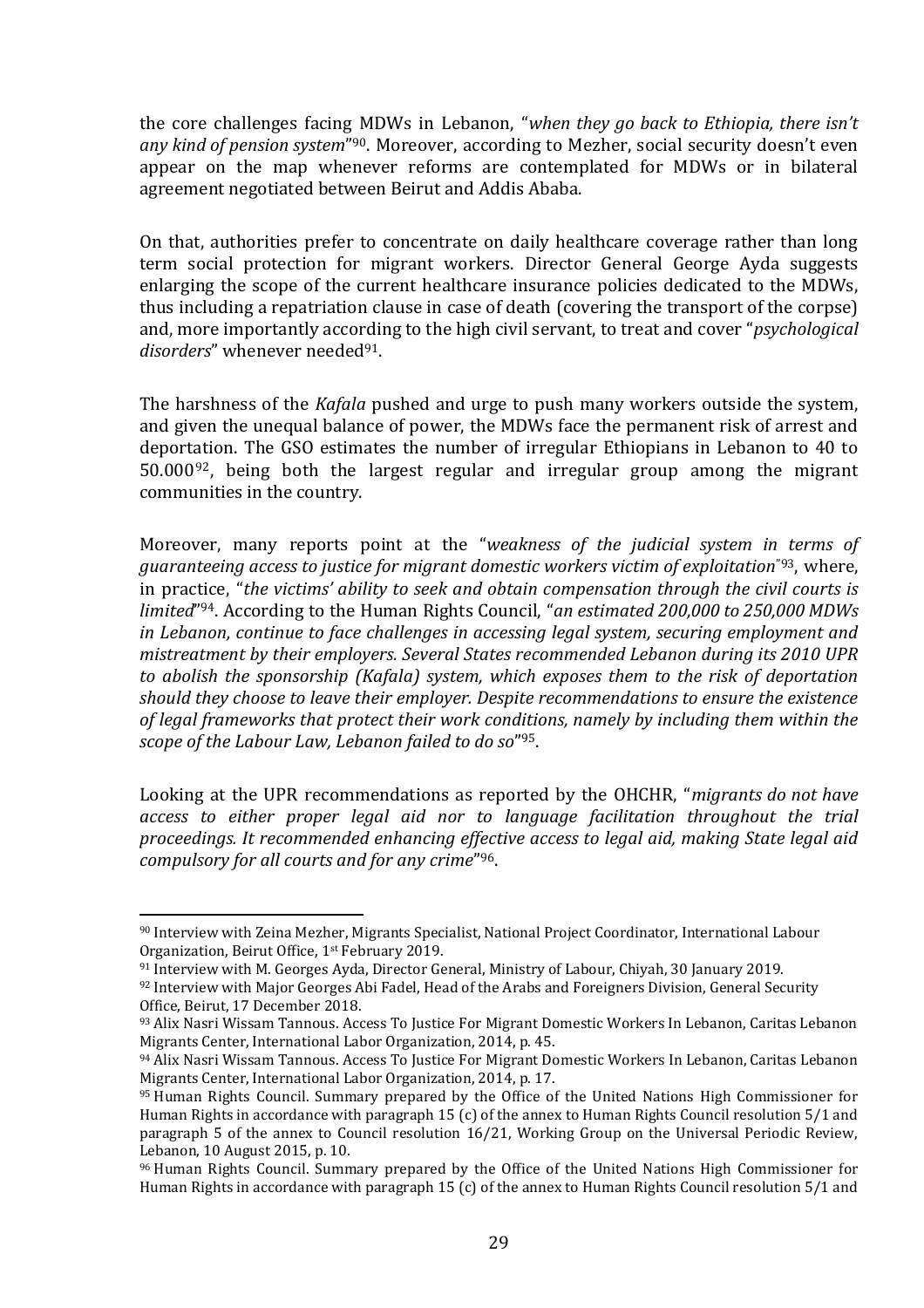Moreover, experts have denounced the "*existence of a discretionary prosecution system*" <sup>97</sup>. In a 2011 study, El Mufti analyzed the causes of theft charges filed by employers against domestic workers in a survey conducted for Caritas-Liban. The latter showed the use by public prosecution of false theft charges against runaway MDWs as a means to establish cause for arrest. The research could establish that the high incidence of non-prosecution before trial was actually due to the fact that employers were often using the filing of complaints of theft to put pressure on the domestic worker to abandon and withdraw any abuse claim she would have processed<sup>98</sup>. The Human Rights Council had denounced that "*arbitrary detention is still an ongoing practice in Lebanon, mainly used against migrants and foreigners. HRW noted that refugees and migrants are detained by Lebanese Security Forces for long periods after the end of their sentence while awaiting deportation*" <sup>99</sup>. According to the GSO records for 2016-3018, more than 2,000 Ethiopians are arrested every year (more than 3,000 in 2017) and around 2,000 were deported yearly (almost 3,000 in 2017), as shown in table 7 below.

| Table 7<br>Figures of Ethiopian nationals arrested and deported by GSO<br>between 2016 and 2018 in Lebanon |       |       |  |  |
|------------------------------------------------------------------------------------------------------------|-------|-------|--|--|
| Year<br>Number of Ethiopian<br>Number of Ethiopian<br>nationals arrested<br>nationals deported             |       |       |  |  |
| 2016                                                                                                       | 2,086 | 1,891 |  |  |
| 2017<br>2,873<br>3,124                                                                                     |       |       |  |  |
| 2018                                                                                                       | 2,690 | 2,412 |  |  |
| Source: General Security Office, received 20 February 2019                                                 |       |       |  |  |

Despite the immense challenges, important contributions can be observed from rights activists engaged to fight discrimination and denial of basic rights to MDWs in Lebanon. First, the instauration of Labor Day Festival where MDWs can march, celebrate and remind sponsors of their rights every year, and benefit from wide media coverage. Eventually, migrants started handling their own monitoring and resorting to naming and shaming to denounce grave violations against their communities<sup>100</sup>. Media also regularly report abuse cases and give voice to those enduring this exploitation system in place. For instance, Reuters reported in February 2018 the case of an Ethiopian worker, "Betty" who

paragraph 5 of the annex to Council resolution 16/21, Working Group on the Universal Periodic Review, Lebanon, 10 August 2015, pp. 6-7.

<sup>97</sup> Alix Nasri Wissam Tannous. Access To Justice For Migrant Domestic Workers In Lebanon, Caritas Lebanon Migrants Center, International Labor Organization, 2014, p. 19.

<sup>98</sup> Karim El Mufti. False Accusations Of Theft Commonly Filed By Lebanese Sponsors/Employers Against 'Runaway' Migrant Domestic Workers: A Legal Study, Caritas Lebanon Migrants Center, Beirut, 2011

<sup>99</sup> Human Rights Council. Summary prepared by the Office of the United Nations High Commissioner for Human Rights in accordance with paragraph 15 (c) of the annex to Human Rights Council resolution 5/1 and paragraph 5 of the annex to Council resolution 16/21, Working Group on the Universal Periodic Review, Lebanon, 10 August 2015, p. 10.

<sup>100</sup> Cf. for instance Dipendra Uprety (a male migrant worker) who launched a blog on the matter in May 2017 called *This Is Lebanon*,<https://thisislebanon.org/>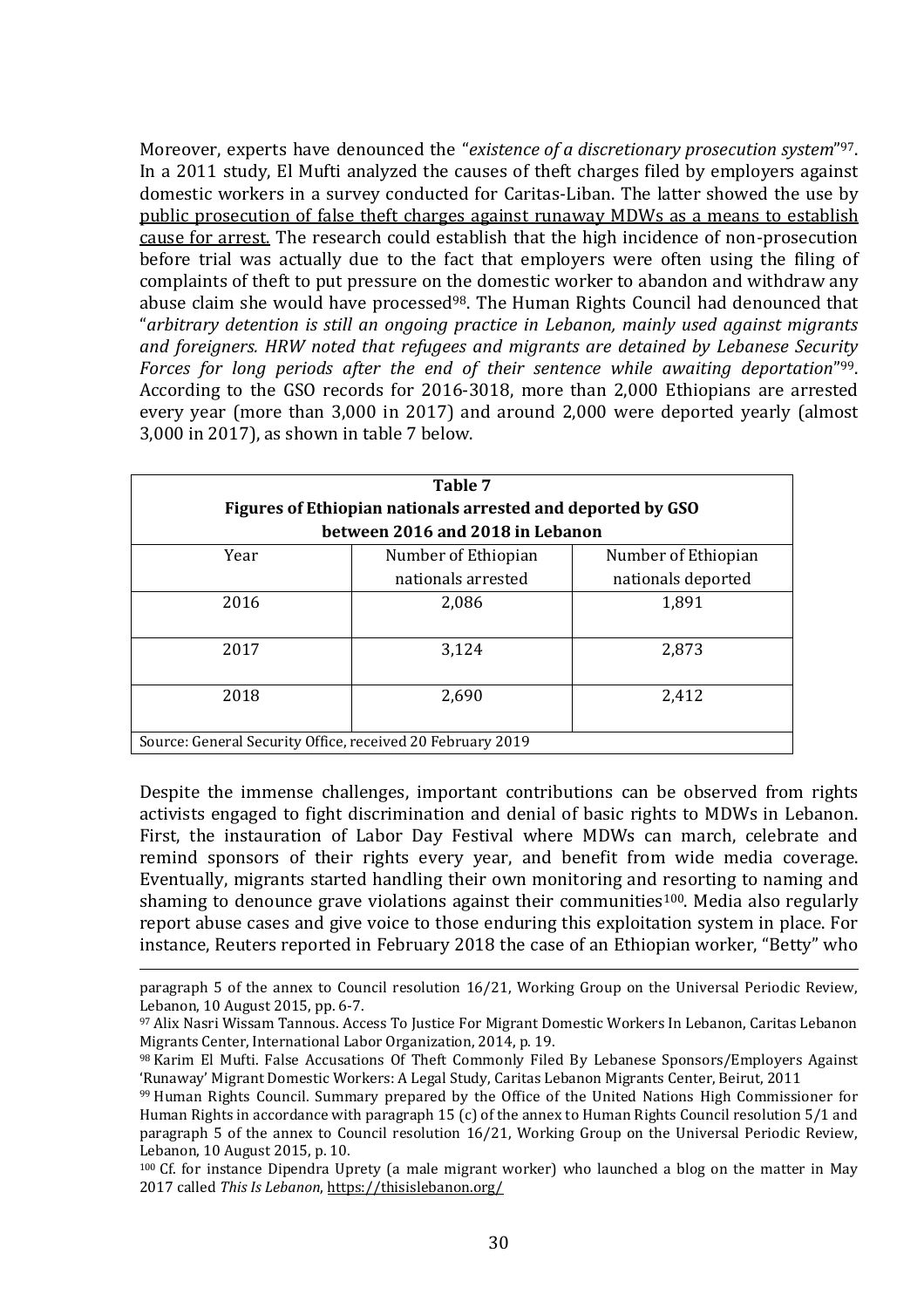"*said she worked like a slave, facing sexual, verbal and physical abuse, until she managed to escape. But her new-found freedom was not all she had hoped and for the past five years she has found she is still trapped, working without legal work and residency permits. 'I live in fear at any minute I can get arrested and go to jail', Betty, now 29*" <sup>101</sup>.

Additionally, wide campaigns on the necessary humane and respectful treatment of MDWs in Lebanon are regularly carried out throughout the Lebanese territory to raise awareness among pubic opinion. In 2018, Documentary entitled "Thank you Soma", directed by Carol Mansour<sup>102</sup> and developed by the ILO<sup>103</sup>, offered an "*endearing look at the relationship between a domestic worker in Lebanon and the young woman she brought up. Thank You Soma also shows us the reality of domestic workers who leave everything behind to come and work in Lebanon and the Arab world*" <sup>104</sup>. "*With this film we hope to challenge pervasive social perceptions about domestic work, and show the issue from a new perspective*" <sup>105</sup>, says Dr Ruba Jaradat, ILO Regional Director for Arab States. "*We also hope to engage Arab youth in the conversation about migrant domestic workers' rights, and encourage them to think about the role of domestic workers in their families and society*" <sup>106</sup>.

In 2019, a 'mockumentary' this time was produced by ALEF-Together for Human Rights, and called "*Mtallat Baladi Assil* [My country is authentic]" <sup>107</sup>, which represents a sarcastic film about the situation of MDWs in Lebanon. Presented as an "*awareness film directed at*  the Lebanese society"<sup>108</sup> it aims at "recreating the universe MDWs in Lebanon delve into, *from a satirical but critical angle*" <sup>109</sup>.

Yet, authorities do not seem to be very receptive to these arguments. According to Major Georges Abi Fadel, head of the GSO Division for Arabs and Foreigners, "*there is nothing new on the radar for the kafala system in Lebanon*" <sup>110</sup>, meaning there is no intention among the authorities to scrape it and replace it with more humane and respectful employment framework.

<sup>101</sup> Heba Kanso, Trapped by the system, Ethiopian workers in Lebanon see no freedom, *Reuters*, 15 February 2018, available a[t https://www.reuters.com/article/us-lebanon-migrants-irregular/trapped-by-the-system](https://www.reuters.com/article/us-lebanon-migrants-irregular/trapped-by-the-system-ethiopian-workers-in-lebanon-see-no-freedom-idUSKCN1FZ195)[ethiopian-workers-in-lebanon-see-no-freedom-idUSKCN1FZ195](https://www.reuters.com/article/us-lebanon-migrants-irregular/trapped-by-the-system-ethiopian-workers-in-lebanon-see-no-freedom-idUSKCN1FZ195)

<sup>102</sup> "Thank you Soma", directed by Carol Mansour, researched by Muna Khalidi, produced by Forward Film Productions; first screened on 18th December 2018 at Cinema Metropolis Empire Sofil, Beirut.

<sup>103</sup> "Thank you Soma": ILO documentary explores relationship between migrant domestic workers and Arab youth, ILO News, 18 December 2018, available at [https://www.ilo.org/global/about-the](https://www.ilo.org/global/about-the-ilo/newsroom/features/WCMS_655169/lang--en/index.htm)[ilo/newsroom/features/WCMS\\_655169/lang--en/index.htm](https://www.ilo.org/global/about-the-ilo/newsroom/features/WCMS_655169/lang--en/index.htm)

<sup>104</sup> Lara Mekkawi, "Thank You Soma": Paying tribute to all domestic workers raising children in the Arab World, *Beirut Today*, 17 April 2019, available a[t http://beirut-today.com/2018/12/17/thank-you-soma/](http://beirut-today.com/2018/12/17/thank-you-soma/)

<sup>105</sup> "Thank you Soma": ILO documentary explores relationship between migrant domestic workers and Arab youth, ILO News, 18 December 2018.

<sup>106</sup> *Idem*.

<sup>107 &</sup>quot;Mtallat Baladi Assil", by ALEF, 55mn; first screened 19<sup>th</sup> June 2019 at Dar Nimer for Arts and Cultures, Beirut

<sup>108</sup> Twitter Post by ALEF, 30 March 2019, available on

<https://twitter.com/alefliban/status/1111960641747726336?lang=en>

<sup>109</sup> Twitter Post by ALEF, 30 March 2019, available on

<https://twitter.com/alefliban/status/1111960641747726336?lang=en>

<sup>110</sup> Interview with Major Georges Abi Fadel, Head of the Arabs and Foreigners Division, General Security Office, Beirut, 17 December 2018.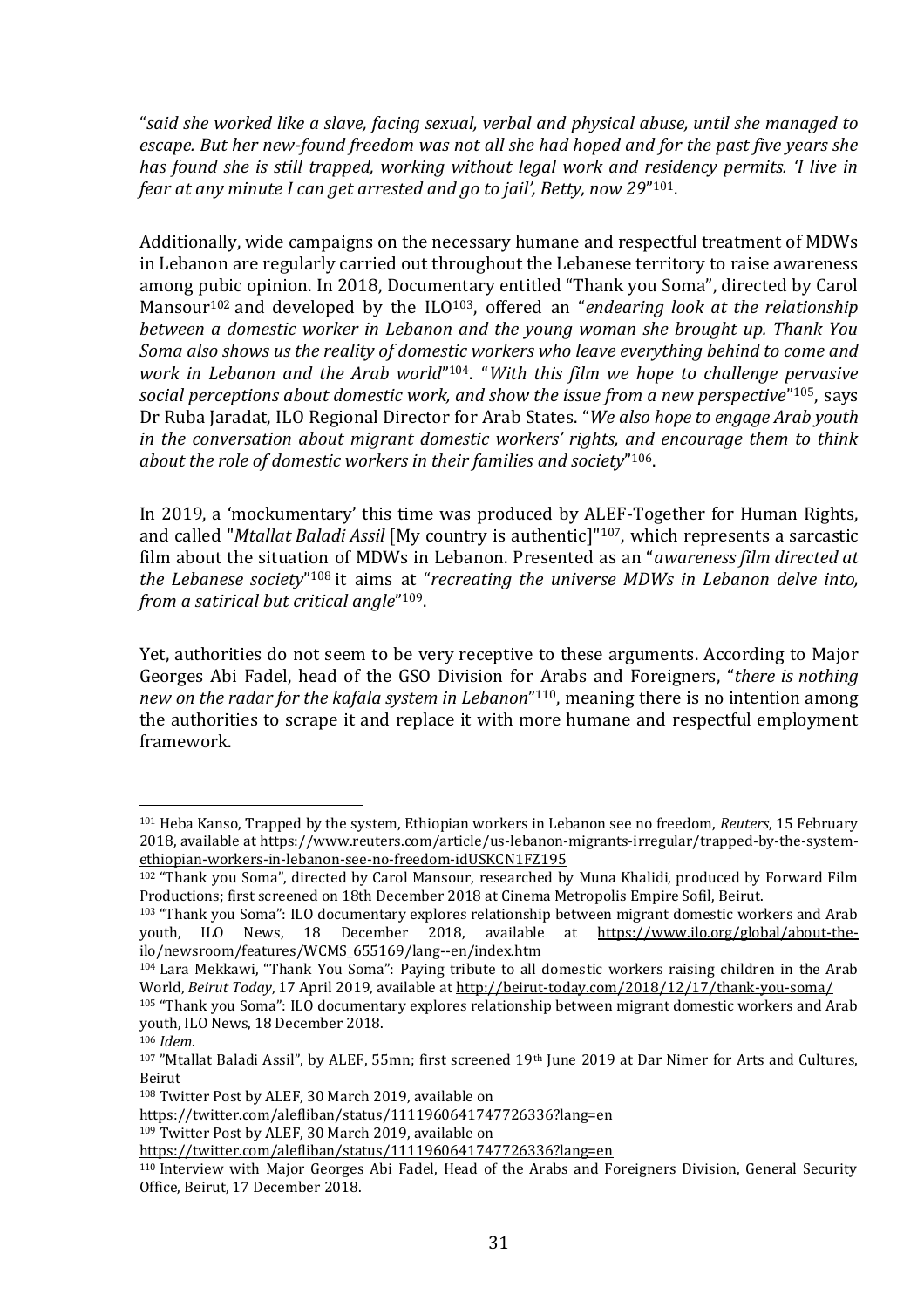But recently, there were news reports about the current Ministry of Labour, Camille Abou Sleiman looking into the idea of abolishing the *kafala* system<sup>111</sup>. That said, this is easier said than done since the security services are very much attached to this type of social control of foreigners coming for domestic work purposes into the country and quickly being victim of its entrapment process.

<sup>111</sup> *Al Akhbar* newspaper, 19 August 2019.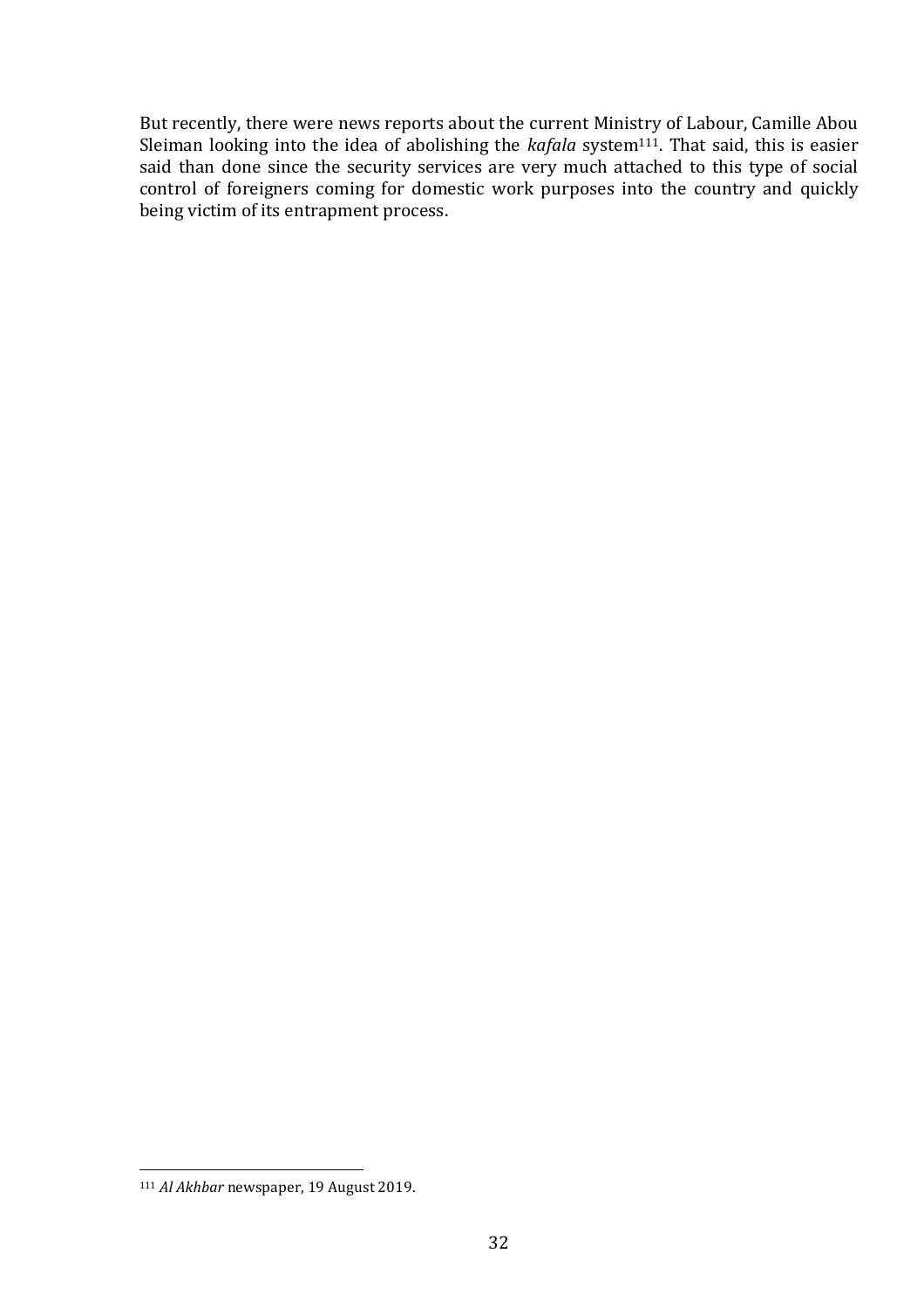## **2. The Migration Journey of Ethiopian workers into and out of Lebanon**

#### **A. Regular and Irregular Statuses: An Entrapment Process**

As noted in the previous section, the sponsorship system carries with it the building blocks of potential abuse and vulnerability for foreign migrants coming to work in Lebanon. What is initially thought to be a journey to deliver their families from poverty can turn out to become a nightmare for the MDWs. "*When we come to work in Lebanon, we do it for the money our families need back home*" <sup>112</sup>, said a migrant narrating her story in a recent encounter during the Migration Study Week in Beirut. As expressed by one of the survey respondents, "*we thought it* [the fact of coming to Lebanon to work] *would end our poverty*" <sup>113</sup>.

Thanks to their informal gatherings such as the Union for MDWs or the Alliance for MDWs in Lebanon, migrants today are very vocal in spreading the culture that "*domestic work is not slavery, domestic work is decent work*" <sup>114</sup>. As noted in the previous section, score of reports and studies have documented the deep suffering of migrant domestic workers in Lebanon. As the largest female migrants group in the country, Ethiopians are no strangers to the numerous violations they face because of the entrapment mechanism encapsulated in the *kafala* system, which was apparent in the survey and focus groups conducted. Benefiting from basic rights "*is a lottery, it depends on the* madam<sup>115</sup>" as expressed during one of the focus groups held in Jounieh<sup>116</sup>. Rim, aged 25 and single, mentioned the stress of MDWs conditions, saying "*they* [the authorities] *should fix the conditions we work 24h and are paid 250\$ and we die for it sometimes; each week you hear someone is dead, and no one cares if we are happy, while if the 'Madame' is not happy she will take me to the office, but if I want to go back she won't let me*" <sup>117</sup>. 26 years old Lili criticizes the fact that *"we are paid monthly what a Lebanese family pays for one lunch*" <sup>118</sup>.

Most workers interviewed in the course of this study, with a few exceptions<sup>119</sup>, had to pay for the "migration opportunity" both in Ethiopia (between 250USD and 1,000USD) and Lebanon (between two to three months of salaries). "*From back home, we have to start paying the mafia to travel and work*" said a veteran Sri Lankan MDW, among the founders

<sup>112</sup> Testimonies by Migrant domestic workers in Lebanon, "Migration Study Week: Migration, Mobility and circulation in the Middle East, rethinking inequalities and informality", *Lebanon Support*, Beirut, 26 August 2019.

<sup>113</sup> Interview with 'Lor', Amel Association Center, Chiyah, 27 January 2019.

<sup>114</sup> Testimonies by Migrant domestic workers in Lebanon, "Migration Study Week: Migration, Mobility and circulation in the Middle East, rethinking inequalities and informality", *Lebanon Support*, Beirut, 26 August 2019.

<sup>&</sup>lt;sup>115</sup> Term used by MDWs to designate their female employers.

<sup>116</sup> Ethiopian participant to a Focus Group in MCC Jounieh, 17 March 2019.

<sup>117</sup> Interview with 'Rim', Amel Association Center, Chiyah, 27 January 2019.

<sup>118</sup> Interview with 'Lili', Amel Association Center, Chiyah, 27 January 2019.

<sup>119</sup> Interview with 'Mahder', Ashrafiye, Beirut, 27 January 2019.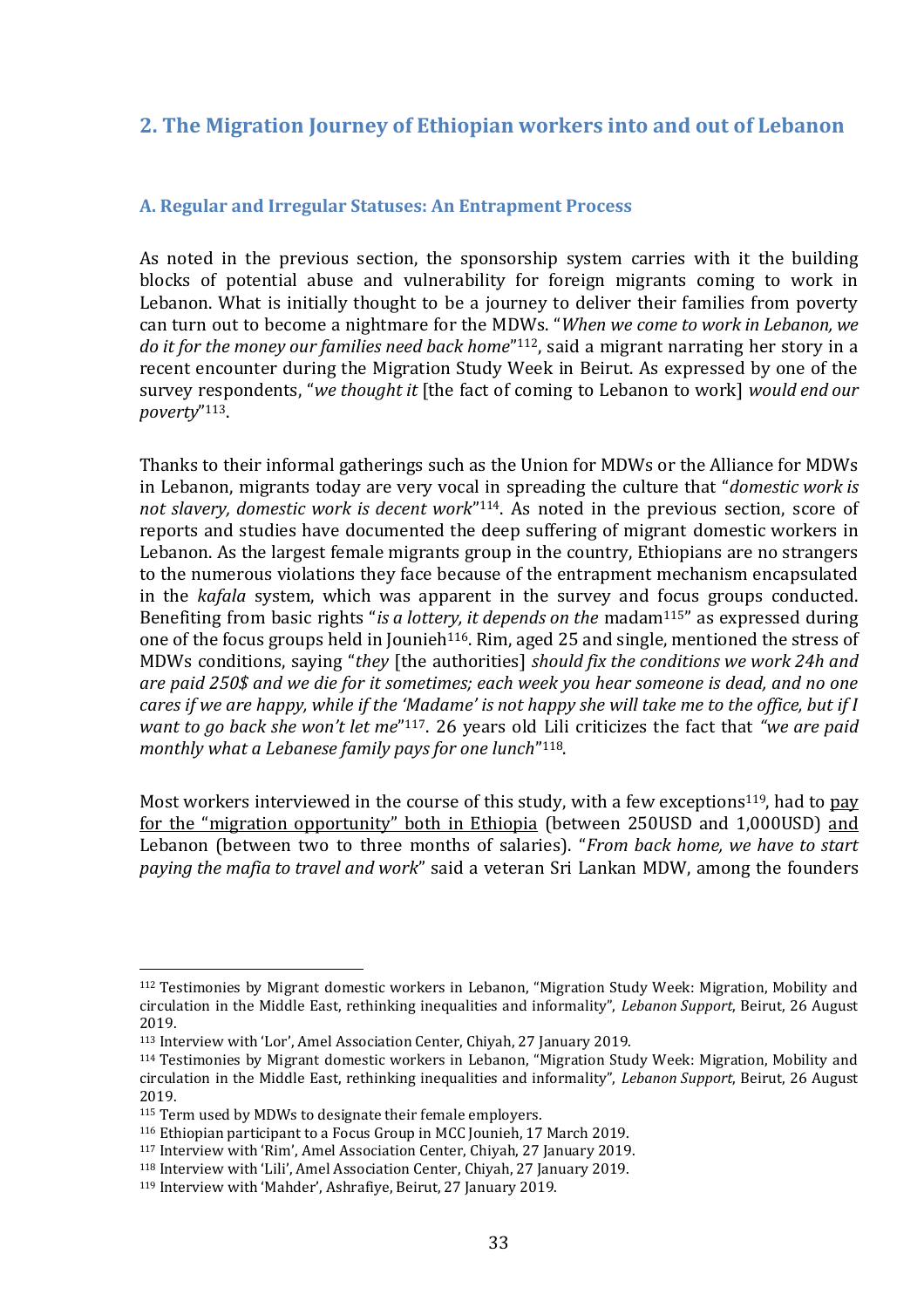of the Alliance for MDWs aimed at furthering protection of her fellow migrants in the country120.

When asked about this, GSO high ranking officer Georges Abi Fadel mentioned the will of his services to eradicate the habit of withholding the first three months of the woman's salary, officially to cover the expenses of her home country's PEA. "*The GSO explicitly banned this action two and a half years ago*", said Major Abi Fadel. However, authorities still face many obstacles, one being that "*MDWs are being pressured through their families back home, so even if we manage to enforce the non withholding of her initial salaries, maybe she would be sending the amount back home for her family to pay the agency there*" <sup>121</sup>.

Most of the workers who responded to the individual survey are presently going through their first migration experience in Lebanon (49 workers out of 60) with a wide range of entry dates into the country ('Yeshi', aged 35, reached Lebanon in 1998). Previous experience is absent among the majority of this sample of Ethiopians as some never worked before, or were students or pupils before coming to Lebanon; one even narrated how she entered the country with a forged passport because she was underage (she entered Lebanon when she was  $16$  in  $2017$ <sup> $122$ </sup>. A few others were already cleaning houses and wished to reach better paying conditions abroad rather than in their village. Other workers had worked in Kuwait, Bahrain, Saudi Arabia, Syria and the United Arab Emirates.

On the other hand, some interviewed migrants are very pleased with their work conditions and are well treated by their employer. They enjoy freedom of movement and engage with the larger Ethiopian community in Lebanon that organizes cultural and social activities. "*We could visit historic places such as Byblos, Harissa, the Cedars and Baalbek*" observed one of the respondents, aged 30 under a *kafala* status since 10 years in Lebanon123.

However, it is worth observing that the migratory entrapment process actually starts before any Ethiopian PEA or Lebanese sponsor is involved, before even the female worker leaves her country. Focus group discussions highlighted the **knowledge gap** of the workers between the period before their migration and after the experience obtained in Lebanon. One respondent, a freelancer aged 28, mentioned how "*people there do their best to come to Lebanon; they don't know lot of girls are suffering; some people even sell their houses and cows in the village to send their girls after seeing how their neighbors' life improved*" <sup>124</sup>.

<sup>120</sup> Testimonies by Migrant domestic workers in Lebanon, "Migration Study Week: Migration, Mobility and circulation in the Middle East, rethinking inequalities and informality", *Lebanon Support*, Beirut, 26 August 2019.

<sup>&</sup>lt;sup>121</sup> Interview with Major Georges Abi Fadel, Head of the Arabs and Foreigners Division, General Security Office, Beirut, 17 December 2018.

<sup>122</sup> Interview with 'Sofanit', Caritas-Liban shelter, 26 January 2019.

<sup>123</sup> Interview with 'Mebrit', Hamra, Beirut, 24 January 2019.

<sup>124</sup> Interview with 'Lor', Amel Association Center, Chiyah, 27 January 2019.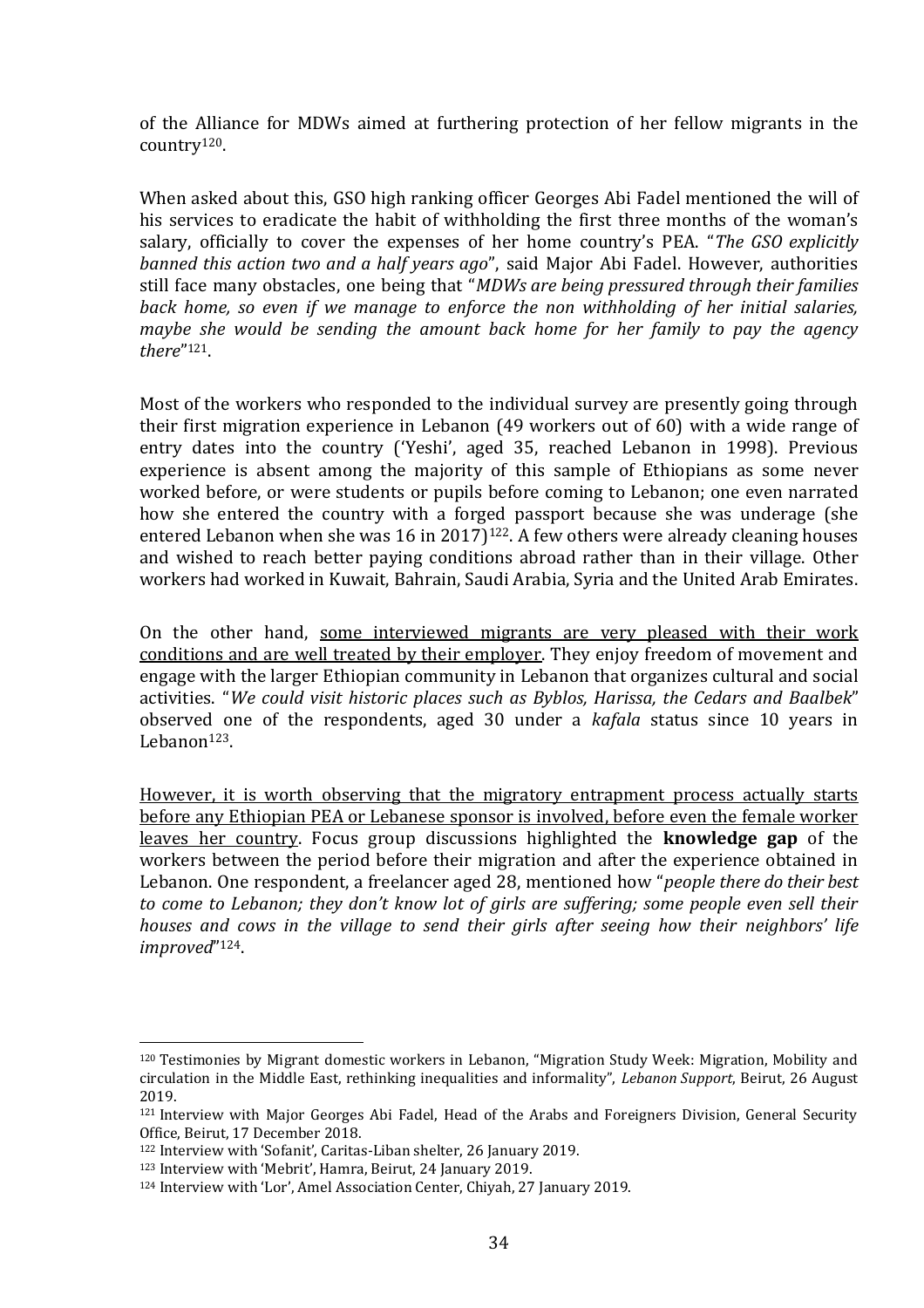During a focus group, workers acknowledged that fact that "*before we come to Lebanon, we knew nothing of the country, nothing on the weather, the food, the system, the wages*". When asked what would they advise future candidates to migration back home, the respondents wish to offer to reduce this knowledge issue and tell them that a worker in Lebanon "*many times don't get her own room, or will have problem if doesn't understand Arabic or even know how to properly clean a house like the Madam wants*" <sup>125</sup>. In another focus group, participants stressed on "*the loss of privacy here for them, with the employer always searching in her stuff, and will most probably throw away the clothes and stuff she brought with her*" <sup>126</sup>, also warning that "*she might even need to ask for a permission to go to the toilet*" <sup>127</sup>. Others even advise "*not to trust anyone, not even Ethiopians already here*" <sup>128</sup>. Once in Lebanon, many MDWs are actually led into working "*three jobs, cooking, cleaning and raising the kids*" <sup>129</sup>. And as explained by focus group participants, "*we don't know before coming* [to Lebanon] *that we need to deal with the kids, and girls may not know that they needs to take care of the kids*" <sup>130</sup>. As well summarized by a freelancer in an interview: "*I thought people will be good and I will help my parents but it was the opposite*" <sup>131</sup>.

Participants in focus groups unanimously agreed they learned much in coming to the country: "*now we know everything and we can advise the girls back home*" <sup>132</sup>. Even though some workers said their recruiting agency in Ethiopia share some basic insights ("*do not talk back at Madam*", "*do not look at husband*"), they agreed it "*was not systematic*" <sup>133</sup> and the information provided really light. **In the pre-departure period, Ethiopian respondents mentioned trainings were now being offered to future MDWs to travel to Lebanon**, "*but it is always limited in time and occur presently only in Addis Ababa*" <sup>134</sup>, which means far away provinces do not benefit from these important inputs to better prepare the workers planning to migrate to Lebanon. Out of the 60 individual respondents, more than half were not from Addis Ababa, showing a large diversity of where the Ethiopian MDWs originally come from.

Focus groups also uncovered an interesting trend relative to information sharing between migrants and migratory candidates, as Ethiopian workers stressed how it was actually difficult to convey the warnings, since "*even when we tell the girls back home, they don't believe us. They would reply: 'if you are not happy why are you staying then? You are lying because you don't want us to come'* " <sup>135</sup>. Another participant mentioned the same idea: "*they think we are saying that only to prevent them from coming and becoming 'happy and rich' like us*" <sup>136</sup>. So observations made by experienced workers in Lebanon are too often not taken seriously by new comers who have to discover the bitter reality once they reach

<sup>125</sup> Ethiopian participant to a Focus Group in Amel Association Center, Chiyah, 6 April 2019.

<sup>126</sup> Ethiopian participant to a Focus Group in a private house in Chiyah, 7 April 2019.

<sup>127</sup> Ethiopian participant to a Focus Group in a private house in Chiyah, 7 April 2019.

<sup>128</sup> Ethiopian participant to a Focus Group in Amel Association Center, Chiyah, 6 April 2019.

<sup>129</sup> Testimonies by Migrant domestic workers in Lebanon, "Migration Study Week: Migration, Mobility and circulation in the Middle East, rethinking inequalities and informality", *Lebanon Support*, Beirut, 26 August 2019.

<sup>130</sup> Ethiopian participant to a Focus Group in Amel Association Center, Chiyah, 6 April 2019.

<sup>131</sup> Interview with 'Rama', Amel Association Center, Chiyah, 27 January 2019.

<sup>132</sup> Ethiopian participant to a Focus Group in MCC Jounieh, 17 March 2019.

<sup>133</sup> *Idem*.

<sup>134</sup> Ethiopian participant to a Focus Group in MCC Jounieh, 17 March 2019.

<sup>135</sup> Ethiopian participant to a Focus Group in MCC Jounieh, 17 March 2019.

<sup>136</sup> Ethiopian participant to a Focus Group in Amel Association Center, Chiyah, 6 April 2019.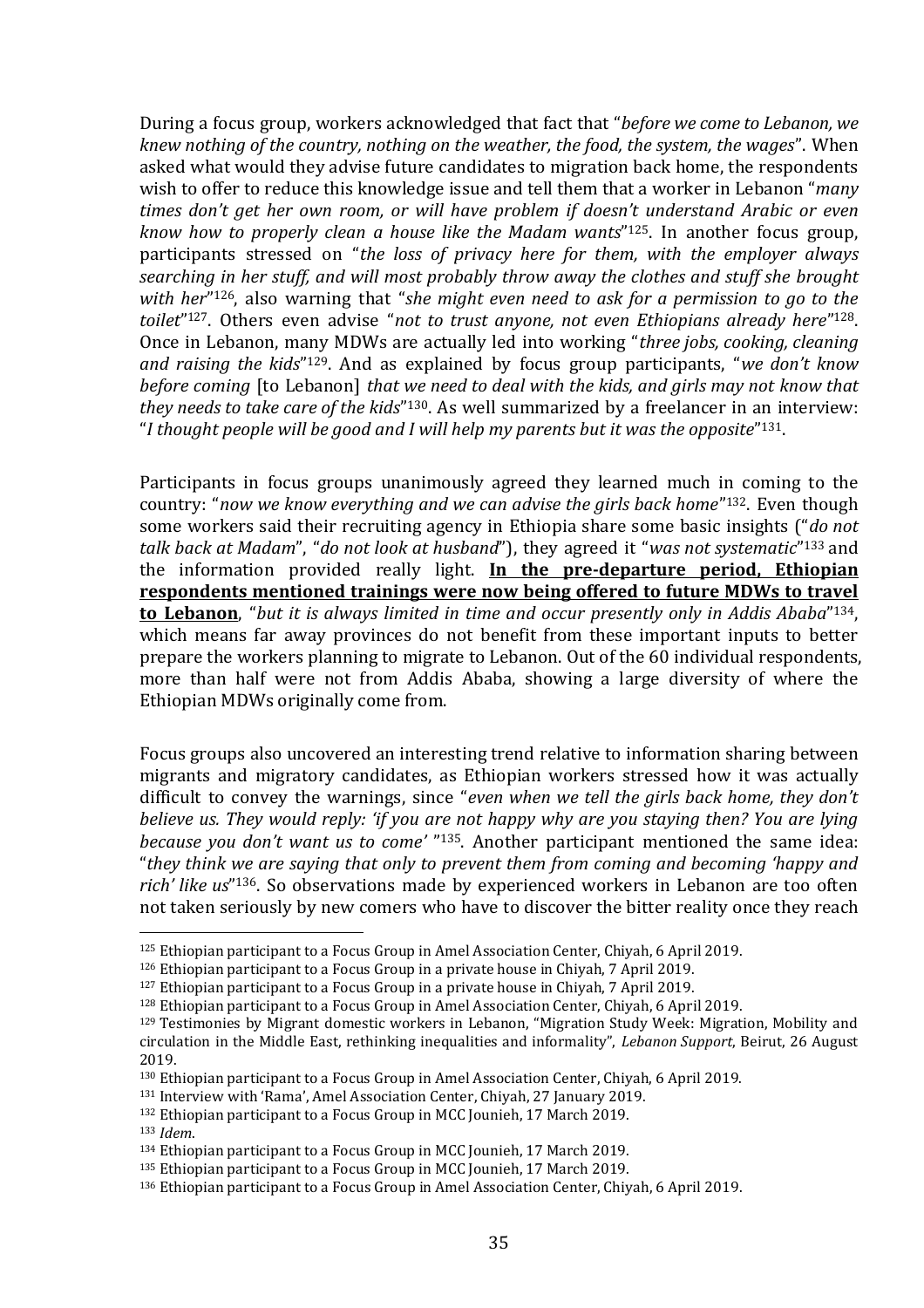their migration destination. One respondent, under the *kafala*, admitted she was one of those girls, as some advised her not to come and she thought that they don't want her to be like them and improve their lives, she "*didn't know it would be like this*" <sup>137</sup>. Despite the international efforts and measures in order to better prepare workers to their migration destination<sup>138</sup>, field observations continue to highlight multiple issues on that level.

MDWs also face the **risk of not getting paid**139. Focus group participants stress on the fact "*not to accept that her payment to be 'saved' by the sponsor or postponed because she might not get it at all*" <sup>140</sup>. MDWs can even become victims of "*fraudulent practices at the recruitment stage* [that] *can leave low-skilled workers extremely vulnerable. These practices might include debt bondage linked to payment by low‑skilled migrant workers of excessive recruitment fees, costs and charges and deception about the nature and conditions of work, often leading to detrimental contract substitution and human trafficking for labor exploitation*" <sup>141</sup>.

The contractual agreement signed by the MDW and the employer in the reformed framework of the *kafala* system (with the inclusion of the SUC) incorporates provisions on wage protection and allows the employee to terminate the contract in three specific cases: "*if the employer does not honor the payment of salary for a period of three consecutive months; if the employer or a relative of the employer beats, assaults, sexually abuses or harasses the domestic worker; and if the employer uses the domestic worker without her consent in a capacity other than that for which he or she had been recruited*" <sup>142</sup>. However, the SUC contains "*ambiguous language*" <sup>143</sup> and its application is difficult to monitor. For instance, it stipulates that resolving any conflict between the employer and the domestic worker is the responsibility of the MoL. "*However, nowhere is the process or a mechanism to lodge a complaint defined*" <sup>144</sup>. This flaw makes it difficult for a migrant worker to report major violations and abuse.

As a consequence, the present contractual regulation doesn't solve the issue of the migrants who wish to terminate their contract, even when based on serious violations. This often leaves the MDW "*with only one viable option: that of leaving without obtaining the consent of the employer, which in the eyes of the authorities amounts to absconding*" <sup>145</sup>.

<sup>137</sup> Interview with 'Sana', Amel Association Center, Chiyah, 27 January 2019.

<sup>138</sup> Cf. IOM, Best practices Pre-departure Orientation programs, available at <https://www.iom.int/files/live/sites/iom/files/What-We-Do/docs/Best-Practices-in-Migrant-Training.pdf> <sup>139</sup> See Kathleen Hamill. Trafficking of Migrant Domestic Workers in Lebanon A Legal Analysis, KAFA, March 2011, p. 5. On the work conditions, see also Asha D'Souza. Moving towards Decent work For Domestic workers: An Overview of the ILO's work, International Labor Organization, Bureau for Gender Equality, Working Paper 2/2010.

<sup>140</sup> Ethiopian participant to a Focus Group in Amel Association Center, Chiyah, 6 April 2019.

<sup>141</sup> Ray Jureidini, Ways Forward In Recruitment Of 'Low-Skilled' Migrant Workers In The Asia-Arab States Corridor: International Labor Organization white paper, Beirut, 2016, p. 6.

<sup>142</sup> Hélène Harroff-Tavel, Alix Nasri. Tricked And Trapped Human Trafficking In The Middle East, International Labor Organization, in collaboration with Heartland Alliance International, 2013, p. 60.

<sup>143</sup> Sawsan Abdularahim, Servant, Daughter, or Employee? A Pilot Study on the Attitudes of Lebanese Employers towards Migrant Domestic Workers, KAFA, 2010, p. 24.

<sup>144</sup> Sawsan Abdularahim, Servant, Daughter, or Employee? A Pilot Study on the Attitudes of Lebanese Employers towards Migrant Domestic Workers, KAFA, 2010, p. 24.

<sup>145</sup> Sawsan Abdularahim, Servant, Daughter, or Employee? A Pilot Study on the Attitudes of Lebanese Employers towards Migrant Domestic Workers, KAFA, 2010, p. 24.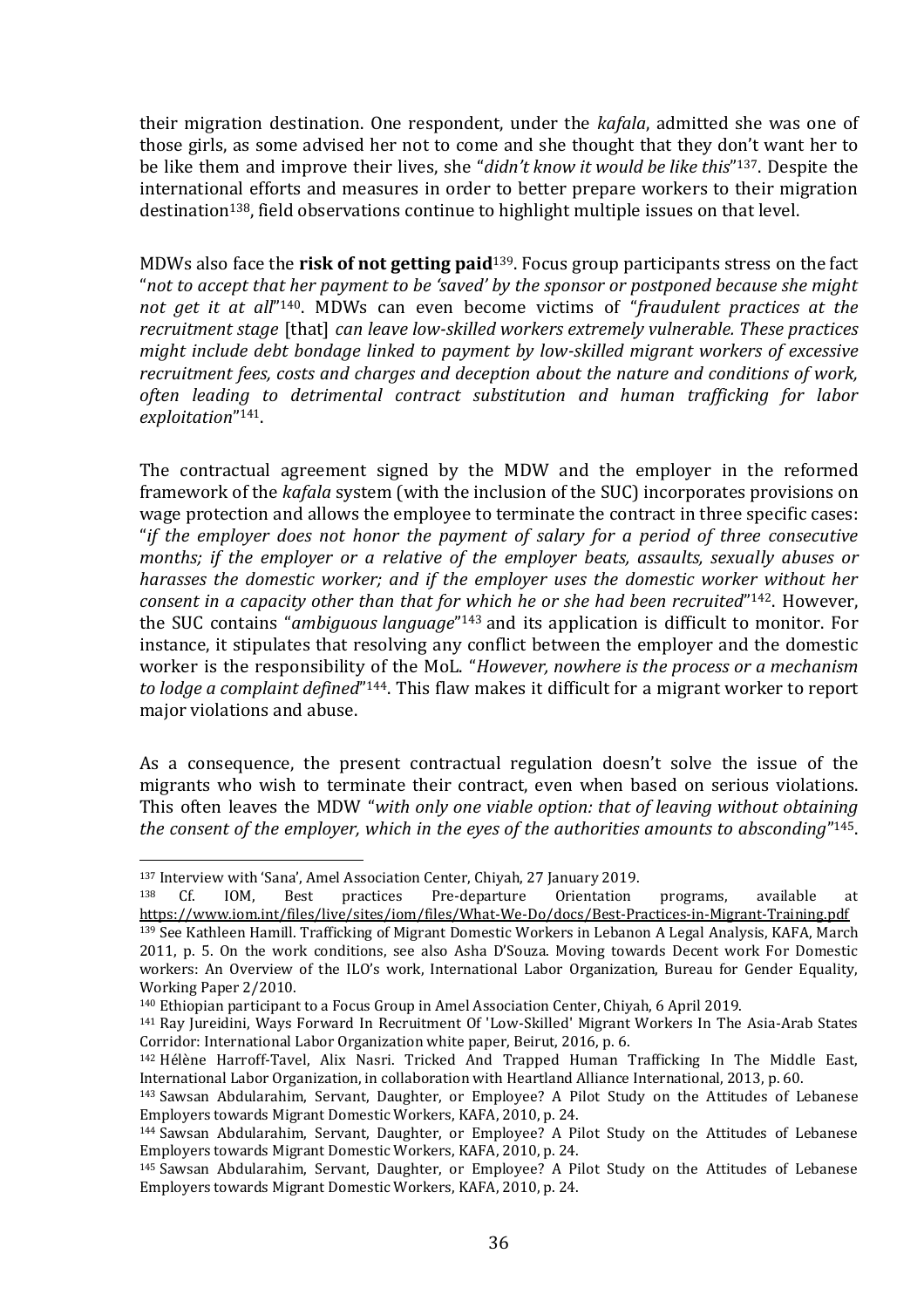As the available options for them to defend their rights remain very limited, "*the final resort for many is often to run away, but that immediately renders the women vulnerable to arrest*" <sup>146</sup>. One respondent from the conducted survey had this thought on this: "*they should know we run away because we are suffering*" <sup>147</sup>. Many others respondents interviewed in shelters with the support of experienced Caritas-Liban social worker, counted their ordeal, confirming how difficult it was to gain grounds against the all mighty will of a sponsor in the present regulatory context.

Discrimination also affects the **children of migrant workers** in Lebanon who are being denied documentation and face the risk of deportation. Because Lebanese authorities consider it a breach of their residence's rules and regulations, the GSO "*has detained and deported migrant domestic workers apparently for having children in Lebanon*" <sup>148</sup> , denounced HRW in a 2017 press release. This phenomenon started "*as of early 2014*" <sup>149</sup>, according to INSAN, when the "*General Security began deporting Lebanon born children of migrant workers with one or both of their parents. Although General Security refused to officially comment on this issue, the unofficial justification for this decision was that migrant worker are in Lebanon to work and not start families and have children*" <sup>150</sup>. Moreover, "*denying residency renewals to long-term workers who have given birth while living in Lebanon disproportionately interferes with their right to family life*" <sup>151</sup>.

INSAN estimates the number of MDWs who have children in Lebanon at around 10,000, which "*constitutes only a fraction of the number of MDWs who live independently (estimated at around 85,000), yet the overwhelming majority of those who are deported are MDWs with children*" <sup>152</sup>. We had the chance of seeing some of these children during focus group discussions, as migrants would bring them along to play in the venue, as they were courteously engaging in the discussion.

Moreover, the birth of children of MDWs if they are in "*irregular situation in Lebanon cannot be registered; they usually do not have their identification papers or sometimes even a birth registration because they are the children of unrecognized refugees or migrant workers whose residency permit has expired. This hinders the possibility to register them in their respective embassies and they end up stateless*" <sup>153</sup>. Children born as the result of rape by employers, or relatives of the employers living under the same roof, is also to be taken into consideration even though there are no official figures on such dramatic situations in Lebanon, and abortion is illegal in the country, making it quite impossible for the migrant victim to resort to clandestine and costly procedures.

<sup>146</sup> Alice Su, Abused Migrant Workers End Up in Prison After Trying to Flee, News Deeply, Refugees Deeply, 9 June 2017, available at

[https://www.newsdeeply.com/refugees/articles/2017/06/09/abused-migrant-workers-end-up-in-prison](https://www.newsdeeply.com/refugees/articles/2017/06/09/abused-migrant-workers-end-up-in-prison-after-trying-to-flee-2)[after-trying-to-flee-2](https://www.newsdeeply.com/refugees/articles/2017/06/09/abused-migrant-workers-end-up-in-prison-after-trying-to-flee-2)

<sup>147</sup> Interview with 'Lili', Amel Association Center, Chiyah, 27 January 2019.

<sup>148</sup> Lebanon: Migrant Domestic Workers With Children Deported, Human Rights Watch, 25 April 2017

<sup>149</sup> Roula Hamati. Trapped: Migrant Domestic Workers in Lebanon, INSAN, 2016, p. 17.

<sup>150</sup> *Idem*.

<sup>151</sup> Lebanon: Migrant Domestic Workers With Children Deported, Human Rights Watch, 25 April 2017

<sup>152</sup> Roula Hamati. Trapped: Migrant Domestic Workers in Lebanon, INSAN, 2016, p. 18.

<sup>153</sup> Civil Society Reports, Universal Periodic Review Lebanon, 2015, p. 48.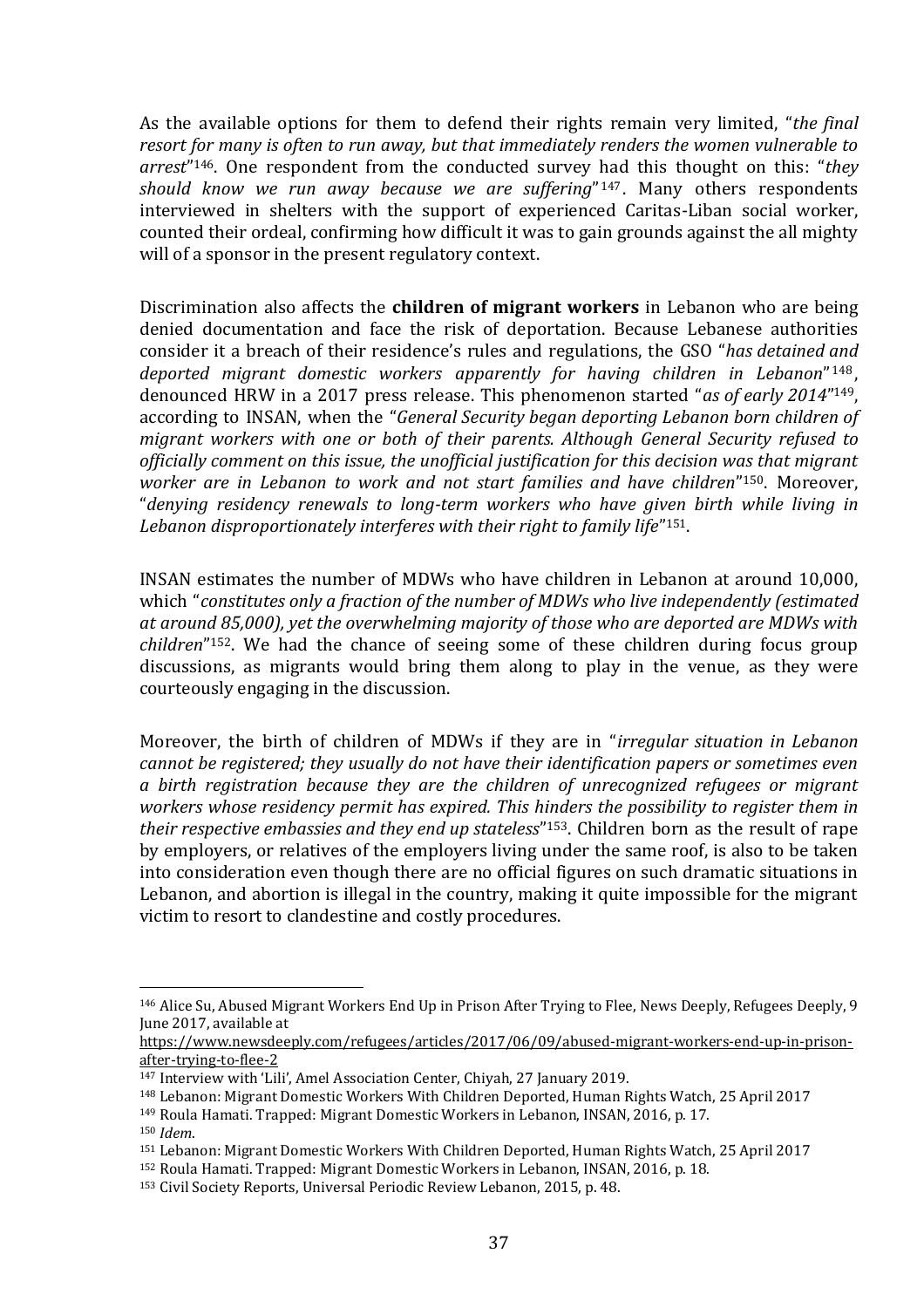The issue is also painful to freelancers who are residing in an irregular fashion in Lebanon, as they cannot travel in normal conditions back and forth between Lebanon and Ethiopia. Many married respondents were affected as they can't visit their children, while they remain at the same time trapped in Lebanon to continue supporting their families back home, while facing a greater risk of arrest and deportation. This doesn't mean that MDWs under *kafala* systematically benefit from the joy of visiting their loved ones in between contracts, as many sponsors do not grant them their right to a holiday and a cover a plane ticket, despite being among the SUC provisions.

Authorities in Lebanon are well aware of these issues and shortcomings that face MDWS and regularly pledge for reforms and changes in the sector, as the ILO continues to deeply engage with the authorities to "*ensure international standards are included into any ongoing reform*", according to ILO expert Zeina Mezher154.

Among State stakeholders, the GSO lies as a crucial actor in how MDWs are treated in Lebanon, and it regularly reminds the public how it has made improvements in this area and how it "*now gets involved in securing mediations for MDWs in difficult situations with their sponsors*", as pointed out by Major Abi Fadel155. According to the head of the Arabs and Foreigners Division at the GSO, referrals even come from NGOs and Consulates to investigate sensitive cases and coordinate the return of the worker to her country after trying to solve her issues (unpaid wages, irregular status, abuse, etc.).

As such, the GSO has been actively pushing through the Steering Committee for MDWs a status reform that would upgrade MDWs from 'category four' workers (the category of the MDWs in Lebanon) to 'category three', which would allow PEA to directly employ them and offer them to work in houses and offices per hour. "*This would bring more flexibility into the domestic workers work flow*", agreed George Ayda from the Ministry of Labor <sup>156</sup>. At this time, this option is only available for irregular workers in Lebanon, also called "freelancers", so they are held to no sponsor and live and pay rents in shared rooms or flats with other workers in usually poor and marginalized areas.

This measure would allow for the irregular workers to join a formal PEA, settle their situation with the authorities and secure a regular status that would get her out of the legal limbo thousands of MDWs are enduring in the country. Instead of considering eradicating the *kafala* system, the Steering Committee is actually thinking of enlarging it to the PEAs those in charge of getting the workers into the country and not just for households and offices. "*This would solve the issue of the worker being forced to sleep at her*  employer's place"<sup>157</sup> explains George Ayda, the Director General of the Ministry of Labor, which "*creates many problems within a household, especially with husbands or when children grow up and enter their teen years*" <sup>158</sup>, clearly hinting at the high probability of sexual abuse that comes with the *kafala* system. According to the Director General, this

<sup>154</sup> Interview with Zeina Mezher, Migrants Specialist, National Project Coordinator, International Labour Organization, Beirut Office, 1st February 2019.

<sup>155</sup> Interview with Major Georges Abi Fadel, Head of the Arabs and Foreigners Division, General Security Office, Beirut, 17 December 2018.

<sup>156</sup> Interview with M. Georges Ayda, Director General, Ministry of Labour, Chiyah, 30 January 2019.

<sup>157</sup> Interview with M. Georges Ayda, Director General, Ministry of Labour, Chiyah, 30 January 2019. <sup>158</sup> *Idem.*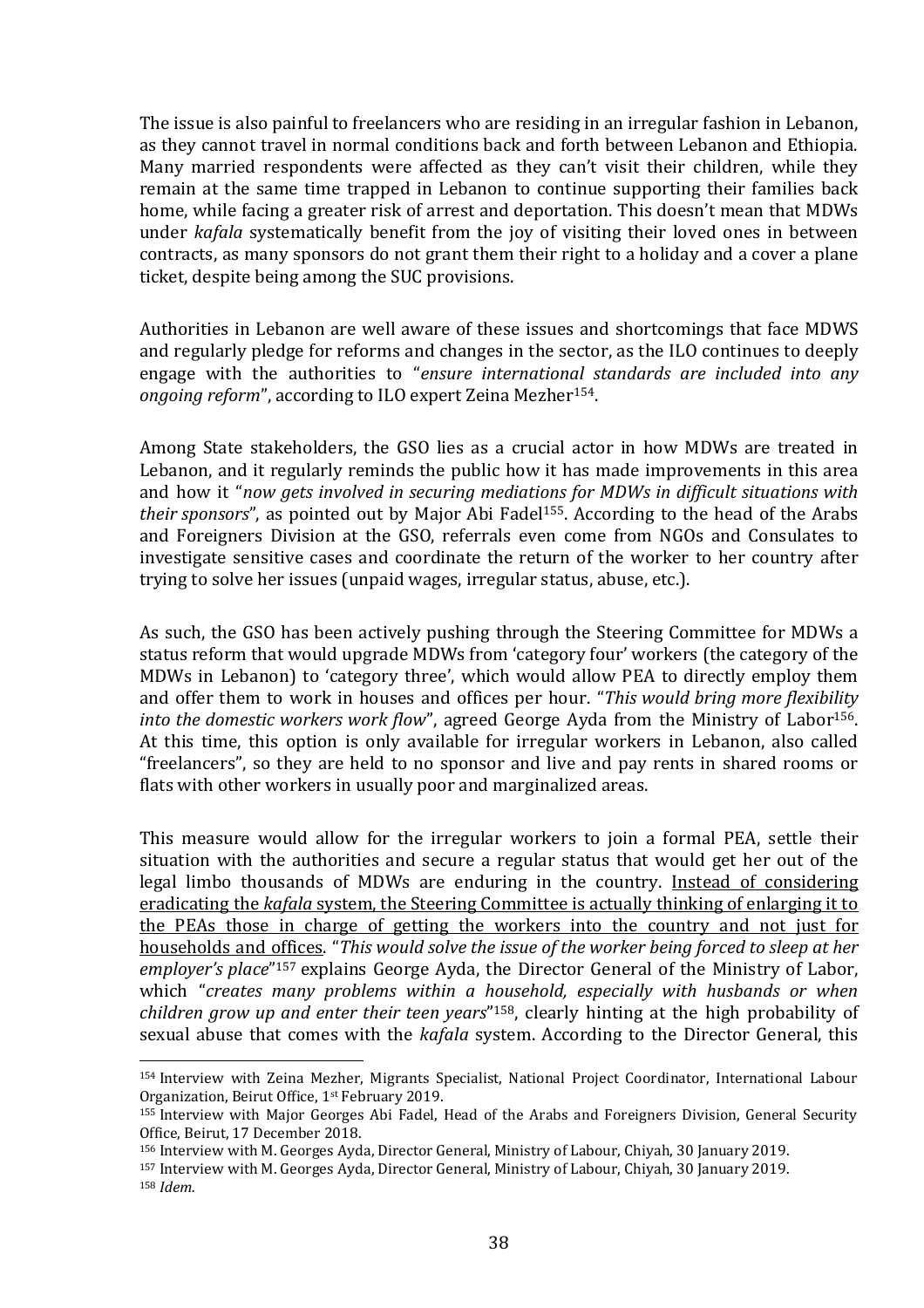measure would solve "*50% of all the problems within a household in relation to MDWs*" <sup>159</sup>, because "*many problems arise from the context of daily interactions*" <sup>160</sup>, or in another words, because the worker is basically living in her workplace.

It is not clear how today's "freelancers" would welcome this measure if ever implemented and if they would agree to re-enter an entrapment system through the PEA, knowing that this option doesn't prevent situations of abuse (including sexual), labor exploitation (number of services per day) or guarantee wages payment. A freelancer might prefer to remain on her own watch, secure her regular clients, pay her rent and remain free from the hazards of the *kafala* trap. On the other hand, workers wanting to exit the country legally to visit their family, or escape the risk of financial instability when relying on informal ties with clients, could be tempted by this type of compromise.

Aside of the ordeal and potential calamity that can strike any MDW in her migratory experience in Lebanon, workers engaged in this study were additionally involved in a discussion about their financial management and how they viewed the ultimate purpose of their remittances.

<sup>159</sup> *Idem*.

<sup>160</sup> Interview with M. Georges Ayda, Director General, Ministry of Labour, Chiyah, 30 January 2019.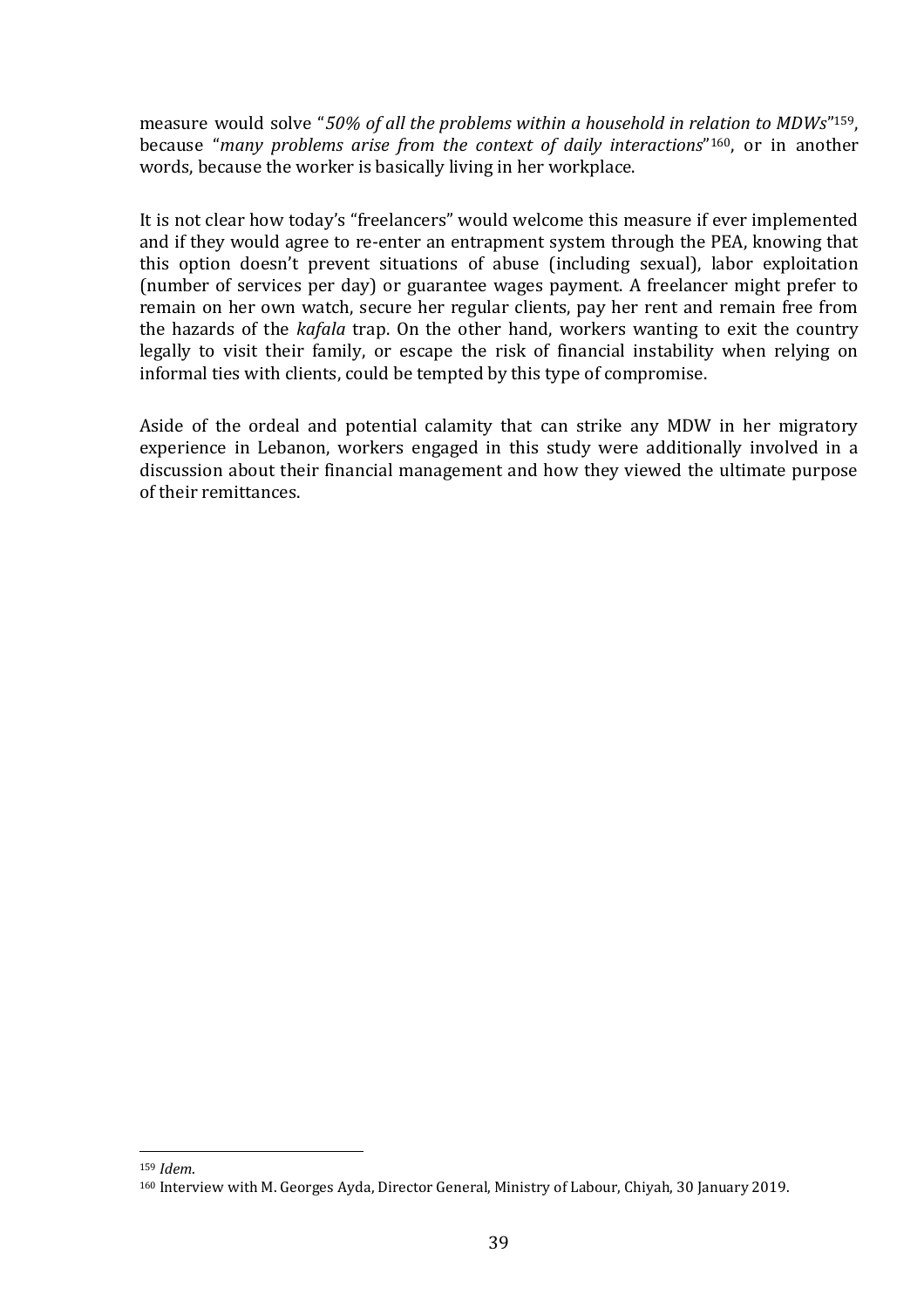#### **B. Ethiopian Workers Remittances: A Fundamental Migration Factor**

When the wage payment is not an issue, MDWs can count on a regular income that can eventually be increased as they stays longer in the same household (under *kafala* system). Or an informal worker can widen her network of informal clients (if she is under irregular status). In the survey carried out for this study, 20 workers out of 60 earn less than 200USD of salary per month; 22 earn between 200USD and 350USD, whereas 18 declared earning more than 350USD per month, with 6 going as high as 600USD and 700USD (see table 9).

On the level of **financial management**, Ethiopian workers in Lebanon have disparate ways of dealing with their earnings. "*If the Madam is good, then we don't need to buy anything, she provides food and clothes and phone coupons*" <sup>161</sup>. In the survey, only 15 respondents out of 60 have the chance of working for sponsors who cover all their expenses, as they manage to send all their earnings to Ethiopia. So, "*in the good cases, she will not spend anything to be able to cover the expenses of her family and she will send all the money back to the family though western union and sometimes with friends to try to sell the dollar in the black market*" <sup>162</sup>.

But all of the others (four respondents did not reply to this question) have to spend a part of their small salaries to buy their own food, medication, phone recharge and even clothes. And this covers both sponsored workers, not only the freelancers, who de facto will need to spend for their living expenses in the country. As put by a focus group participant: "*if she was not lucky, she may have to spend the money to eat, to live, to buy stuff, especially if she ran away and become a freelance, and in this case she will be barely able to save any money or to send back home which cause a lot of problems for them with the families and mainly with the husbands*" <sup>163</sup>. In another focus group, "bad cases" were also discussed when migrants "*can only be able to send a small amount of the money each five or six months, because everything here is expensive and it is almost impossible to live with the 150\$ and to save money, but at the same time she cannot go back home*" <sup>164</sup>.

Freelancers might earn higher income than sponsored workers, but work can prove unstable and with it the level of earnings. An interviewed freelancer hoping to save money for herself (she is single and her parents passed away a long time ago) mentioned that many times she'd use the little she saved to pay her rent<sup>165</sup>.

The **mobility factor** plays a large role in how the migrant worker spends their money. Whether the woman is allowed a day off and granted to step out of the employer's home will impact the consumption level of the worker (transport, shopping, hairdresser...). At the same time, many workers who enjoy a day off also engage in community life in migrants center, NGOs and other networks that allow them to share, learn and support a solidarity system among themselves, with the support of local civil society efforts. In

<sup>164</sup> Ethiopian participant to a Focus Group in a private house in Chiyah, 7 April 2019.

<sup>161</sup> Ethiopian participant to a Focus Group in MCC Jounieh, 17 March 2019.

<sup>162</sup> Ethiopian participant to a Focus Group in Amel Association Center, Chiyah, 6 April 2019.

<sup>163</sup> Ethiopian participant to a Focus Group in Amel Association Center, Chiyah, 6 April 2019.

<sup>165</sup> Interview with 'Lala', Amel Association Center, Chiyah, 27 January 2019.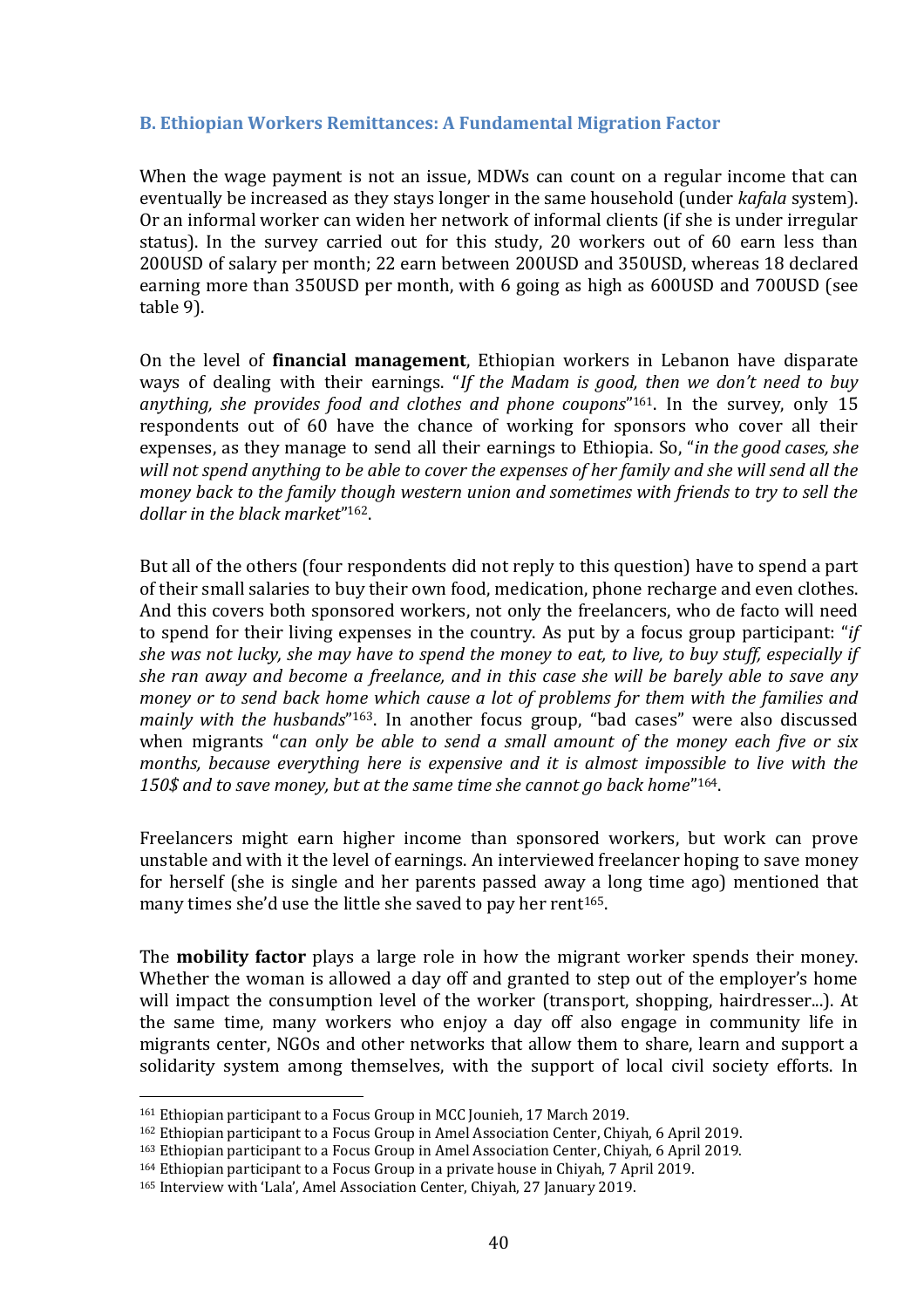addition to Church where many stated going, the workers also gather in community centers where they can also enjoy extra training in diverse fields, such as Arabic and English lessons, cooking classes, knitting and other social activities.

Coming back to the size of **remittances** (see table 9), it is worth observing only 15 respondents could send 100% of their earnings to Ethiopia, all of which work under a sponsor. 23 respondents stated they would send between 75% and 90% of their salaries back home, when 19 respondents could afford to send between 50% and 70% of their salaries. Two could send as little as 20% to 30% (one respondent declined to answer).

As such, remittances stand as the overarching goal of the entire migratory process and hence the reason why most migrants actually agree to hand in large fees to be included in the cycle towards the Middle East, and more specifically Lebanon, where there continues to be high demand of cheap labor. According to an IOM report, "*migration can generate very large benefits for migrants, their families and countries of origin. The wages that migrants earn abroad can be many multiples of what they could earn doing similar jobs at home*" <sup>166</sup>. And a recent World Bank report calculated that "*migrants from the poorest countries, on average, experienced a 15-fold increase in income, a doubling of school enrolment rates, and a 16-fold reduction in child mortality after moving to a developed country*" <sup>167</sup>.

As such, the importance of remittances is confirmed by survey respondents and focus group participants. "*We sacrifice freedom and happiness but at least we can cover the basic needs back home"*, said a participant in the focus group in Jounieh<sup>168</sup>. Covering the expenses for food, education, rent and save for a house for their families back home, appear as the main purposes of the remittances sent by Ethiopian workers in Lebanon. Most respondents need to sustain large families of minimum 4 to 6 persons (sometimes up to 10 siblings) who directly depend upon their regular money transfers<sup>169</sup>.

But the support system isn't always successful for a minority of workers: one respondent whose husband and child rely on said her husband is not allowing her to talk with her son because she is not sending money since there is no much work170. As stressed by one of the respondents, aged 25, "*it was useful for my family but not useful for me because I am tired of the work*" <sup>171</sup>.

<sup>166</sup> International Organization for Migration, World Migration Report 2018, p. 1, available on [https://publications.iom.int/system/files/pdf/wmr\\_2018\\_en.pdf](https://publications.iom.int/system/files/pdf/wmr_2018_en.pdf) 

<sup>167</sup> World Bank. Migration and Development. A Role for the World Bank Group, Washington, D.C., 2016, available on

[http://documents.worldbank.org/curated/en/690381472677671445/Migration-and-development-a-role](http://documents.worldbank.org/curated/en/690381472677671445/Migration-and-development-a-role-for-the-World-Bank-Group)[for-the-World-Bank-Group](http://documents.worldbank.org/curated/en/690381472677671445/Migration-and-development-a-role-for-the-World-Bank-Group) .

<sup>168</sup> Ethiopian participant to a Focus Group in MCC Jounieh, 17 March 2019.

<sup>169</sup> On the importance of remittances on economic development, see Bichaka Fayissa, Christian Nsiah, The impact of remittances on economic growth and development in Africa, The American Economist, Vol. 55, No. 2, Fall 2010, pp. 92-103.

<sup>170</sup> Interview with 'Zala', Amel Association Center, Chiyah, 27 January 2019.

<sup>171</sup> Interview with 'Misgana', Caritas-Liban shelter, 26 January 2019.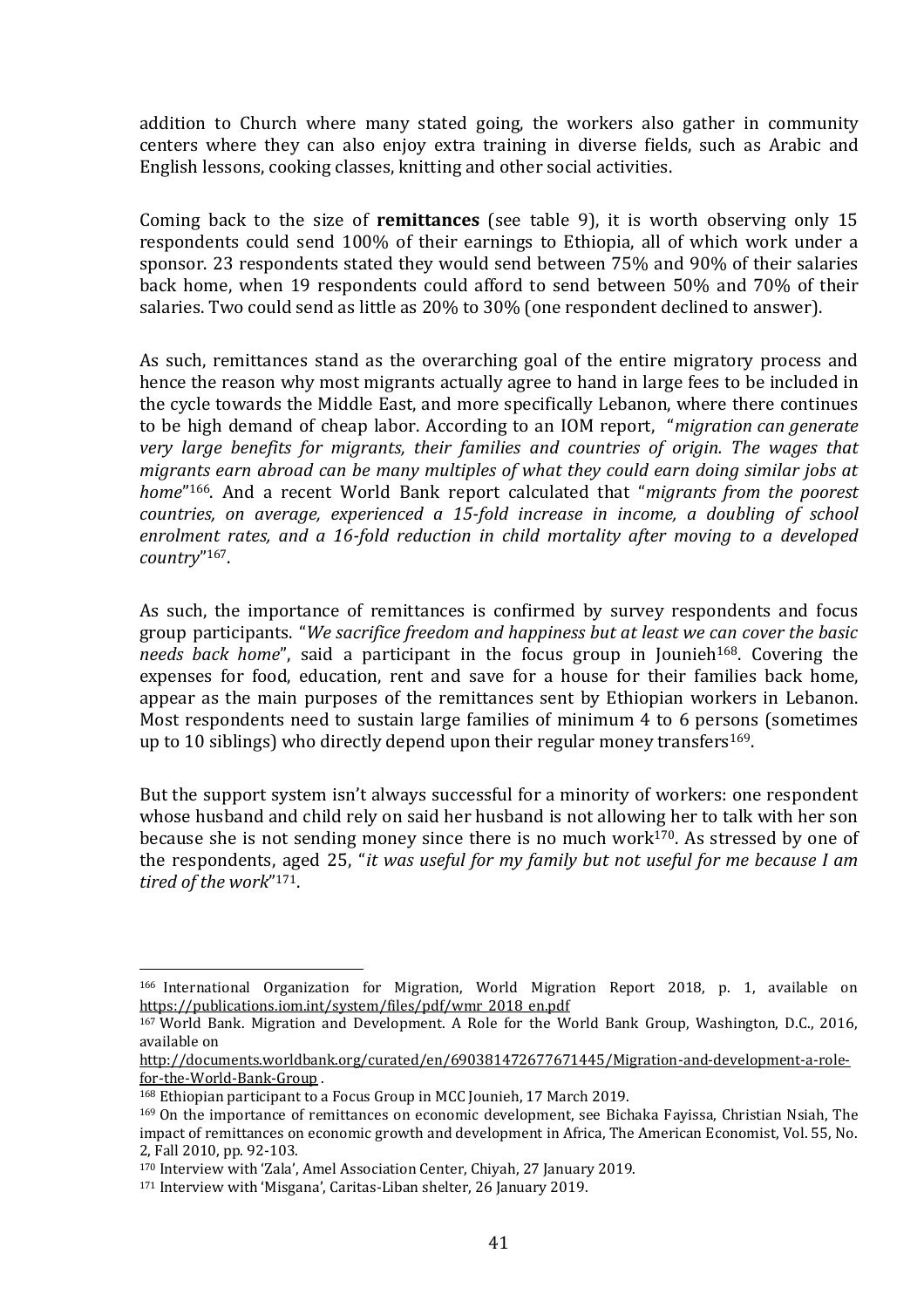Regarding the **transfer process** in itself, "*the safest way to send money is through western union services, but not every month, and someone from our family collect it at the bank in Ethiopia or in a western union office*" <sup>172</sup> (see table 8 below for transfer costs at Western Union).

| Table 8<br>Cost of Transfer through Western Union from Lebanon to<br><b>Ethiopia</b> |       |  |  |  |
|--------------------------------------------------------------------------------------|-------|--|--|--|
| Amount                                                                               | Fee   |  |  |  |
| 0 to 50 USD                                                                          | 5USD  |  |  |  |
| 50.01 to 500USD                                                                      | 7USD  |  |  |  |
| 500.01 to 1,000USD                                                                   | 10USD |  |  |  |
| 1,000.01 to 2,000 USD                                                                | 18USD |  |  |  |
| 2,000.01 to 3,000                                                                    | 35USD |  |  |  |
| 3,000.01 to 7,500USD                                                                 | 50USD |  |  |  |
| Source: Western Union, prices as of March 6, 2018                                    |       |  |  |  |

Another common option for Ethiopian MDWs is to send cash with friends returning to the country who could then deliver it to the family. This comes with a double advantage, one avoiding the recurrent transfer fees of the financial service agencies; and a second point is to avoid the problematic currency ratio USD/Birr within banks and official financial institutions, as migrants prefer to take their dollars to the black market to benefit from more beneficial exchange rates. Also, some workers have no other option than to rely on friends using such informal channels because in order to "*use western union she will need legal papers, so it is hard for freelancer, sometimes they try do it using the name of other friends or send money directly to Ethiopia*" <sup>173</sup>.

In any case, focus group participants advise their fellow workers still in Ethiopia to "*open a bank account before coming to Lebanon*" <sup>174</sup>, which would facilitate the financial management of their wages and remittances.

Looking into whether some **money is being saved** (see table 9), the study showed this concept isn't easy for many MDWs interviewed. As stated by expert Zeina Mohanna, "*usually, MDWs send most of their money back home, but matters related to basic budget management is not clear to them*175*.*

Actually, some workers stressed that "*the family is saving it for me there*" <sup>176</sup>, assuring that they have a business project in mind for when they go back. One respondent mentioned she can access her bank details from internet in Lebanon and hence monitor that her

<sup>172</sup> Ethiopian participant to a Focus Group in MCC Jounieh, 17 March 2019.

<sup>173</sup> Ethiopian participant to a Focus Group in Amel Association Center, Chiyah, 6 April 2019.

<sup>174</sup> Ethiopian participant to a Focus Group in a private house in Chiyah, 7 April 2019.

<sup>175</sup> Interview with Zeina Mohanna, Head of the Migrants Program, Amel Association, Beirut, 30 January 2019. <sup>176</sup> Ethiopian participant to a Focus Group in MCC Jounieh, 17 March 2019.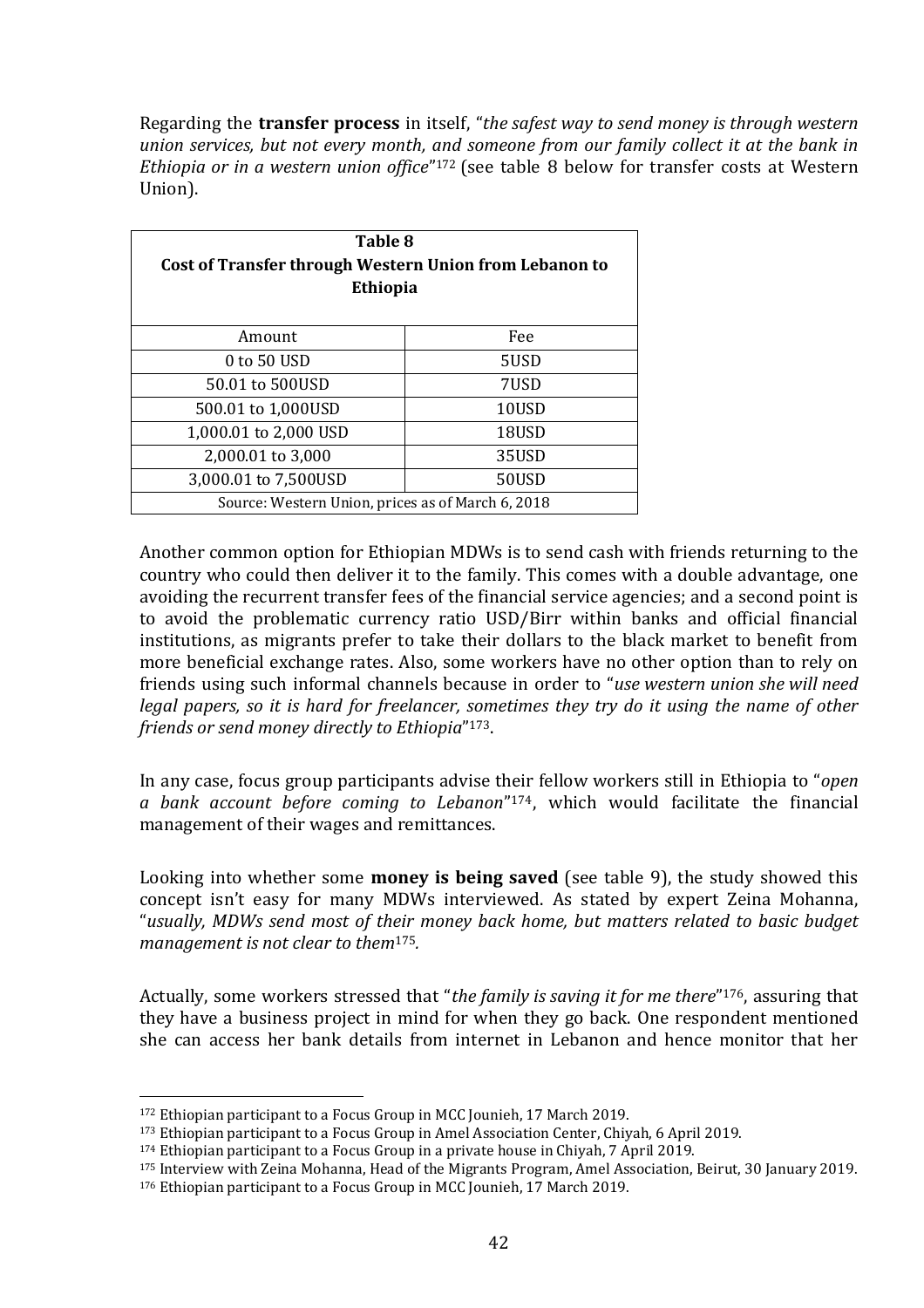account is not tampered with177. "*But it really depends on families*" said another participant who says to monitor the savings process thanks to "*formal bank receipts being sent by my family through Whatsapp*" application when the money received is deposited in the worker's bank account<sup>178</sup>.

But not all workers can count on their family back home: "*many girls worked for 10 years and went back to find nothing and had to travel again to a different country to work again; sometimes you can't trust even your family*" <sup>179</sup>, said a focus group participant. One respondent, aged 26 complained her ex-husband who is supposed to be looking after her two children was taking the money for himself instead of spending it on the kids<sup>180</sup>. Another, aged 25, complained that she is "*only working and spending all the money and nothing is being saved; my life is passing and no one asks about me except if the need money*" <sup>181</sup>. Others prefer not to get involved with remittances management and let "*my mother decide*" <sup>182</sup>.

Life strains make it hard on Ethiopian migrants to actually save some money during their migration journey in Lebanon. Even though many admitted discussing about money management with their family, the remittances are actually governed by life circumstances back home, and a very small number of workers could actually declare the proportion of savings based on their hard work. Out of the 60 individual respondents of the study's survey, 27 answered that saving money was not either a priority or a possibility at this stage, with another 18 who wished to save some money aside but couldn't specify whether this was actually being achieved. Many workers send their remittances directly to their families and depend on their relatives needs before considering establishing a clear saving plan. One respondent under *kafala*, admitted having little visibility as to her financial viability, saying she was not sure as to how much money I will have upon her return to Ethiopia183.

Hence, the main purpose of the remittances for interviewed workers was to attend the most pressing life needs back home, without necessarily planning for the future. As highlighted by 'Mestu', aged 27 who is divorced and needs to care for her son and her parents back in Ethiopia, "*I do not think about savings because my family is in need for the money to support my son*" <sup>184</sup>. She used to send 90% of her salary to her family and has no bank account there. 'Tsonam', aged 20, needs the money to secure medicine for her sick money back home and can't save from her earnings<sup>185</sup>.

Like 'Mestu', many see the remittances as a life cordon to support their loved ones in Ethiopia. Those who do put savings on the map, actually have little visibility as whether part of the remittances is being saved or not by the recipients. Those who have their own

<sup>180</sup> Interview with 'Lili', Amel Association Center, Chiyah, 27 January 2019.

<sup>177</sup> Ethiopian participant to a Focus Group in MCC Jounieh, 17 March 2019.

<sup>178</sup> Ethiopian participant to a Focus Group in MCC Jounieh, 17 March 2019.

<sup>179</sup> Ethiopian participant to a Focus Group in Amel Association Center, Chiyah, 6 April 2019.

<sup>181</sup> Interview with 'Rim', Amel Association Center, Chiyah, 27 January 2019.

<sup>182</sup> Interview with 'Tania', House of the employer, Aramoun, 25 January 2019.

<sup>183</sup> Interview with 'Randa', Amel Association Center, Chiyah, 27 January 2019.

<sup>184</sup> Interview with 'Mestu', Caritas-Liban shelter, 26 January 2019.

<sup>185</sup> Interview with 'Tsonam', Caritas-Liban shelter, 26 January 2019.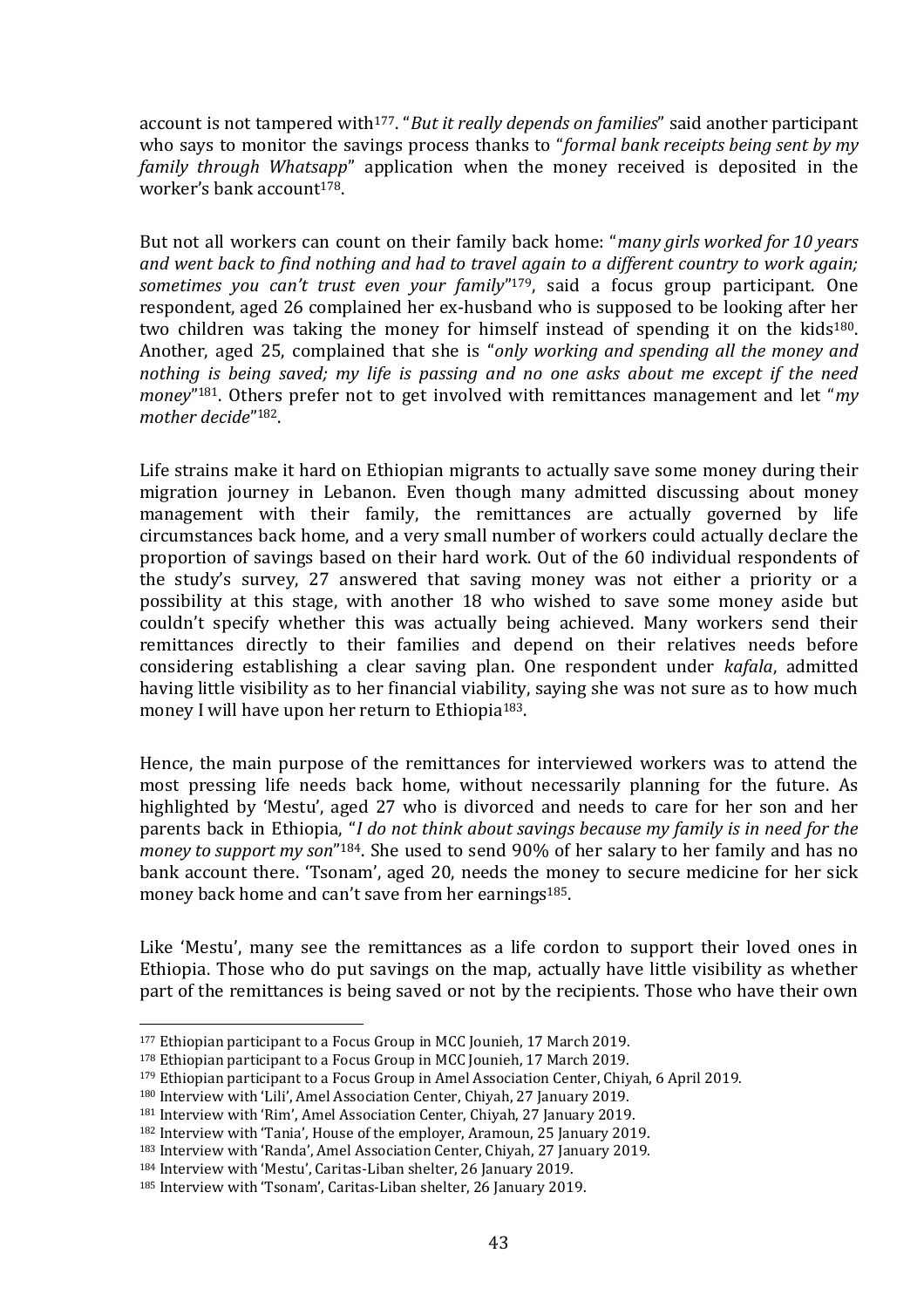bank accounts and an open connection channel to their relatives back in Ethiopia can better manage these issues, whereas those who can't contact them regularly or doesn't have a bank account has less chances of durably managing her assets back home.

On the other hand, some 15 respondents were actually able to systematically save some money each month (from 5% to 70% depending on the profiles and family situations, mainly single migrants), with monthly incomes ranging between 150\$ and 600\$ for both freelance and sponsored workers. Among those can be observed a few success stories from satisfied migrants as to their migratory experience. 'Tseha', aged 25 who has been in Lebanon since 2011 is "*satisfied with what I lived in Lebanon. By coming here, I escaped a forced marriage my parents had arranged for me and could provide for my family. I now plan to get married and have kids when I return soon*" <sup>186</sup>. 'Aysha', aged 19, had worked in Saudi Arabia from where she managed to pay the hospital expenses of her father in Ethiopia. After arriving in Lebanon two years ago, she now plans to buy a house for her family<sup>187</sup>, as she stated she was able to put aside  $40\%$  of her remittances in a bank account in Ethiopia. According to her, the experience so far in Lebanon is very useful, because "*I*  will be able to buy a house and to secure my future and the future of my father as well"<sup>188</sup>. 'Beyene', aged 25, is providing for her sick husband and her daughter's school expenses for the past 5 years now and is hoping to go back to Ethiopia in two years<sup>189</sup>. 'Genet', aged 29, managed to get her daughter an education thanks to the money sent account and claimed she had a say in how the money was spent despite having gone through her husband's bank account and not one she could control directly<sup>190</sup>. 'Aynalem', aged 22, was on the same track supporting her child's school fees in Ethiopia before her employer stopped paying her and ended up at the Caritas shelter for support<sup>191</sup>.

| Table 9                                 |                    |                     |                    |                                                    |                              |               |
|-----------------------------------------|--------------------|---------------------|--------------------|----------------------------------------------------|------------------------------|---------------|
| <b>List of 60 Ethiopian Respondents</b> |                    |                     |                    |                                                    |                              |               |
|                                         |                    |                     |                    | Salaries, Remittances, Expenses and Savings Ratios |                              |               |
| Pseudo                                  | Place of<br>Origin | Status              | Monthly<br>Earning | Remittances<br>Ratio                               | Expenses<br>Ratio<br>Lebanon | Savings ratio |
| Zana                                    | Addis<br>Ababa     | Kafala              | 200\$              | 50%                                                | 15%                          | 35%           |
| Sofi                                    | Addis<br>Ababa     | Kafala              | 200\$              | 70%                                                | 30%                          | $0\%$         |
| Saba                                    | Dessie             | Freelance<br>worker | 200-500\$          | 40%                                                | 30%                          | 30%           |
| Jacko                                   | Addis<br>Ababa     | Freelance<br>worker | 400\$              | 50%                                                | 50%                          | 25%           |
| Sisi                                    | Burayu             | Freelance<br>worker | 400\$              | 75%                                                | 25%                          | $0\%$         |

<sup>186</sup> Interview with 'Tseha', Dora, 26 January 2019.

<sup>187</sup> Interview with 'Aysha', Rmeileh, employer's house, 20 January 2019.

<sup>188</sup> Interview with 'Aysha', Rmeileh, employer's house, 20 January 2019.

<sup>189</sup> Interview with 'Beyene', Jbail, 27 January 2019.

<sup>190</sup> Interview with 'Genet', Jounieh, 19 January 2019.

<sup>191</sup> Interview with 'Aynalem', Caritas-Liban shelter, 26 January 2019.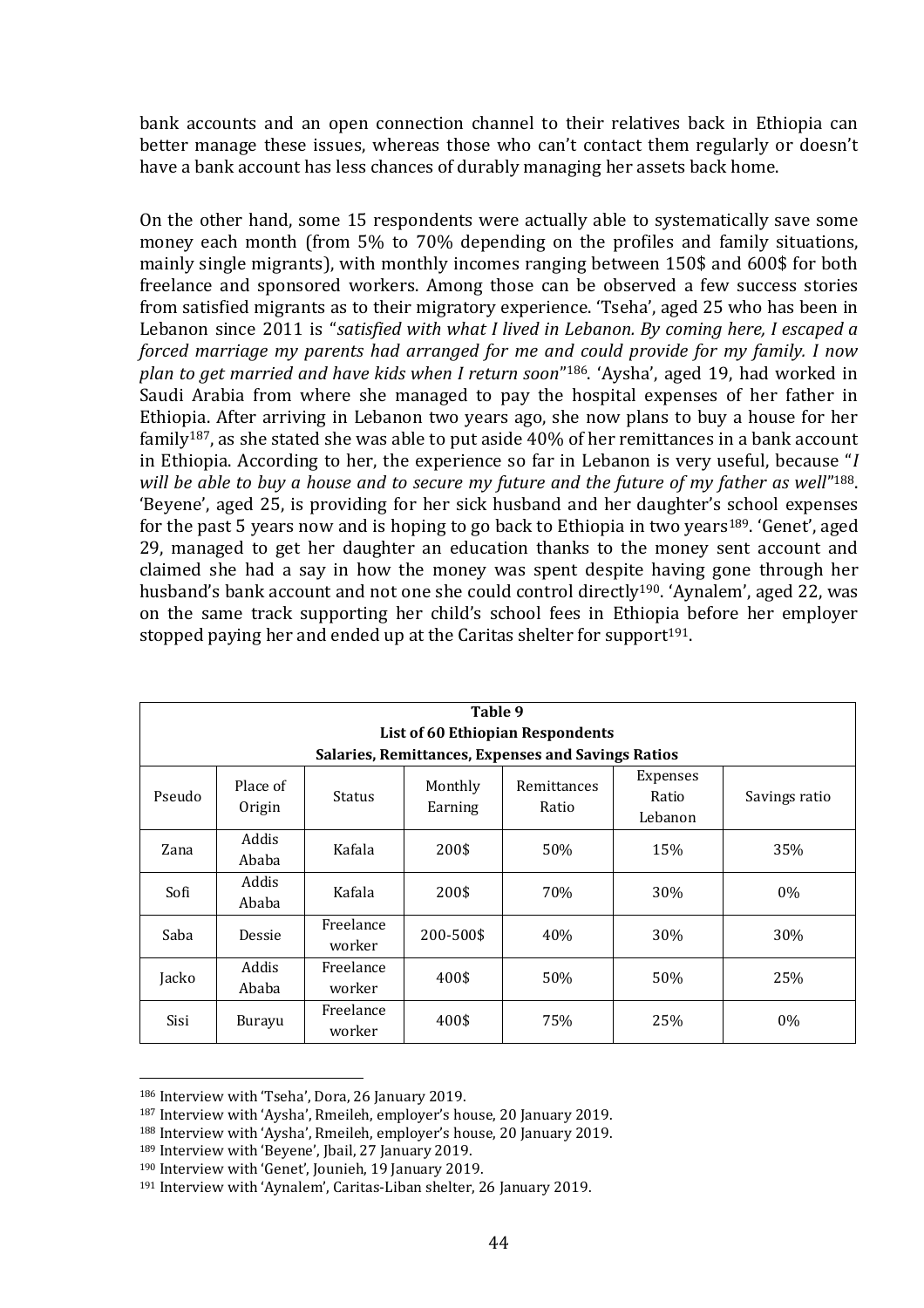| Malak                       | Addis<br>Ababa        | Kafala              | 200\$    | 80%              | 15%              | 5%            |
|-----------------------------|-----------------------|---------------------|----------|------------------|------------------|---------------|
| Tania                       | Addis<br>Ababa        | Kafala              | 200\$    | 75%              | 25%              | 0%            |
| Fani                        | Addis<br>Ababa        | Kafala              | 200\$    | 85%              | 10%              | 5%            |
| Lala                        | Addis<br>Ababa        | Freelance<br>worker | Not much | 50%              | 50%              | 0%            |
| Zala                        | Geto                  | Freelance<br>worker | Not much | 60%              | 40%              | 0%            |
| Rika                        | Sordo                 | Freelance<br>worker | 200\$    | 50%              | 50%              | 0%            |
| Rama                        | Waikiti               | Freelance<br>worker | 400\$    | 75%              | 25%              | 0%            |
| Randa                       | waikiti               | Kafala              | 400\$    | 100%             | 0%               | 0%            |
| Kanda                       | Osana                 | Freelance<br>worker | 300\$    | Not<br>mentioned | Not<br>mentioned | 0%            |
| Aisha                       | Tower a<br>small city | Freelance<br>worker | 550\$    | 20%              | 40%              | 40%           |
| Sana                        | Addis<br>Ababa        | Kafala              | 250\$    | 70%              | 30%              | 0%            |
| Rim                         | Nazrit                | Kafala              | 250\$    | 70%              | 30%              | 0%            |
| Lili                        | Addis<br>Ababa        | Freelance<br>worker | 300\$    | 30%              | 70%              | 0%            |
| Lor                         | Debre<br>brahen       | Freelance<br>worker | 500\$    | 60%              | 40%              | Can't specify |
| Zainab                      | Addis<br>Ababa        | Kafala              | 200\$    | 80%              | 20%              | 0%            |
| Merartu                     | sebeta                | Freelance<br>worker | 250\$    | 60%              | 40%              | 0%            |
| Mebrit                      | Gonder                | Kafala              | 250\$    | 75%              | 25%              | Can't specify |
| Mahder                      | Addis<br>Ababa        | Freelance<br>worker | 500\$    | 100%             | $0\%$            | Can't specify |
| Helen                       | Combolch<br>a         | Freelance<br>worker | 400\$    | 60%              | 40%              | Can't specify |
| Halima                      | Jima                  | Freelance<br>worker | 400\$    | 40%              | Not<br>mentioned | Can't specify |
| Hasima                      | Hosaena               | Kafala              | 400\$    | 60%              | 25%              | Can't specify |
| Feleku                      | Hosaena               | Kafala              | 150\$    | 100%             | 0%               | Can't specify |
| Beza                        | Huruta                | Freelance<br>worker | 700\$    | 60%              | 35%              | Can't specify |
| Alemnes<br>$\boldsymbol{h}$ | Jima                  | Kafala              | 600\$    | 80%              | 20%              | 20%           |
| Alem                        | Natherat              | Kafala              | 250\$    | 100%             | Not<br>mentioned | Can't specify |
| Alema                       | Bahrdar               | Freelance<br>worker | 600\$    | 75%              | 25%              | 40%           |
| Zimuta                      | Addis<br>Ababa        | Freelance<br>worker | 600\$    | 75%              | 25%              | Can't specify |
| Zenebec                     | <b>Butajra</b>        | Freelance           | 250\$    | 80%              | 20%              | $0\%$         |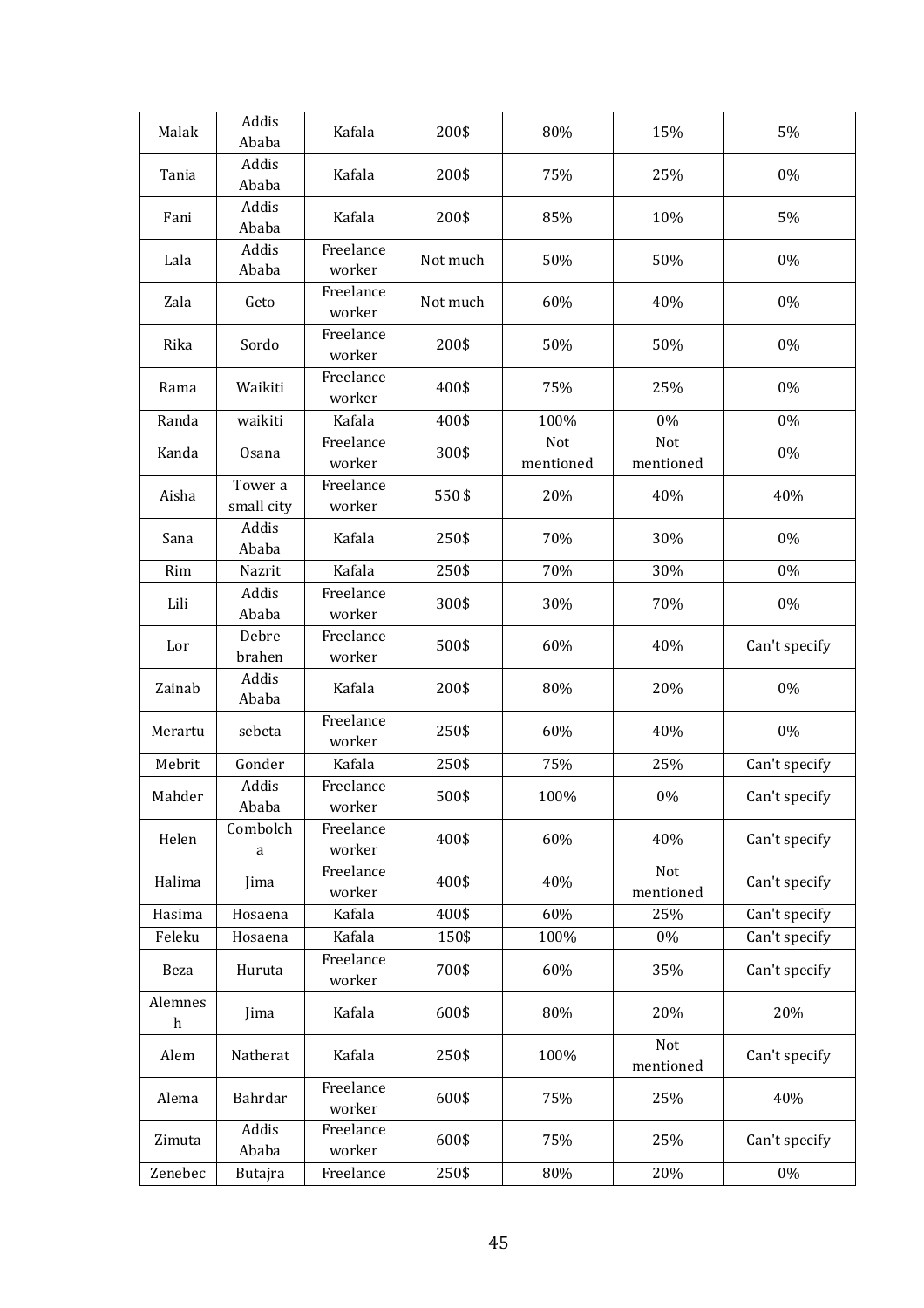| $\mathbf h$            |                       | worker              |           |      |                  |               |
|------------------------|-----------------------|---------------------|-----------|------|------------------|---------------|
| Shiwa                  | Gonder                | Freelance           | 500\$     | 75%  | 25%              | Can't specify |
|                        |                       | worker              |           |      |                  |               |
| Worknes<br>$\mathbf h$ | Burayu                | Freelance<br>worker | 200-400\$ | 60%  | Not<br>mentioned | 50%           |
| Tigist                 | Dessie                | Kafala              | 450\$     | 75%  | 25%              | Can't specify |
| Tesfanes               | Wolayta               | Freelance           |           |      |                  |               |
| $\mathbf h$            | sodo                  | worker              | 350\$     | 60%  | 40%              | Can't specify |
| Sedenes<br>h           | Jima                  | Kafala              | 150\$     | 100% | 0%               | Can't specify |
| Yeshi                  | Natherat              | Kafala              | 700\$     | 70%  | 30%              | Can't specify |
| Netsa                  | <b>Addis</b><br>Ababa | Kafala              | 600\$     | 80%  | 20%              | Can't specify |
| Mestu                  | Addis<br>Ababa        | Kafala              | 150\$     | 90%  | 10%              | 0%            |
| Aysha                  | Shashama<br>ne        | Kafala              | 200\$     | 70%  | 30%              | 40%           |
| Meseret                | Addis<br>Ababa        | Kafala              | 150\$     | 80%  | 20%              | 0%            |
| Louna                  | Addis<br>Ababa        | Kafala              | 150\$     | 100% | 0%               | 0%            |
| Hanine                 | Addis<br>Ababa        | Kafala              | 150\$     | 90%  | 10%              | 0%            |
| Hanane                 | Addis<br>Ababa        | Kafala              | 150\$     | 100% | 0%               | 30%           |
| Habtam                 | Gonder                | Kafala              | 180\$     | 80%  | 20%              | Can't specify |
| Genet                  | Addis<br>Ababa        | Kafala              | 150\$     | 100% | 0%               | 20%           |
| Aynalem                | Addis<br>Ababa        | Kafala              | 150\$     | 100% | 0%               | 70%           |
| Beyene                 | Addis<br>Ababa        | Kafala              | 200\$     | 90%  | 10%              | 30%           |
| Misgana                | Addis<br>Ababa        | Kafala              | 150\$     | 100% | $0\%$            | 0%            |
| Worke                  | Addis<br>Ababa        | Kafala              | 200\$     | 80%  | 20%              | Can't specify |
| Tsonam                 | Addis<br>Ababa        | Kafala              | 150\$     | 100% | $0\%$            | $0\%$         |
| Rania                  | Nazrit                | Kafala              | 180\$     | 90%  | 10%              | 0%            |
| Salam                  | Addis<br>Ababa        | Kafala              | 150\$     | 100% | $0\%$            | $0\%$         |
| Tseha                  | Hadiya                | Kafala              | 250\$     | 80%  | 20%              | 40%           |
| Sonita                 | Adama                 | Kafala              | 150\$     | 100% | $0\%$            | $0\%$         |
| Sarah                  | Addis<br>Ababa        | Kafala              | 150\$     | 100% | $0\%$            | $0\%$         |
| Sonia                  | Hawassa               | Kafala              | 150\$     | 100% | $0\%$            | 0%            |
| Sofanit                | Addis<br>Ababa        | Kafala              | 150\$     | 100% | $0\%$            | $0\%$         |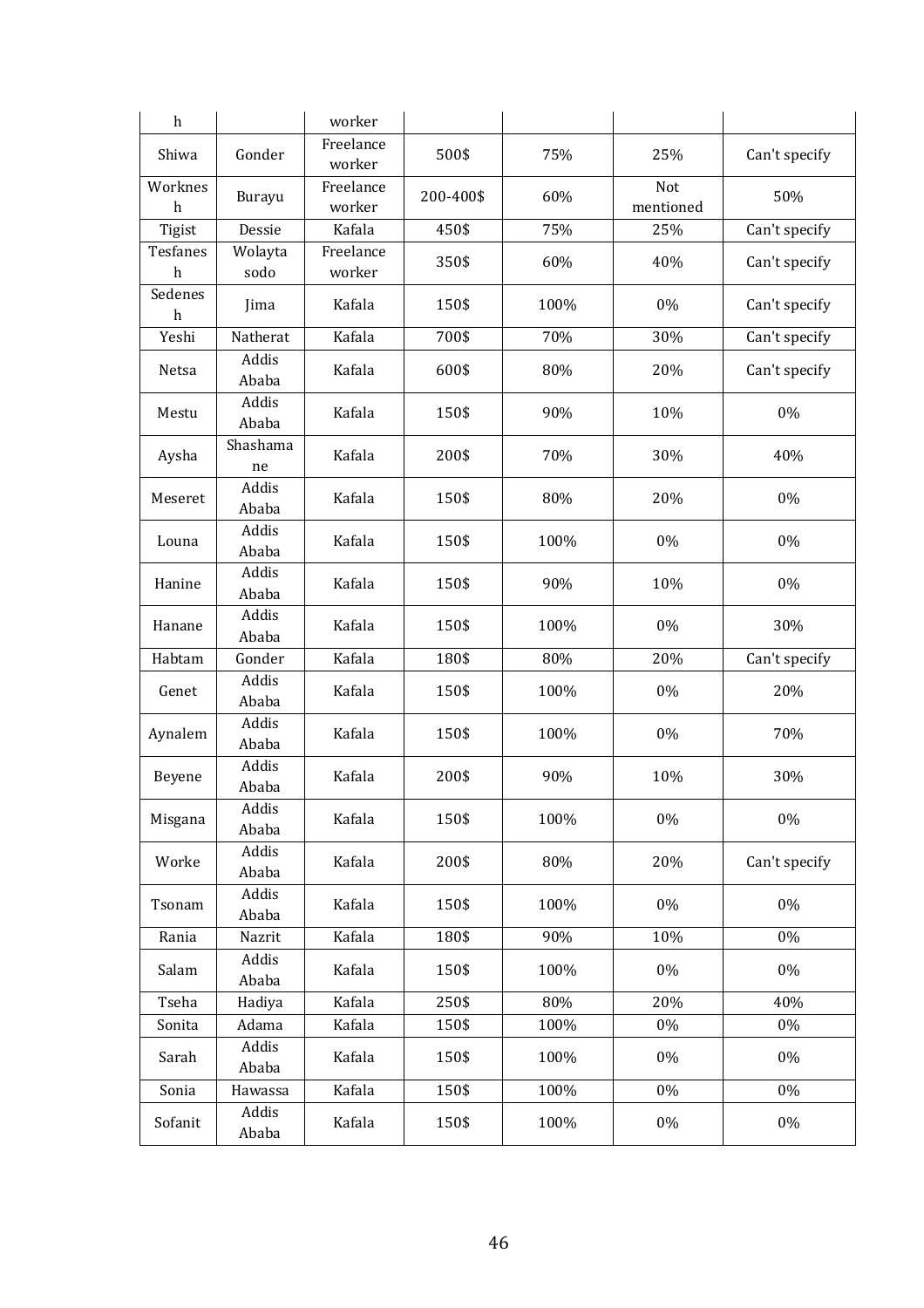Beyond the savings aspect, the study looked into the planning projection of Ethiopian migrants in Lebanon. 12 respondents stated having no plan whatsoever other than providing for their families, but the rest of the interviewees had very vivid forecast of the future possibilities. 37 respondents out of 60 wished to return to Ethiopia to open a business, whether a shop (clothes, hairdressing salon, mini-market) or a restaurant and snack, with a Lebanese flavor to it. As many have learned the Arabic language and cooking Lebanese food, many respondents are confident they could succeed in a restaurant business, either selling '*manouche'*, a traditional Lebanese eating or a a more general Lebanese snack<sup>192</sup>.

Others wish to capitalize their experience in looking after kids by opening a kindergarten back home193. As such, many respondents are eager to use newly acquired skills through their work in Lebanon to move forward in Ethiopia. Babysitting, teaching Arabic or English, doing make up, sewing, hairdressing, were also mentioned in the course of the study. One respondent wishes to "*be working with people who speak Arabic in Ethiopia*" <sup>194</sup>, another has set the ambition of "*working with the recruitment agency and teach the girls about the work before coming*" <sup>195</sup>, while others (7 respondents) want to focus on pursuing an education, such as studying nursing back home within five year as thanks to her savings collected patiently in Lebanon<sup>196</sup>. Some wish to move to another migratory destination and one wished to stop working and get married when returning to her country.

<sup>192</sup> Interview with 'Zenebech', Ashrafieh, 27 January 2019; Interview with 'Shiwa', Ashrafieh, 27 January 2019.

<sup>193</sup> Interview with 'Beza', Tabaris, 22 January 2019.

<sup>194</sup> Interview with 'Helen', Ashrafieh, Beirut, 26 January 2019

<sup>195</sup> Interview with 'Worknesh', Hazmieh, 4 February 2019.

<sup>196</sup> Interview with 'Aisha', Amel Association Center, Chiyah, 27 January 2019.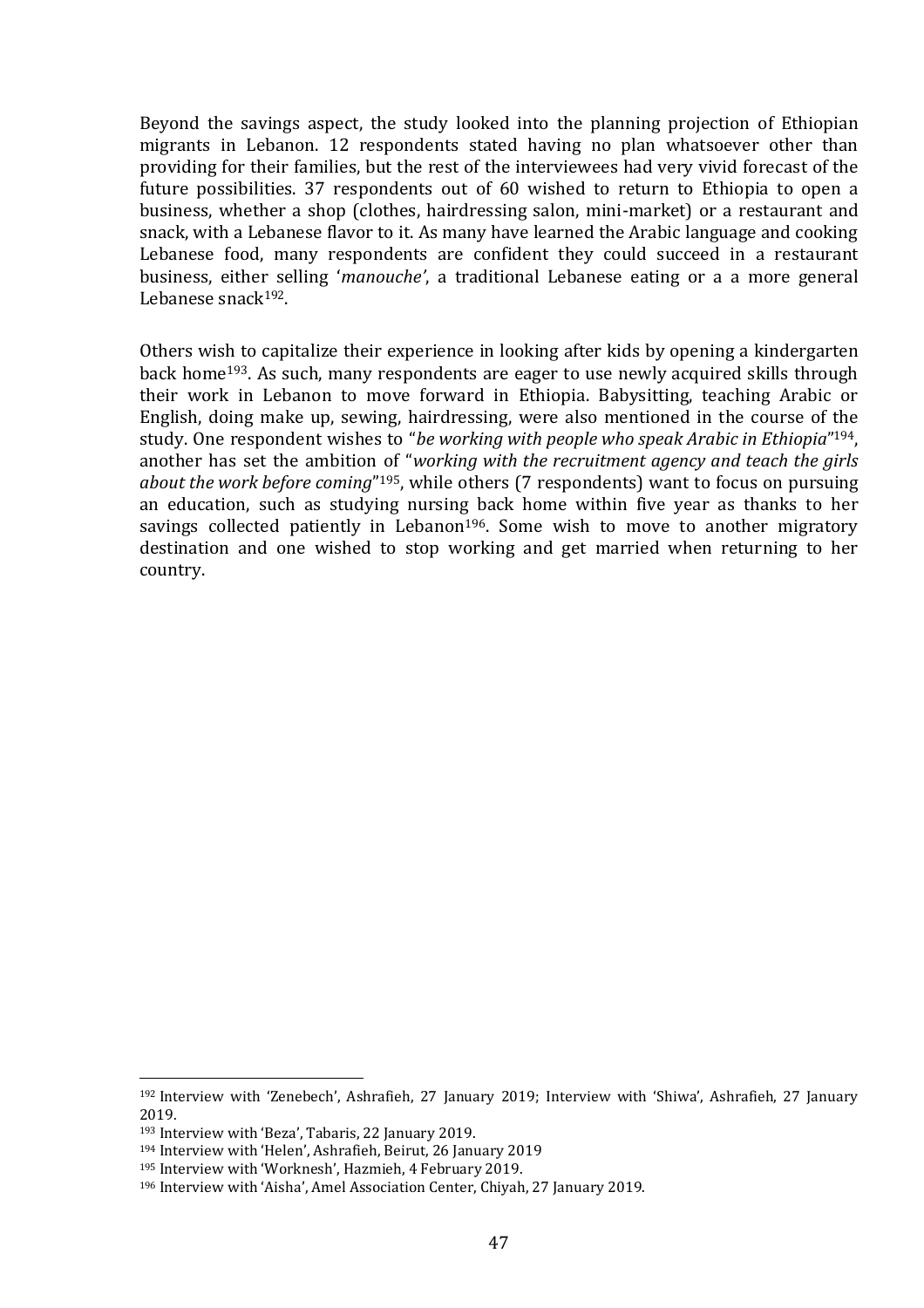## **C. Addition: Impact of the present financial crisis in Lebanon on MDWs.**

Moreover, the recent events in Lebanon have pushed MDWs into even greater dismay. As the financial and monetary crisis struck the country, access to foreign currency (mostly dollars) became scarce, while the value of the Lebanese Pounds took a hit in the parallel markets, reaching 2,300 LBP for one dollar instead of the official rate of 1507.5 LBP.

The consequence for migrant workers in the country lays a double edge: as they are not being paid in dollar currency but in Lebanese pounds, in order to send money abroad, they are forced to resort to currency change offices who are applying the unofficial rate. As such, migrant workers are losing up to 30% of their salaries value due to the applied ratio, as shown in a small illustration below.

| Table 10                                                         |                      |                   |                           |  |  |
|------------------------------------------------------------------|----------------------|-------------------|---------------------------|--|--|
| Loss of Salary Value for MDWs in Lebanon due to Financial Crisis |                      |                   |                           |  |  |
| <b>Status</b>                                                    | At the official rate | At the unofficial | Difference                |  |  |
|                                                                  | $(1$=1,500LBP)$      | rate              |                           |  |  |
|                                                                  |                      | $(1$=2,000LBP)$   |                           |  |  |
| A MDW at 150\$ a month,                                          |                      |                   | Loss of 37.5\$            |  |  |
| paid today 225,000LBP                                            | 150\$                | 112.5\$           | (25% of basic)            |  |  |
|                                                                  |                      |                   | salary)                   |  |  |
| A MDW at 300\$ a month,                                          | 300\$                | 225\$             | Loss of 75\$              |  |  |
| paid today 450,000 LBP                                           |                      |                   | $(25\% \text{ of basic})$ |  |  |
|                                                                  |                      |                   | salary)                   |  |  |

As such, migrants are having a great deal of difficulty transferring money abroad because of the unfavorable exchange currency rate and the restrictions imposed on banks and financial institutions due to the present conditions. Lebanon's Banks Association has issued a press release informing that banks would not be allowing international wires in the time being, despite the lack of the proper legislation to sustain it, imposing a de facto capital control onto the population. As for transfer agencies such as OMT and Western Union, they are allowing transfers strictly in foreign currencies, which means migrants will need to convert their Lebanese pounds into dollars at the unofficial rate before being able to send money to their families, hence enduring a high cost in the process. As a reminder, 70% of the surveyed Ethiopian workers stated they would resort to these financial agencies to send remittances back home.

On the other hand, MDWs need to sustain the higher cost of living due to inflation pressures in the marketplace, namely the freelancers among them who are facing major problems with the reduction of the worth of their salaries. A migrant interviewed in *L'Orient-Le Jour* indicated that *"converting money into dollars to send to our families is too expensive, and even the prices displayed in the stores in Lebanese pounds become excessive. If*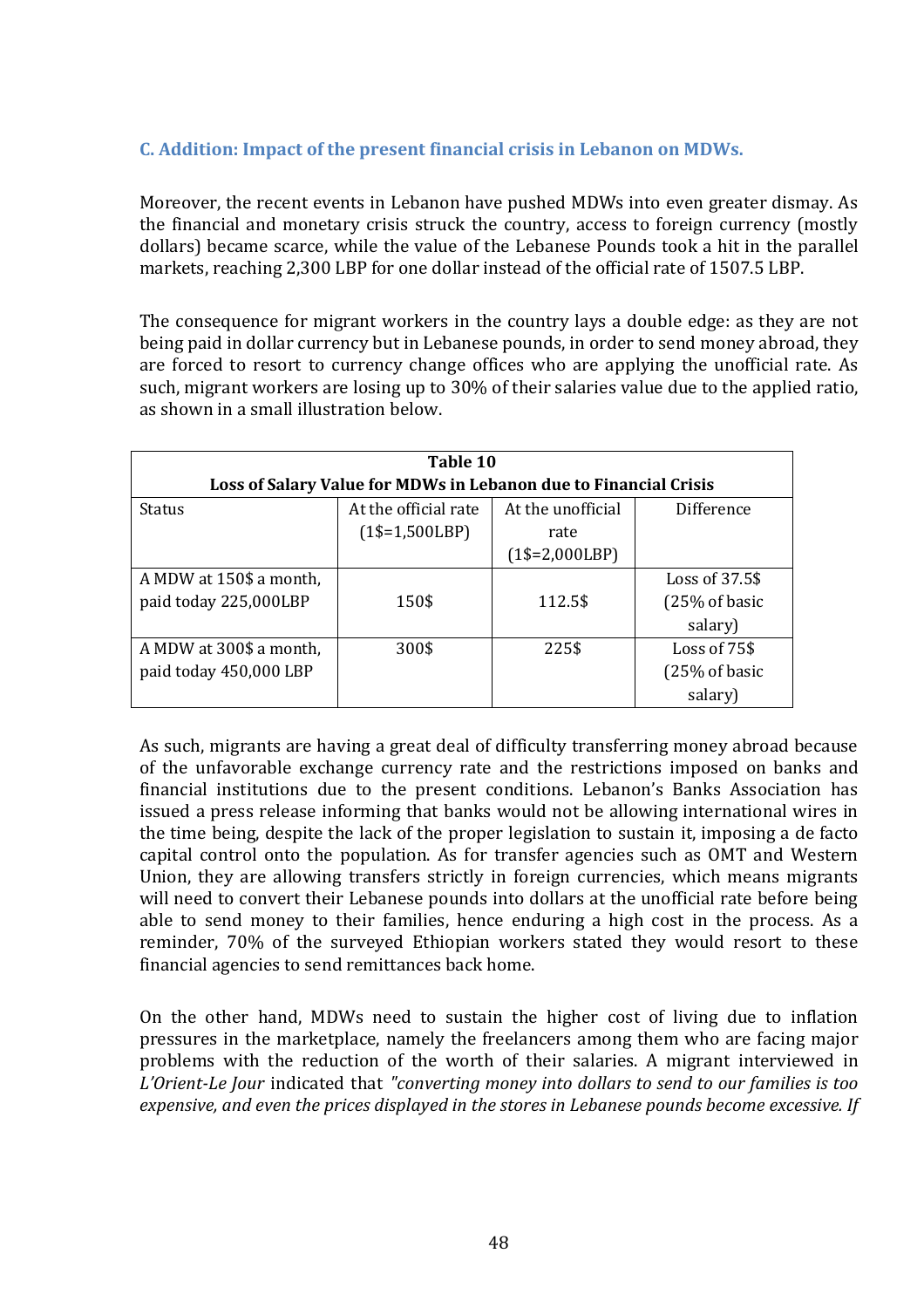*this situation persists, how are we going to survive?*" She asks<sup>197</sup>. Three Bangladeshi workers also witnessed that, in nine years of work in Lebanon, they have never experienced such a difficult situation: "*I cashed the equivalent of 350 dollars in LBP. But today my salary is worthless, regrets one of them. I will not stay long*" <sup>198</sup>.

This adds to the difficulties that were documented during the field survey of this study that was held prior to the recent deterioration of the financial and monetary situation. As a result, it has been reported that many migrant workers have started to leave the country. French-speaking Media *L'Orient-Le Jour* gathered a testimony from a travel agency stating that they noted a noticeable increase in travelers from India, Sri Lanka, Bangladesh and Egypt back to their countries. "*As an indication, during the month of November, 600 Bangladeshis, 100 Sri Lankans and 95 Indians bought their return ticket for their country through the agency. In normal times, only 300 Bangladeshi, 15 Sri Lankan and 30 Indians leave each month*", said the young woman to L'Orient-Le Jour<sup>199</sup>. During the same period, the Filipino Embassy in Lebanon announced that "*more than 1,000 Filipinos, mostly women accompanied by a few children, have arrived at the Philippine embassy in Beirut to register for the free repatriation program scheduled for next February* [2020]" <sup>200</sup>.

It's too early to determine whether Lebanon will be experiencing massive return waves from migrant workers on its soil, but the harsh deterioration of the financial and economic situation is taking a huge toll on the lives of the MDWs whose struggle to make a living has worsened in the past weeks.

<sup>197</sup> Anne-Marie El Hage. Crise du dollar : la main-d'œuvre migrante touchée de plein fouet, *L'Orient-Le Jour*, 5 December 2019, available at [https://www.lorientlejour.com/article/1197442/crise-du-dollar-la-main](https://www.lorientlejour.com/article/1197442/crise-du-dollar-la-main-doeuvre-migrante-touchee-de-plein-fouet.html)[doeuvre-migrante-touchee-de-plein-fouet.html](https://www.lorientlejour.com/article/1197442/crise-du-dollar-la-main-doeuvre-migrante-touchee-de-plein-fouet.html)

<sup>198</sup> *Idem.*

<sup>199</sup> Crise au Liban : campagne de rapatriement des travailleurs philippins. *L'Orient Le Jour*, 5 December 2019, available at [https://www.lorientlejour.com/article/1197515/crise-au-liban-campagne-de-rapatriement](https://www.lorientlejour.com/article/1197515/crise-au-liban-campagne-de-rapatriement-massif-des-travailleurs-philippins.html)[massif-des-travailleurs-philippins.html](https://www.lorientlejour.com/article/1197515/crise-au-liban-campagne-de-rapatriement-massif-des-travailleurs-philippins.html) <sup>200</sup> Idem.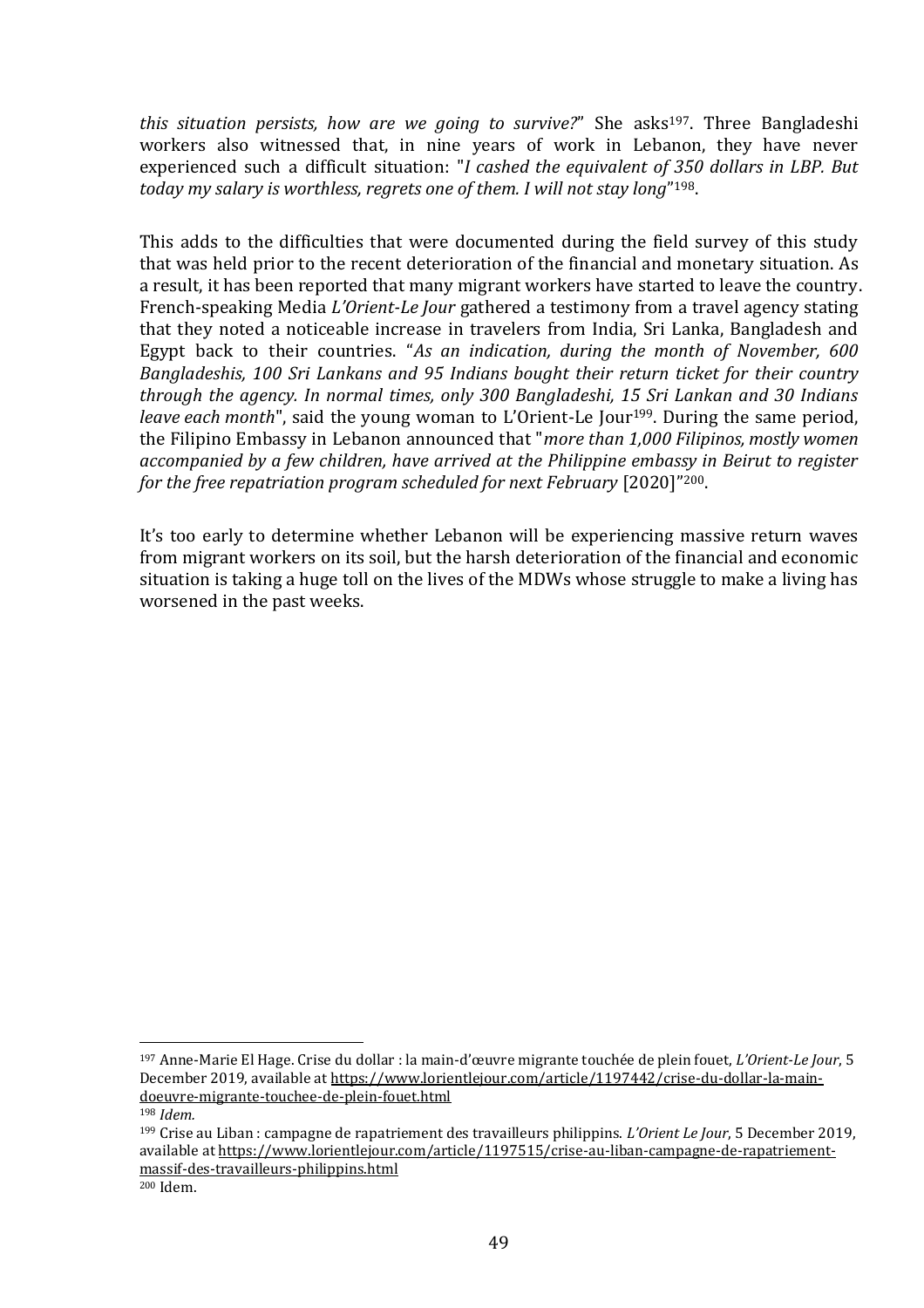## **Conclusion & Recommendations**

Author of an unpublished study on the Ethiopian returnees after their migration period in Lebanon, Zeina Mohanna from Amel Association stresses that "*many migrants are initially happy with job opportunities through domestic work*", however, "*many of those who returned did not find work back home*" <sup>201</sup>.

Looking at the survey results, it is interesting to observe a short term planning pattern, as most respondents state they wish to stay another "*two to three years*" in Lebanon sometimes "*five*", while some consider they will be returning in a few months. However, personal and family reality seems to catch up with them at every stage, regardless of how long they have already been residing in Lebanon, as they opt for staying another round of domestic labor in the country, with the risks entailed to their dependency onto the sponsor's wishes. Should the employer choose not to renew the contract, the MDW might have no other choice than to be sent back home. There she will have to operate a new migration process with the large expenses attached to it such as paying the recruitment agency there and endure a salary sacrifice of two to three months in Lebanon as "fees". And should the employer accept the migrant be "handed" to a new sponsor (the release process or *tanezul* as analyzed earlier), the nightmare of finding a new employer accepting the release "price" constitutes a paramount situation where MDWs are treated like trading objects.

One respondent staying irregularly in Lebanon expressed sometimes she think it would be better to be able to go back but she is afraid on how to go back to her country because she would be imprisoned; but without the *kafeel* she has more money with less working hours<sup>202</sup>. Risk calculation for freelancers makes it more relevant to make use of their time in Lebanon, as long as they are not caught, in order to earn money and help their families. When the same respondent was asked when would she plan to return to Ethiopia, she replied: "*I hope soon*", an answer that resonates in the Lebanese reality much like: 'at some point in the distant future'.

When the migration journey actually ends, whether on a voluntary basis or not, the Ethiopian returnee has learned "*the value of money because how much she struggled to get it. It's a main lesson from Lebanon, how to deal with various solicitations and growing through experience and maturity in life*" <sup>203</sup>, according to participants in a focus group. A very small number of respondents do not wish to return at this point or in the distant future and hope to be able to reach "South Africa"<sup>204</sup>, "Europe or the USA"<sup>205</sup> to work there. One respondent, who has been working for the same *kafeel* for three years, said she did not wish to return at all while she advised Ethiopians not to come to Lebanon<sup>206</sup>.

<sup>201</sup> Interview with Zeina Mohanna, Head of the Migrants Program, Amel Association, Beirut, 30 January 2019. <sup>202</sup> Interview with 'Jacko', House of the respondent, Chiyah, 20 January 2019.

<sup>203</sup> Ethiopian participant to a Focus Group in MCC Jounieh, 17 March 2019.

<sup>204</sup> Interview 'Jacko', House of the respondent, Chiyah, 20 January 2019; Interview with 'Kanda', Amel Association Center, Chiyah, 27 January 2019

<sup>205</sup> Interview with 'Lala', Amel Association Center, Chiyah, 27 January 2019.

<sup>206</sup> Interview with 'Sana', Amel Association Center, Chiyah, 27 January 2019.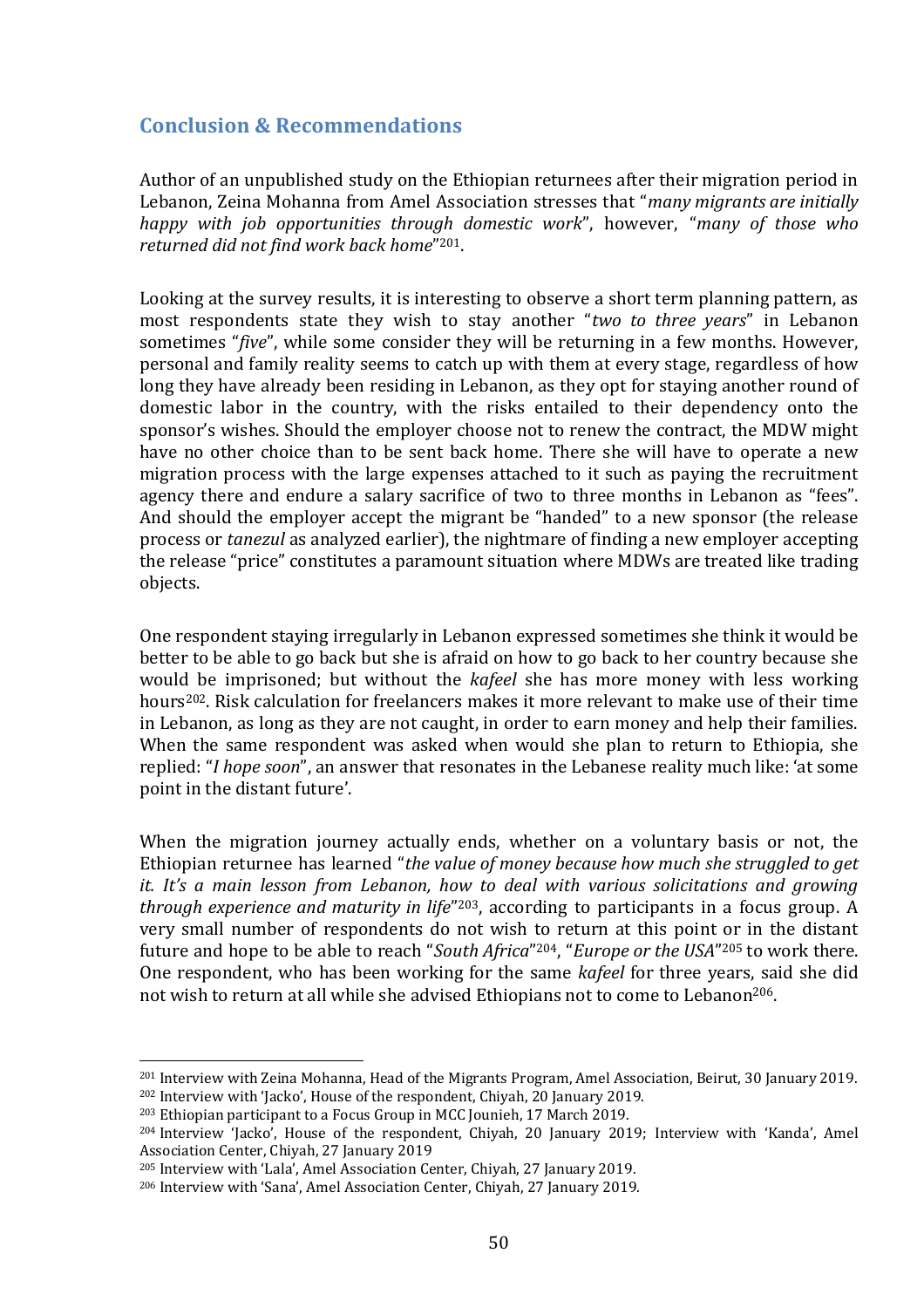What they lose in freedom in Lebanon, they have the potential of gaining some power back home. 'Kanda', aged 24, considers that "*Yes, I saved money, I understand more what I can do with my life, before I understood nothing*" admitted one single respondent, working for a company in Lebanon207. As a participant explained in a focus group: "*in Lebanon we cannot even move or go back home when we feel or want to, but back home if we go back with money no one can force you on something you don't like*" <sup>208</sup>. One participant expressed that she actually felt "*freer here then in her village*" <sup>209</sup>, but this did not appear to be the overarching perception across the MDW respondents.

Many stressed how the financial aspect represents the sole migration factor and purpose, without any other type of usefulness. One respondent's expectation prior to her coming to Lebanon was to "*get rich quickly*" as she is able to send 75% of her salary working for the same sponsor for the past three years<sup>210</sup>. Many respondents stated not having acquired any useful skills to be invested back home, other than having supported their loved ones financially. 'Rim', aged 25, answered when asked what she had learned that she could now speak Arabic, but in a sarcastic way, as to underline how such a tremendous effort was in return given very little reward<sup>211</sup>.

Moreover, the idea of returning to Ethiopia with somehow a different stature was prevailing in many respondents' answers during the survey. Many migrants said expected to go back "*stronger*" <sup>212</sup>, "*more confident*" <sup>213</sup> and "*more independent*" <sup>214</sup>. 'Louna, aged 26 now feels empowered because she was "*spending money on her husband and not the other way round*" <sup>215</sup>. As a 28 years migrant expressed it: "*everything is different now*" <sup>216</sup>, fulfilling a shed of hope despite the unfairness and the injustice between all these individual migratory paths hoping for a decent present and a bright future.

<sup>207</sup> Interview with 'Kanda', Amel Association Center, Chiyah, 27 January 2019.

<sup>208</sup> Ethiopian participant to a Focus Group in Amel Association Center, Chiyah, 6 April 2019.

<sup>209</sup> Ethiopian participant to a Focus Group in a private house in Chiyah, 7 April 2019.

<sup>210</sup> Interview with 'Tania', House of the employer, Aramoun, 25 January 2019.

<sup>211</sup> Interview with 'Rim', Amel Association Center, Chiyah, 27 January 2019

<sup>212</sup> Interview with 'Fani', Amel Association Center, Chiyah, 27 January 2019; Interview with 'Randa', Amel Association Center, Chiyah, 27 January 2019.

<sup>213</sup> Interview with 'Lor', Amel Association Center, Chiyah, 27 January 2019.

<sup>214</sup> Interview with 'Zana', Haret Hreik, 19 January 2019; Interview with 'Jacko', House of the respondent, Chiyah, 20 January 2019; Interview with 'Aisha', Amel Association Center, Chiyah, 27 January 2019; Interview with 'Rim', Amel Association Center, Chiyah, 27 January 2019

<sup>215</sup> Interview with 'Louna', Caritas-Liban shelter, 19 January 2019/

<sup>216</sup> Interview with 'Lor', Amel Association Center, Chiyah, 27 January 2019.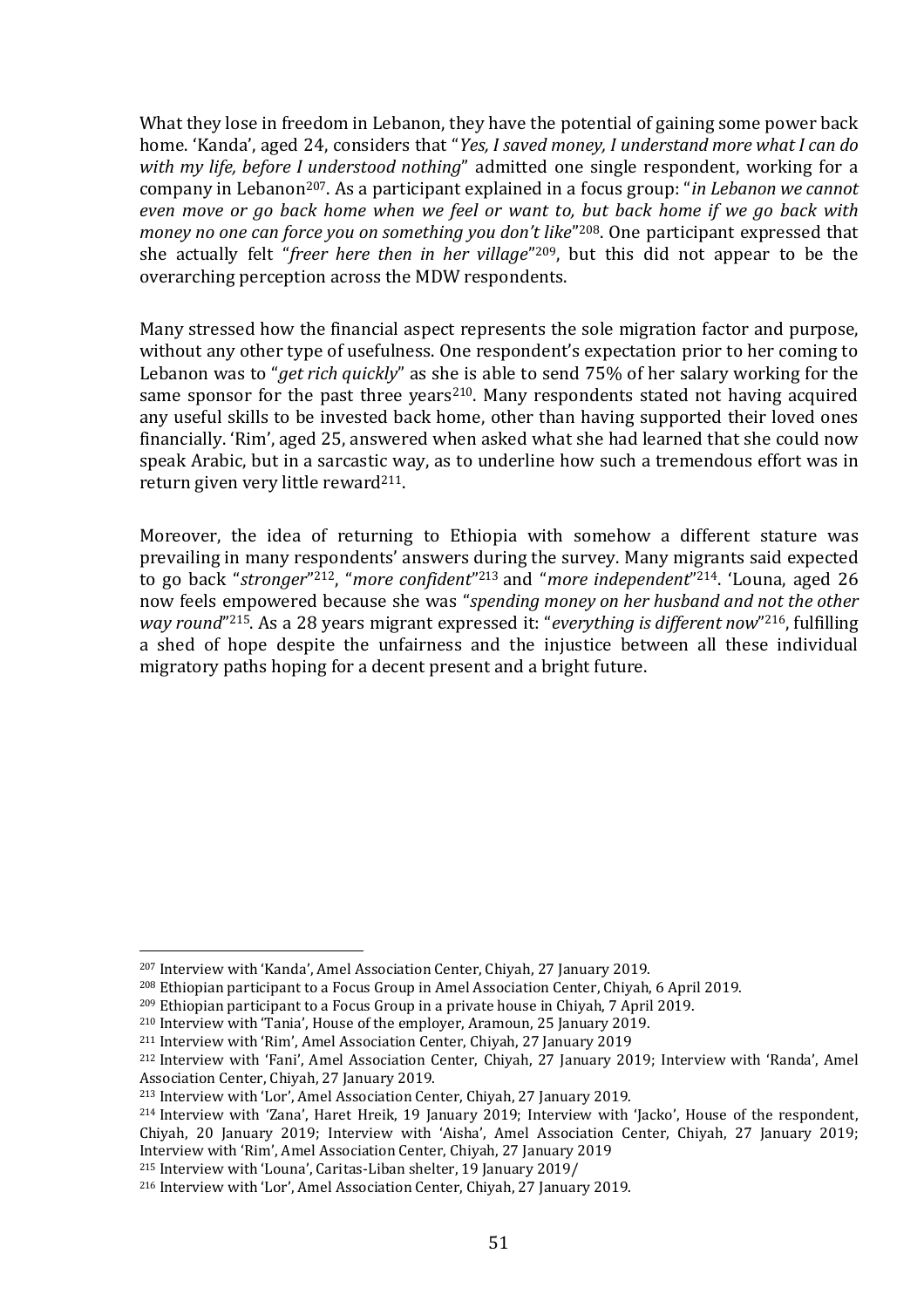## **Recommendations for Lebanese authorities:**

### **To the Lebanese Parliament:**

- Ratify the Convention concerning decent work for domestic workers (Convention 189) of 2011.
- Abolish the *kafala* to replace it with a legal framework defending equitable contractual agreement and respectful of rights and obligations of employers and workers and the interest of recruitment agencies.
- Ratify the Bilateral Agreement adopted with the Government of Ethiopia.

#### **To the Ministry of Labour:**

- Review the terms of the Standard Unified Contract:
- remove the *tanezul*/release clause for when employers breach the contract
- include freedom of movement
- translate the SUC into a language understood by Ethiopian migrant workers (and from other nationalities), in coordination with the National Steering Committee and the Notary Public agents<sup>217</sup>.
- Enforce a zero-tolerance approach towards discriminatory and predatory practices by employers, PEAs and security services through monitoring mechanisms, investing in inspection capabilities and supporting awareness programs and campaigns.
- Recognize the MDWs Union established in 2015.
- Enlarge mandatory health insurance for migrant workers to covers healthcare needs, including psychological support.
- Allow for migrant workers to open bank accounts as option to receiving their salaries or for saving purposes

## **To the Ministry of Justice:**

• Further implement Law 164/2011 on Human Trafficking and strengthen awareness within the judicial system and security services.

<sup>217</sup> The ILO has already translated the SUC but the Notary Public agents are not officially using the translated versions, cf. MDW guide, available at [https://www.labor.gov.lb/Te mp/Files/e7139eae-3987-](https://www.labor.gov.lb/Te%20mp/Files/e7139eae-3987-%204dbd-a32a-%203b723864e808.pdf) 4dbd-a32a- 3b723864e808.pdf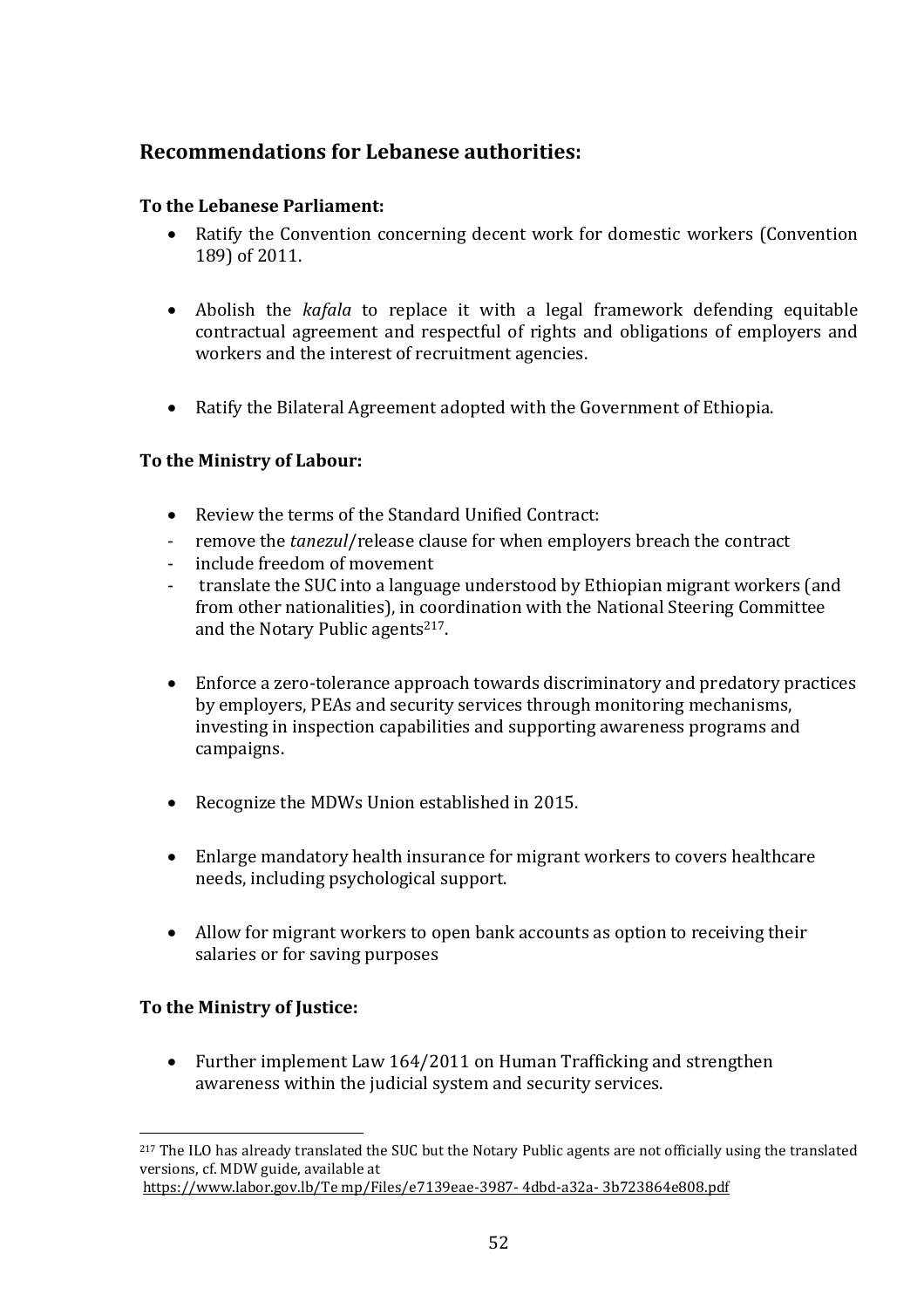• Increase judicial resources in order to treat complaints by MDWs who have endured grievances and violations and grant them temporary visas and work permits for the duration of the judicial proceedings.

#### **To the General Security Office:**

- Enforce alternative measures to arrest and deprivation of liberty for regulatory obligations
- Systematically uphold judiciary decisions relevant to the migrants' status, whether overruling deportation or granting temporary residence
- Refrain from deporting children of migrants living in Lebanon.

#### **To the Central Bank:**

• Increase transparency on financial data and capital flows between Lebanon and Ethiopia.

#### **To Ethiopian Authorities:**

- Ratify the Bilateral Agreement adopted with the Government of Lebanon.
- Increase oversight over PEAs in Ethiopia as to recruitment procedures for MDWs
- Increase resources to prevent human trafficking under migratory channels.
- Increase support of stranded Ethiopian workers in conflict with the justice system in Lebanon

#### **To International Organizations:**

- Maintain pressure on both countries to reform their respective legislation in order to increase protection of Ethiopian migrants.
- Maintain support to local CSOs in Lebanon and Ethiopia to support and assist Ethiopian migrants in their social, financial and legal issues.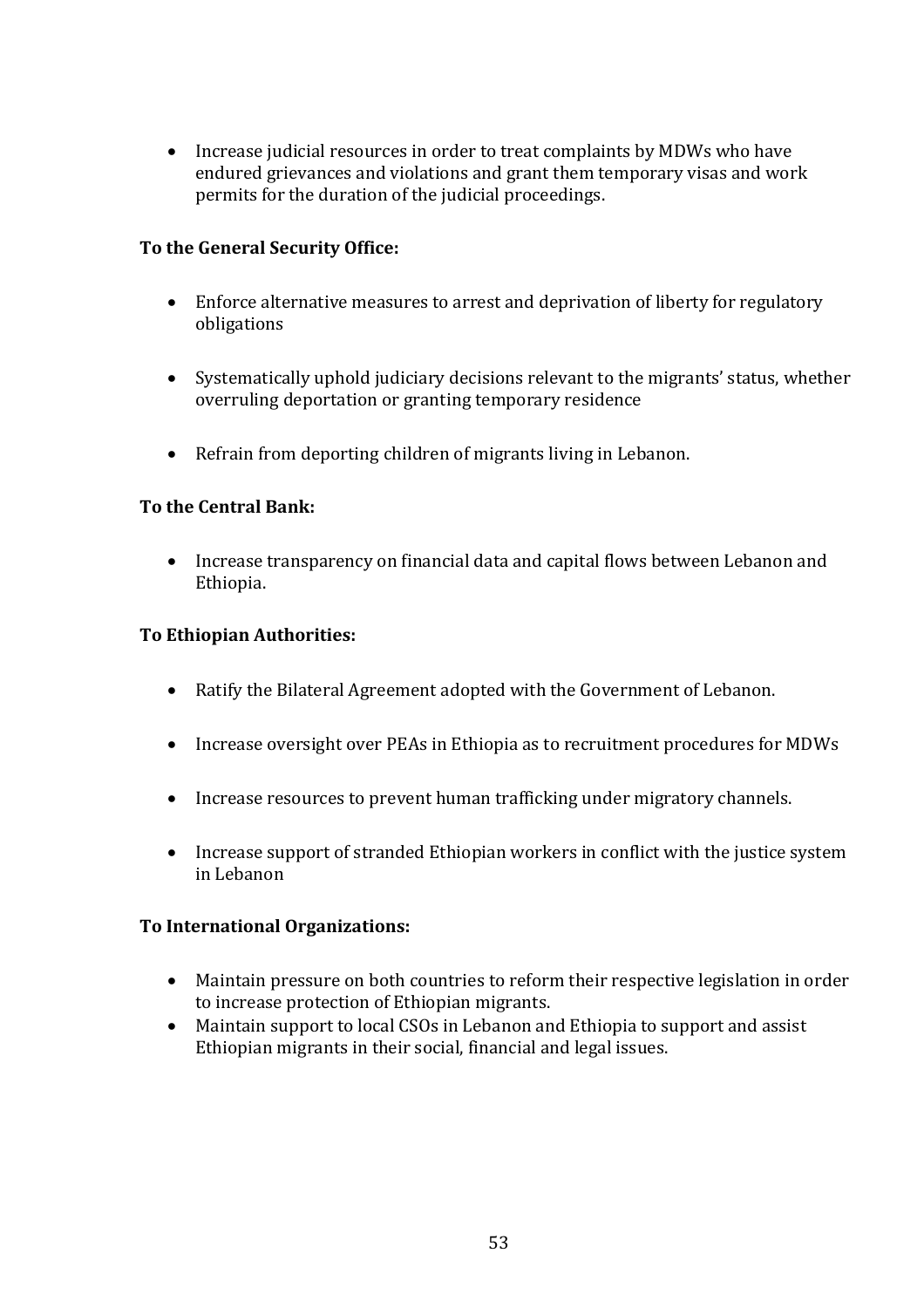## **List of References**

## **Legal Instruments**

Forced Labor Convention No. 29, 1930

Universal Declaration of Human Rights, Resolution 217 of United Nations General Assembly, Third session, 10 December 1948

Convention Migration for Employment Convention, No. 97, 1949

Convention No. 105 on the Abolition of Forced Labor, 1957

Convention No. 111 concerning Discrimination in Respect to Employment and Occupation, 1958

International Covenant on Economic, Social, and Cultural Rights (ICESCR) of 1966

Conventions:; the Migrant Workers (Supplemental Provisions) Convention No. 143, 1975

UN Convention on the Protection of All Migrant Workers and Members of Their Families, 1990

Convention concerning decent work for domestic workers, No. 189, 2011

#### **Books**

Carter B, Rohwerder B. *Rapid fragility and migration assessment for Ethiopia Birmingham*, GSDRC, University of Birmingham, 2016.

#### **Journals**

Bichaka Fayissa, Christian Nsiah, The impact of remittances on economic growth and development in Africa, The American Economist, Vol. 55, No. 2, Fall 2010, pp. 92-103.

Amrita Pande. From 'balcony talks' and 'practical prayers' to illegal collectivities, Migrant Domestic Workers and Meso-Level Resistances in Lebanon. Gender and Society, Vol. 26, No. 3, June 2012, pp. 382-405.

Richard P.C. Brown Jørgen Carling Sonja Fransen Melissa Siegel. Measuring remittances through surveys: Methodological and conceptual issues for survey designers and data analysts. Demographic Research, Vol. 31, Art. 41, 21 Nov. 2014, pp. 1243-1274.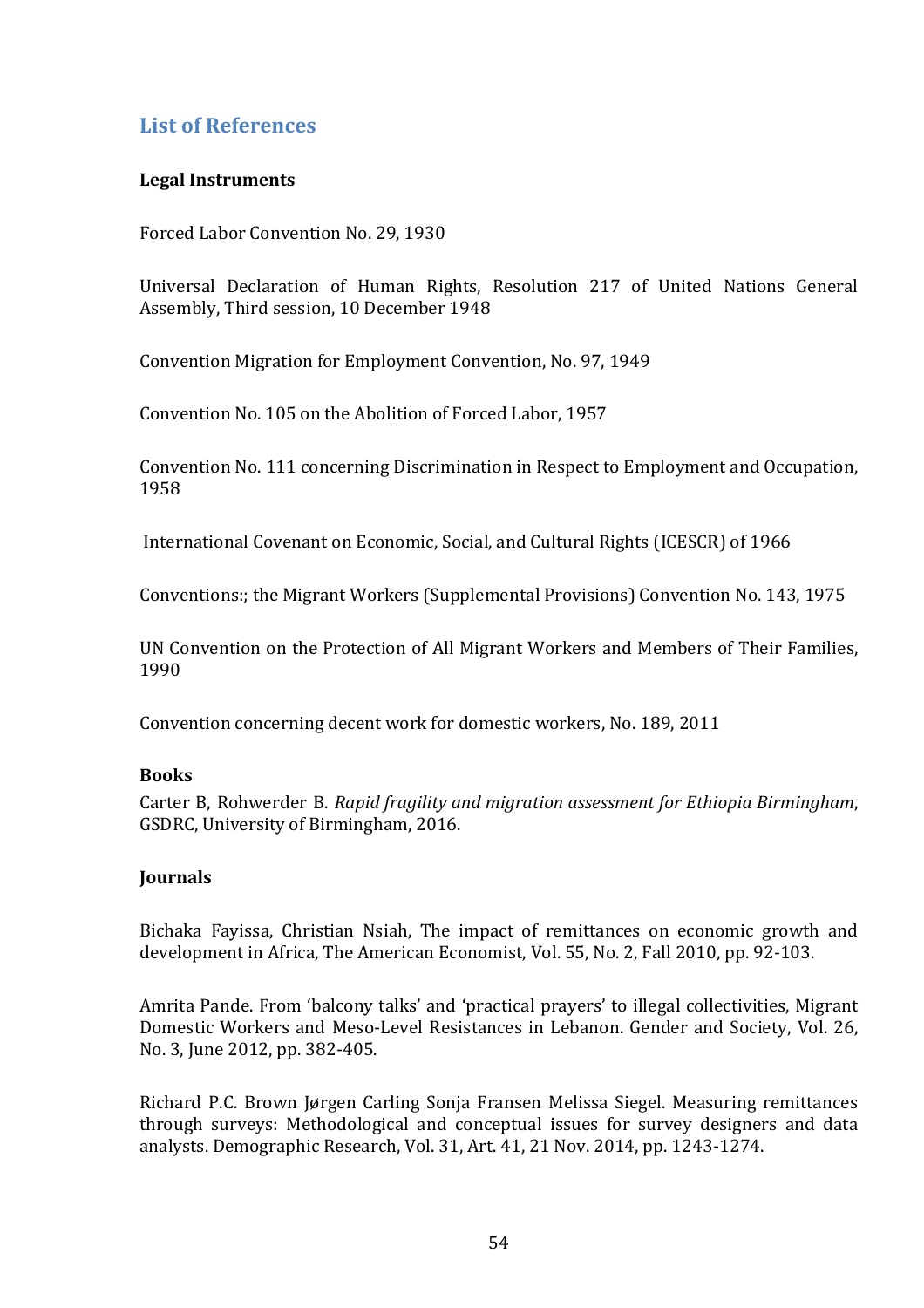Jebli Shrestha, Eleanor Taylor-Nicholson. No Easy Exit, Migration Bans Affecting Women from Nepal, Labor Migration Branch (MIGRANT) Fundamentals Principles and Rights at work Branch (FUNDAMENTALS) International Labor Organization (International Labor Organization), 2015, p. 15.

Joanna Busza, Sehin Teferra, Serawit Omer and Cathy Zimmerman. Learning from returnee Ethiopian migrant domestic workers: a qualitative assessment to reduce the risk of human trafficking, Globalization and Health, 13:71, September 2017, available on <https://doi.org/10.1186/s12992-017-0293-x>

Bina Fernandez. Health inequities faced by Ethiopian migrant domestic workers in Lebanon. *Health & Place*, Volume 50, March 2018, pp. 154-161, available on <https://www.sciencedirect.com/science/article/abs/pii/S1353829217305981>

#### **International Reports**

UNDESA. Recommendations on Statistics of International Migration: Revision 1. United Nations, New York, 1998, available on

[https://unstats.un.org/unsd/publication/SeriesM/SeriesM\\_58rev1E.pdf](https://unstats.un.org/unsd/publication/SeriesM/SeriesM_58rev1E.pdf)

International Monetary Funds, Balance of Payments and International Investment Position Manual, Sixth Edition (BPM6), Washington, D.C., 2009

Asha D'Souza. Moving towards Decent work For Domestic workers: An Overview of the ILO's work, International Labor Organization, Bureau for Gender Equality, Working Paper 2/2010

Trafficking in Persons Overseas for Labor Purposes The Case of Ethiopian Domestic Workers, International Labor Organization, Addis Ababa, 2011

Hélène Harroff-Tavel, Alix Nasri. Tricked And Trapped Human Trafficking In The Middle East, International Labor Organization, in collaboration with Heartland Alliance International, 2013

Alix Nasri Wissam Tannous. Access To Justice For Migrant Domestic Workers In Lebanon, Caritas Lebanon Migrants Center, International Labor Organization, 2014

Lebanese Republic, National report submitted in accordance with paragraph 5 of the annex to Human Rights Council resolution 16/21, Human Rights Council, Working Group on the Universal Periodic Review, 25 September 2015

Sawsan Abdulrahim, Interwined, A Study of Employers of Migrant Domestic Workers in Lebanon, International Labor Organization, 2016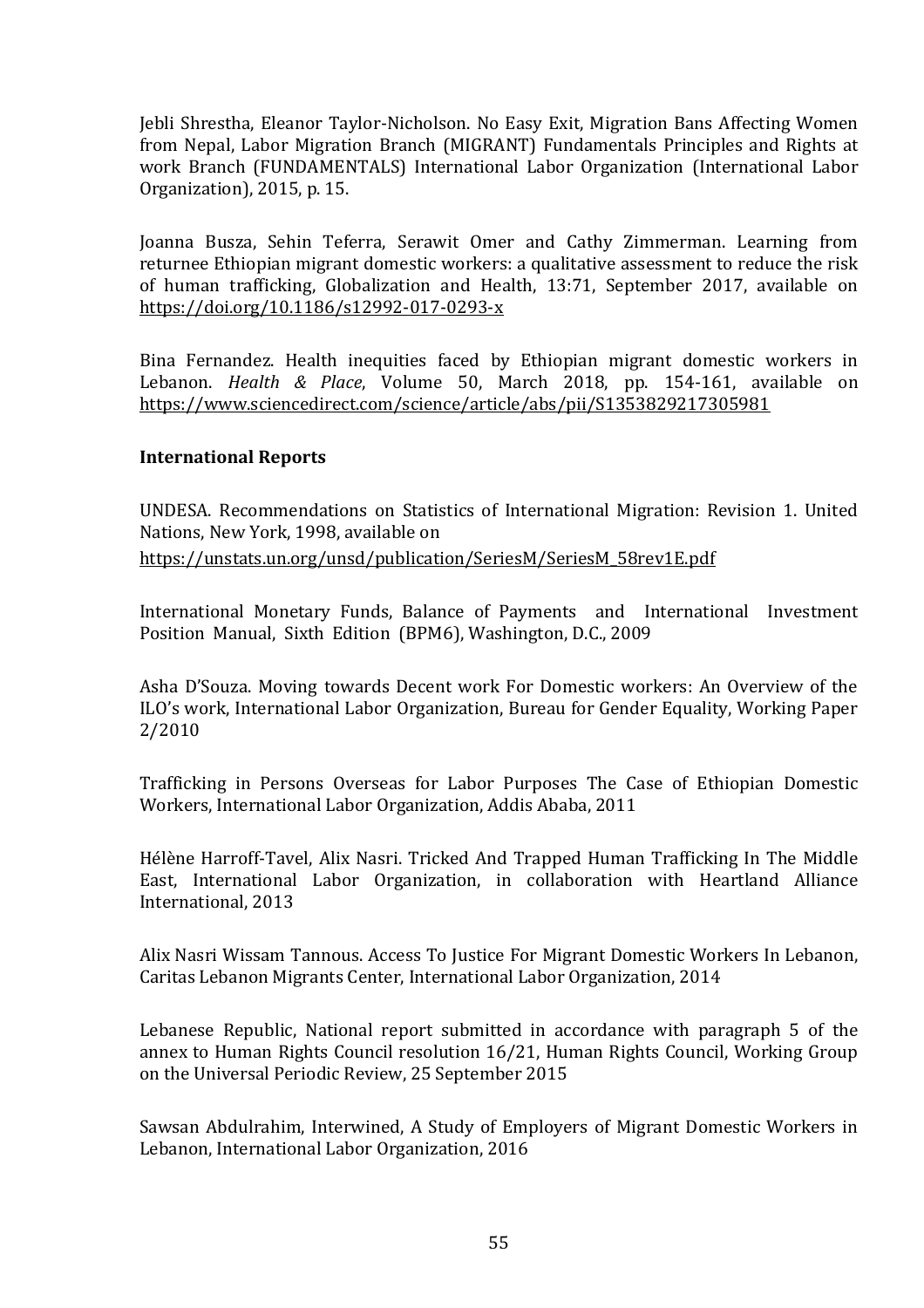Ray Jureidini, Ways Forward In Recruitment Of 'Low-Skilled' Migrant Workers In The Asia-Arab States Corridor: International Labor Organization white paper, Beirut, 2016

Marie-José Tayah and Adamnesh Atnafu, Promoting and protecting the rights of migrant domestic workers in transit : The case of Ethiopian women migrants, Research Series, Global Action Programme on Migrant Domestic Workers and their Families, ILO, 2016, International Labor Organization, "ILO and the Domestic Workers Union in Lebanon host a strategic planning workshop", 19 February 2017, available on [https://www.ilo.org/beirut/events/WCMS\\_546383/lang--en/index.htm](https://www.ilo.org/beirut/events/WCMS_546383/lang--en/index.htm)

International Organization for Migration, World Migration Report 2018, available on [https://publications.iom.int/system/files/pdf/wmr\\_2018\\_en.pdf](https://publications.iom.int/system/files/pdf/wmr_2018_en.pdf)

"Thank you Soma": ILO documentary explores relationship between migrant domestic workers and Arab youth, ILO News, 18 December 2018, available at [https://www.ilo.org/global/about-the-ilo/newsroom/features/WCMS\\_655169/lang-](https://www.ilo.org/global/about-the-ilo/newsroom/features/WCMS_655169/lang--en/index.htm) [en/index.htm](https://www.ilo.org/global/about-the-ilo/newsroom/features/WCMS_655169/lang--en/index.htm)

#### **Monitoring and Policy Reports**

Amnesty International. 'Their House is my Prison', Exploitation Of Migrant Domestic Workers In Lebanon, 2019

Human Rights Watch. Lebanon: Without Protection : How the Lebanese Justice System Fails Migrant Domestic Workers, 2010

Sawsan Abdularahim, Servant, Daughter, or Employee? A Pilot Study on the Attitudes of Lebanese Employers towards Migrant Domestic Workers, KAFA, 2010

Karim El Mufti. False Accusations Of Theft Commonly Filed By Lebanese Sponsors/Employers Against 'Runaway' Migrant Domestic Workers: A Legal Study, Caritas Lebanon Migrants Center, Beirut, 2011

Kathleen Hamill. Trafficking of Migrant Domestic Workers in Lebanon A Legal Analysis, KAFA, March 2011

Ray Jureidini. An Exploratory Study of Psychoanalytic and Social Factors in the Abuse of Migrant Domestic Workers by Female Employers in Lebanon, KAFA, January 2011

Kathleen Hamill. Policy Paper on Reforming the "Sponsorship System" for Migrant Domestic Workers: Towards an Alternative Governance Scheme in Lebanon, KAFA, January 2012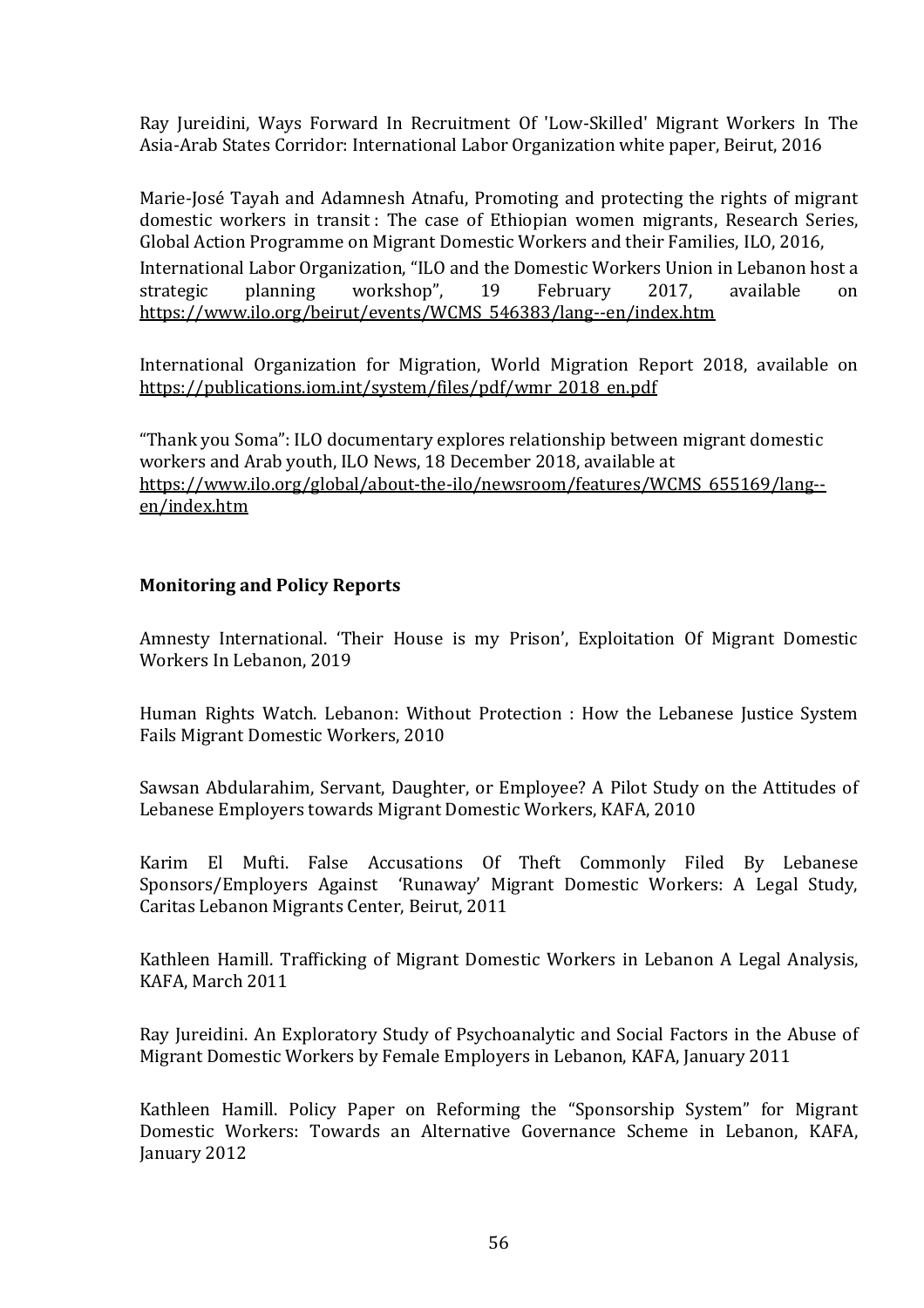Into the Unknown: Exploitation of Nepalese Migrant Domestic Workers in Lebanon, Anti-Slavery International, KAFA, the General Federation of Nepalese Trade Unions, May 2014

Civil Society Reports, Universal Periodic Review for Lebanon, 2015

Roula Hamati. Trapped: Migrant Domestic Workers in Lebanon, INSAN, 2016

Human Rights Watch. Lebanon: Migrant Domestic Workers With Children Deported, 25 April 2017

Françoise De Bel-Air. Migration Profile: Lebanon, Robert Schuman Centre for Advanced Studies, European University Institute, Policy Brief, 12, December 2017

Alice Su, Abused Migrant Workers End Up in Prison After Trying to Flee, News Deeply, Refugees Deeply, 9 June 2017, available at

[https://www.newsdeeply.com/refugees/articles/2017/06/09/abused-migrant-workers](https://www.newsdeeply.com/refugees/articles/2017/06/09/abused-migrant-workers-end-up-in-prison-after-trying-to-flee-2)[end-up-in-prison-after-trying-to-flee-2](https://www.newsdeeply.com/refugees/articles/2017/06/09/abused-migrant-workers-end-up-in-prison-after-trying-to-flee-2)

ALEF – Act for Human Rights, Migrant Domestic Workers and Human Trafficking Indicators, A Guidebook to Measurement and Implementation for Civil Society Organizations in Lebanon, February 2019

#### **Media Reports**

Alice Su, Abused Migrant Workers End Up in Prison After Trying to Flee, News Deeply, Refugees Deeply, 9 June 2017, available at [https://www.newsdeeply.com/refugees/articles/2017/06/09/abused-migrant-workers](https://www.newsdeeply.com/refugees/articles/2017/06/09/abused-migrant-workers-end-up-in-prison-after-trying-to-flee-2)[end-up-in-prison-after-trying-to-flee-2](https://www.newsdeeply.com/refugees/articles/2017/06/09/abused-migrant-workers-end-up-in-prison-after-trying-to-flee-2)

Heba Kanso, "Trapped by the system, Ethiopian workers in Lebanon see no freedom", *Reuters*, 15 February 2018, available at

[https://www.reuters.com/article/us-lebanon-migrants-irregular/trapped-by-the-system](https://www.reuters.com/article/us-lebanon-migrants-irregular/trapped-by-the-system-ethiopian-workers-in-lebanon-see-no-freedom-idUSKCN1FZ195)[ethiopian-workers-in-lebanon-see-no-freedom-idUSKCN1FZ195](https://www.reuters.com/article/us-lebanon-migrants-irregular/trapped-by-the-system-ethiopian-workers-in-lebanon-see-no-freedom-idUSKCN1FZ195)

"Migrant Domestic Workers Protest on their Day: 'Kafala is Slavery'" [in Arabic], *Al Akhbar*, 25 June 2018, available at [https://al-](https://al-akhbar.com/Community/252832/%D8%B9%D8%A7%D9%85%D9%84%D8%A7%D8%AA-%D8%A7%D9%84%D9%85%D9%86%D8%A7%D8%B2%D9%84-%D9%8A%D9%86%D8%AA%D9%81%D8%B6%D9%86-%D9%81%D9%8A-%D9%8A%D9%88%D9%85%D9%87%D9%86-%D8%A7%D9%84%D9%83%D9%81%D8%A7%D9%84%D8%A9-%D8%B9%D8%A8%25)

[akhbar.com/Community/252832/%D8%B9%D8%A7%D9%85%D9%84%D8%A7%D8%](https://al-akhbar.com/Community/252832/%D8%B9%D8%A7%D9%85%D9%84%D8%A7%D8%AA-%D8%A7%D9%84%D9%85%D9%86%D8%A7%D8%B2%D9%84-%D9%8A%D9%86%D8%AA%D9%81%D8%B6%D9%86-%D9%81%D9%8A-%D9%8A%D9%88%D9%85%D9%87%D9%86-%D8%A7%D9%84%D9%83%D9%81%D8%A7%D9%84%D8%A9-%D8%B9%D8%A8%25) [AA-%D8%A7%D9%84%D9%85%D9%86%D8%A7%D8%B2%D9%84-](https://al-akhbar.com/Community/252832/%D8%B9%D8%A7%D9%85%D9%84%D8%A7%D8%AA-%D8%A7%D9%84%D9%85%D9%86%D8%A7%D8%B2%D9%84-%D9%8A%D9%86%D8%AA%D9%81%D8%B6%D9%86-%D9%81%D9%8A-%D9%8A%D9%88%D9%85%D9%87%D9%86-%D8%A7%D9%84%D9%83%D9%81%D8%A7%D9%84%D8%A9-%D8%B9%D8%A8%25)

[%D9%8A%D9%86%D8%AA%D9%81%D8%B6%D9%86-%D9%81%D9%8A-](https://al-akhbar.com/Community/252832/%D8%B9%D8%A7%D9%85%D9%84%D8%A7%D8%AA-%D8%A7%D9%84%D9%85%D9%86%D8%A7%D8%B2%D9%84-%D9%8A%D9%86%D8%AA%D9%81%D8%B6%D9%86-%D9%81%D9%8A-%D9%8A%D9%88%D9%85%D9%87%D9%86-%D8%A7%D9%84%D9%83%D9%81%D8%A7%D9%84%D8%A9-%D8%B9%D8%A8%25)

[%D9%8A%D9%88%D9%85%D9%87%D9%86-](https://al-akhbar.com/Community/252832/%D8%B9%D8%A7%D9%85%D9%84%D8%A7%D8%AA-%D8%A7%D9%84%D9%85%D9%86%D8%A7%D8%B2%D9%84-%D9%8A%D9%86%D8%AA%D9%81%D8%B6%D9%86-%D9%81%D9%8A-%D9%8A%D9%88%D9%85%D9%87%D9%86-%D8%A7%D9%84%D9%83%D9%81%D8%A7%D9%84%D8%A9-%D8%B9%D8%A8%25)

[%D8%A7%D9%84%D9%83%D9%81%D8%A7%D9%84%D8%A9-](https://al-akhbar.com/Community/252832/%D8%B9%D8%A7%D9%85%D9%84%D8%A7%D8%AA-%D8%A7%D9%84%D9%85%D9%86%D8%A7%D8%B2%D9%84-%D9%8A%D9%86%D8%AA%D9%81%D8%B6%D9%86-%D9%81%D9%8A-%D9%8A%D9%88%D9%85%D9%87%D9%86-%D8%A7%D9%84%D9%83%D9%81%D8%A7%D9%84%D8%A9-%D8%B9%D8%A8%25)

[%D8%B9%D8%A8%D9%88%D8%AF%D9%8A](https://al-akhbar.com/Community/252832/%D8%B9%D8%A7%D9%85%D9%84%D8%A7%D8%AA-%D8%A7%D9%84%D9%85%D9%86%D8%A7%D8%B2%D9%84-%D9%8A%D9%86%D8%AA%D9%81%D8%B6%D9%86-%D9%81%D9%8A-%D9%8A%D9%88%D9%85%D9%87%D9%86-%D8%A7%D9%84%D9%83%D9%81%D8%A7%D9%84%D8%A9-%D8%B9%D8%A8%25)